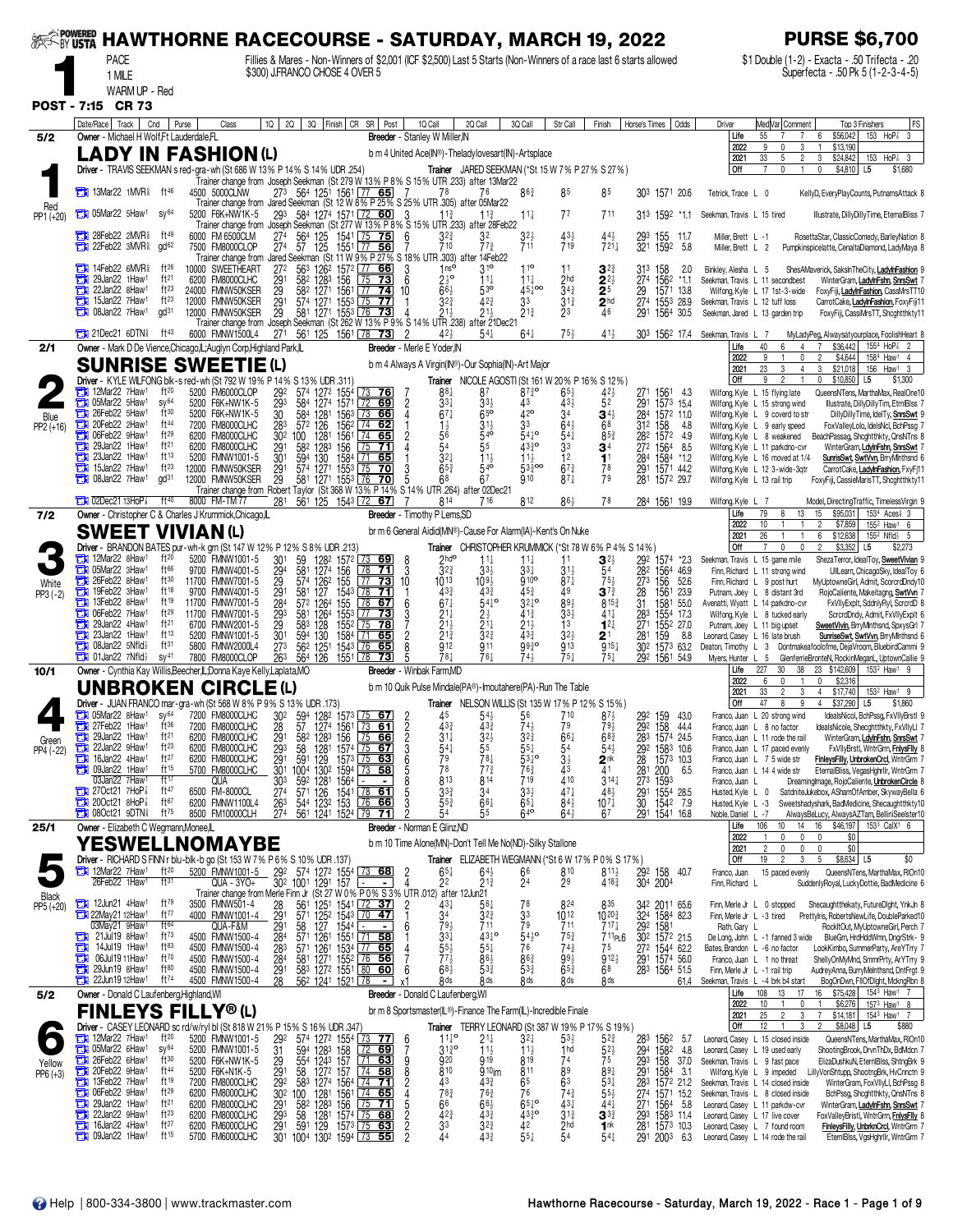| <b>EXAMPOWERED</b> |                                                                                                                                                                              |                                      |                          |                                   |                                     |                                                                                                                                                                                            |               |                                            |                |                                                    |                                                                                                          |                                      |                                                         |                                                        |                                                              |                                                                     |                                                                    | <b>PURSE \$13,700</b>                                                                                                     |
|--------------------|------------------------------------------------------------------------------------------------------------------------------------------------------------------------------|--------------------------------------|--------------------------|-----------------------------------|-------------------------------------|--------------------------------------------------------------------------------------------------------------------------------------------------------------------------------------------|---------------|--------------------------------------------|----------------|----------------------------------------------------|----------------------------------------------------------------------------------------------------------|--------------------------------------|---------------------------------------------------------|--------------------------------------------------------|--------------------------------------------------------------|---------------------------------------------------------------------|--------------------------------------------------------------------|---------------------------------------------------------------------------------------------------------------------------|
|                    | <b>HAWTHORNE RACECOURSE - SATURDAY, MARCH 19, 2022</b><br>Open Post Positions drawn in groups (1) (2-3) (4) (5) K.WILFONG CHOSE 2 OVER 3<br>TROT<br>1 MILE<br>WARM UP - Blue |                                      |                          |                                   |                                     |                                                                                                                                                                                            |               |                                            |                |                                                    |                                                                                                          |                                      |                                                         |                                                        |                                                              |                                                                     |                                                                    | \$1 Exacta - .50 Trifecta - .50 Pk 4 (2-3-4-5)                                                                            |
|                    |                                                                                                                                                                              |                                      |                          |                                   |                                     |                                                                                                                                                                                            |               |                                            |                |                                                    |                                                                                                          |                                      |                                                         |                                                        |                                                              |                                                                     |                                                                    |                                                                                                                           |
|                    | POST - 7:37 CR 89                                                                                                                                                            |                                      |                          |                                   |                                     |                                                                                                                                                                                            |               |                                            |                |                                                    |                                                                                                          |                                      |                                                         |                                                        |                                                              |                                                                     |                                                                    |                                                                                                                           |
|                    | Date/Race Track                                                                                                                                                              | Cnd                                  | Purse                    | Class                             |                                     |                                                                                                                                                                                            |               | 10 20 30 Finish CR SR Post                 |                | 1Q Call                                            | 2Q Call                                                                                                  | 3Q Call                              | Str Call                                                | Finish                                                 | Horse's Times   Odds                                         | Driver                                                              | Med Var  Comment                                                   | Top 3 Finishers<br> FS                                                                                                    |
|                    | 6/1 O Owner - Flacco Family Farms LLC.Alexis.IL.Dr Patrick Graham.Lockridge.IA                                                                                               |                                      |                          |                                   |                                     |                                                                                                                                                                                            |               |                                            |                |                                                    | Breeder - Flacco Family Fms & S Searle, L; S Daddono, SC                                                 |                                      |                                                         |                                                        |                                                              | Life                                                                | 69<br>15<br>10                                                     | 10 \$155,189<br>1544 Haw1 5                                                                                               |
|                    | LOUSCARDAMON® †(L)                                                                                                                                                           |                                      |                          |                                   |                                     |                                                                                                                                                                                            |               |                                            |                |                                                    | b g 6 Lou's Legacy(L®)-Olives And Caviar(L)-SJ's Caviar                                                  |                                      |                                                         |                                                        |                                                              | 2022<br>2021                                                        | 0<br>18<br>4                                                       | \$10,492<br>157 <sup>1</sup> Haw <sup>1</sup> 6<br>\$27,249<br>4<br>154 <sup>4</sup> Haw <sup>1</sup><br>-5               |
|                    | Driver - CASEY LEONARD sc rd/w/ryl bl (St 818 W 21% P 15% S 16% UDR .347)                                                                                                    |                                      |                          |                                   |                                     |                                                                                                                                                                                            |               |                                            |                |                                                    |                                                                                                          |                                      |                                                         | Trainer STEVEN SEARLE (St 329 W 13% P 13% S 14%)       |                                                              | Off                                                                 | 11                                                                 | \$24,561<br>\$5,774<br>0<br>L5                                                                                            |
|                    | $\frac{1}{2}$ 13Mar22 8Haw <sup>1</sup><br>05Mar22 4Haw1<br>а                                                                                                                | ft44<br>SV <sup>64</sup>             | 13700 OPEN               | 10700 NW5000-5                    | 30                                  | 301 591 1284 1572 83<br>100                                                                                                                                                                | 1274 1571     | <u>72 </u><br>89<br>83                     | 4              | 812<br>$55\frac{1}{2}$                             | $86\frac{1}{2}$<br>$54^{10}$                                                                             | 76<br>$42^{30}_{4}$                  | 963<br>54                                               | 894P17<br>673                                          | 291<br>1591<br>5.7<br>301<br>1583 27.4                       | Farina, Anthony +L 7 no threat<br>Husted, Kyle +L 14 hdwind str     |                                                                    | MuscularBabe, RockParty, HeathBar<br>MagicNight, TalkAbtVlr, RckyrdAld                                                    |
| Red<br>PP1 (+20)   | 26Feb22 2Haw1<br>а<br>20Feb22 6Haw1<br>ъ                                                                                                                                     | ft30<br>ft44                         | 13700 OPEN               | 9700 NW4000-5                     | 284<br>301                          | 564 1261 156<br>128 <sup>2</sup><br>100                                                                                                                                                    | 1571 85       | 89<br><u>88</u><br>85                      | 3              | 31‡<br>$11^{10}$                                   | 33<br>$11\frac{1}{4}$                                                                                    | 240                                  | $3^{13}$<br>12                                          | $53\overline{2}$ DH<br>$1^{13}$                        | 293 1563 12.1<br>284<br>1571 2.1                             |                                                                     | Husted, Kyle +L 9 out closed<br>Husted, Kyle +L 9 well placed      | TalkAboutValor, MagicNight, Lsrptr<br>Louscardamon, HeathBar, Loulita                                                     |
|                    | $\Box$ 05Feb22 3Haw1<br>30Jan22 4Haw <sup>1</sup>                                                                                                                            | ft 15<br>ft27                        | 13700 OPEN               |                                   | 291                                 | 582<br>127                                                                                                                                                                                 | 1554<br>1554  | 88<br>85                                   |                | 57                                                 | 56                                                                                                       | 570                                  | $69\frac{1}{4}$                                         | 78,                                                    | 29<br>1572 15.2                                              |                                                                     | Husted, Kyle +L 11 parkdno-cvr                                     | Burrow, RockyroadAld, MacNaht                                                                                             |
|                    | с<br>23Jan22 2Haw1<br>а                                                                                                                                                      | ft13                                 | 13700 OPEN<br>13700 OPEN |                                   | 29<br>292                           | 581<br>1281<br>59<br>1283                                                                                                                                                                  | 1572          | 88<br>88<br>87 89                          |                | 321<br>$33\frac{1}{2}$                             | $3^{2}$                                                                                                  | 3 <sup>3</sup><br>52 <sub>4</sub>    | 33<br>$51\frac{3}{4}$                                   | $43\frac{1}{4}$<br>$3^{13}$                            | 273<br>1562 15.2<br>283 1574 28.4                            |                                                                     | Husted, Kyle +L 8 early speed<br>Husted, Kyle +L 16 jammed strtch  | TalkAbotVlr, SmplySwn, MgcNght<br><b>TikAbtVir, SmplySwn, Lscrdmn</b>                                                     |
|                    | 16Jan22 3Haw <sup>1</sup><br>ш<br>08Jan22 6Haw <sup>1</sup><br>т                                                                                                             | ft27<br>$\alpha$ d <sup>31</sup>     | 13700 OPEN<br>13700 OPEN |                                   | 281<br>30                           | 57<br>1263<br>591 128                                                                                                                                                                      | 155<br>1564   | 86<br>88<br>84<br>88                       |                | 45<br>443                                          | 44<br>$45\frac{1}{4}$                                                                                    | 63<br>454                            | $66\frac{1}{2}$<br>45}                                  | $55\frac{1}{4}$<br>43                                  | 284<br>156 20.2<br>28 <sup>2</sup> 157 <sup>2</sup> 6.2      |                                                                     | Husted, Kyle †L 7 clearall out<br>Husted, Kyle +L 13 clearall out  | SmplySwn, RokyrdAld, AnnsLoky 6<br>SimplySwn, RckyrdAld, MgcNght                                                          |
|                    | 03Jan22 6Haw1                                                                                                                                                                | ft17                                 |                          | QUA                               |                                     | 313 1012 131                                                                                                                                                                               | 159           |                                            |                | 55,                                                |                                                                                                          | $5^{73}$                             | 683                                                     | 612                                                    | 284 2012                                                     | Leonard, Casey †L                                                   |                                                                    | RockWithJk, HelloSweetieBoy, BetMine                                                                                      |
|                    | 4/1 O Owner - Brett H Wilfong, N; Joseph S Baron, N; Kyle J Wilfong, N                                                                                                       |                                      |                          |                                   |                                     |                                                                                                                                                                                            |               |                                            |                |                                                    | Breeder - Ben Schmucker & Black Creek Farm, IN<br>b m 7 Guccio(IN®)-Andover Babe(IN)-Andover Hall        |                                      |                                                         |                                                        |                                                              | Life<br>2022                                                        | 120<br>25<br>10<br>9                                               | $153^2$ HoP <sup>7</sup> <sub>8</sub> 4<br>18 \$162,502<br>$\mathbf 0$<br>\$16,498<br>157 <sup>2</sup> Haw <sup>1</sup> 7 |
|                    | <b>MUSCULAR BABE</b><br>Driver - KYLE WILFONG blk-s red-wh (St 792 W 19% P 14% S 13% UDR .311)                                                                               |                                      |                          |                                   |                                     |                                                                                                                                                                                            |               |                                            |                |                                                    | <b>Trainer</b> NICOLE AGOSTI (St 161 W 20% P 16% S 12%)                                                  |                                      |                                                         |                                                        |                                                              | 2021<br>Off                                                         | 33<br>25                                                           | 5<br>\$39,912<br>1544 HoP <sup>3</sup> 6<br>\$21,191<br>L5<br>\$9,223                                                     |
|                    | $\frac{1}{2}$ 13Mar22 8Haw <sup>1</sup><br>$\frac{1}{2}$ 05Mar22 4Haw <sup>1</sup>                                                                                           | ft <sup>44</sup><br>sy <sup>64</sup> |                          | 10700 NW5000-5                    | 30 <sup>1</sup>                     | 591 1284 1572 83 82<br>100 1274 1571 89 86                                                                                                                                                 |               |                                            |                | $44\frac{1}{2}$ <sup>o</sup>                       | $11\frac{1}{4}$                                                                                          |                                      | $1^{11}_{2}$<br>43 <sup>1</sup>                         |                                                        |                                                              | Wilfong, Kyle +L 7 drew off                                         |                                                                    | MuscularBabe, RockParty, HeathBar                                                                                         |
| Blue               | 26Feb22 2Haw1<br>а                                                                                                                                                           | ft30                                 | 13700 OPEN<br>13700 OPEN |                                   | 30<br>284                           | 100<br>564 1261                                                                                                                                                                            | 156           | 89<br> 89                                  | 3              | $3^{2}$<br>433                                     | $3^{2}\frac{1}{2}$<br>$44\frac{1}{2}$                                                                    | $56\frac{3}{4}$<br>4710              | $53\frac{1}{2}$                                         | 441<br>43                                              | 283 1572 *1.3<br>284 158 14.1<br>29 1563 4.9<br>272 1572 3.2 |                                                                     | Wilfong, Kyle †L 14 strong wind<br>Wilfong, Kyle +L 9 clearall out | MagicNight, TlkAbtVlr, RckyrdAld (<br>TalkAboutValor, MgcNght, Lsrptr 6                                                   |
| PP2 (+16)          | 19Feb22 4Haw1<br>12Feb22 3Haw1<br>哉                                                                                                                                          | ft18<br>ft 17                        | 13700 OPEN               | 11700 NW7000-5                    | $\frac{292}{292}$                   | 583<br>584 1281 1562 88                                                                                                                                                                    | 1274 1562     | 86<br>82<br>90                             |                | 713<br>$66\substack{3 \\ 4}$                       | 78<br>$66\frac{1}{4}$                                                                                    | 7110<br>$65\frac{1}{4}$              | 6 <sup>7</sup><br>$63\frac{3}{4}$                       | 55<br>$41\frac{1}{2}$                                  | 272 1563<br>9.3                                              | Wilfong, Kyle +L 8 no factor<br>Wilfong, Kyle +L 11 mild drive      |                                                                    | RockyroadAldo, WalterWhite, Losrptr<br>DoubleAGoldrsh, SmplySwn, Burrow                                                   |
|                    | 30Jan22 2Haw1<br>a<br>23Jan22 7Haw1<br>т                                                                                                                                     | ft27<br>ft10                         |                          | 9700 NW4000-5<br>9700 NW4000-5    | 303 101                             | 292 1001 130                                                                                                                                                                               | 1581          | 82<br>78                                   |                | $3^{2^{3}}$                                        | $32\frac{1}{2}$<br>32 <sub>3</sub>                                                                       | 531<br>431º                          | $3^{3+}$<br>$31\frac{3}{4}$                             | 1 <sub>ns</sub>                                        | 273 1581<br>1.9                                              | Wilfong, Kyle +L 8 late burst                                       |                                                                    | MuscularBabe, Louzotc, HghIntnsty 7                                                                                       |
|                    |                                                                                                                                                                              |                                      |                          | Trainer change from Brett Wilfong |                                     |                                                                                                                                                                                            | 1304 1593 81  | 78                                         |                |                                                    | (St 167 W 11% P 13% S 13% UTR 234) after 13Jan22                                                         |                                      |                                                         | $\mathbf{2}$ 1 $\ddagger$                              | 282 1594<br>4.6                                              |                                                                     | Wilfong, Kyle †L 16 game effort                                    | MagicNight, MsclrBb, Tchmhwttry 8                                                                                         |
|                    | $\frac{1}{2}$ 13Jan22 7MVR <sup>§</sup><br><b>TH</b> 06Jan22 8MVR <sup>§</sup>                                                                                               | gd <sup>44</sup><br>ft <sup>21</sup> |                          | 15000 NW6000L4<br>15000 NW6000L4  | 284<br>282                          | 592<br>574 1264 1561                                                                                                                                                                       | 1284 1583 L82 | 69                                         | Δ<br>x8x       | $66^{10}$<br>x10dsx                                | x10dsx                                                                                                   | $6^{230}$<br>x10 dsx                 | $8^{3}$<br>10 <sub>ds</sub>                             | 85<br>10 <sub>ds</sub>                                 | 301 1593<br>$*2.8$<br>40.0                                   | Widger, Samuel †L 6<br>Widger, Samuel +L 2                          |                                                                    | TjsTopPick, Ozma, ChipItIn10<br>Outburst, HomenDry, Ozma10                                                                |
|                    | <b>THE 21Dec21 11DTN</b>                                                                                                                                                     | ft $39$                              |                          | 19800 NW8000L4                    | 284                                 | 583 1271 1562 87                                                                                                                                                                           |               | <u>81</u>                                  |                |                                                    |                                                                                                          |                                      | 84 <sup>3</sup>                                         | 87                                                     | 291 1574 27.6                                                | Wilfong, Kyle +L 7<br>Life                                          | 59<br>10<br>11                                                     | ImaDiamondBabe, Kikimora, MayBaby 9<br>\$102,262<br>156 <sup>1</sup> Haw <sup>1</sup> 4<br>11                             |
| 8/1                | Owner - Mr Carroll A. & Diane Hays, Williamsville, IL<br><b>REIGN AND SHINE® t</b>                                                                                           |                                      |                          |                                   |                                     |                                                                                                                                                                                            |               |                                            |                |                                                    | Breeder - Mr Carroll A. Hays & Diane Hays, IL<br>b m 5 Cassis(IL®)-Faith And Trust(IL)-Ft Apache Hanover |                                      |                                                         |                                                        |                                                              | 2022                                                                | $\overline{2}$                                                     | 0<br>\$30,236<br>157 <sup>1</sup> Haw <sup>1</sup> 5                                                                      |
|                    | Driver - BRANDON BATES pur-wh-k grn (St 147 W 12% P 12% S 8% UDR .213)                                                                                                       |                                      |                          |                                   |                                     |                                                                                                                                                                                            |               |                                            |                |                                                    | <b>Trainer</b> CARROLL HAYS (St 65 W 14 % P 14 % S 14 %)                                                 |                                      |                                                         |                                                        |                                                              | 2021<br>Off                                                         | 26<br>$\overline{4}$<br>8                                          | 6<br>\$49,201<br>156 <sup>1</sup> Haw <sup>1</sup> 4<br>$$9,877$ L5<br>\$9,804<br>4                                       |
|                    | $\frac{1}{2}$ 12Mar22 2Haw <sup>1</sup><br>27Feb22 7Haw1                                                                                                                     | $ft^{20}$<br>ft36                    | 13700 OPEN               | 10700 NW5000-5                    | 29<br>292                           | 574 1262 1562 90 86<br>59                                                                                                                                                                  | 1282 1571     | 83<br>$\frac{84}{ }$                       | $\frac{2}{2}$  | 35)<br>44                                          | $34\frac{1}{4}$<br>110                                                                                   | 36}<br>11,                           | 49<br>$1\frac{3}{4}$                                    | 48<br>$\mathbf{1}^3$                                   | 30 <sup>2</sup> 158 17.2<br>1571 6.7                         |                                                                     | Wilfong, Kyle + 15 rode the rail<br>Wilfong, Kyle + 8 dug in late  | <b>TalkAboutValor, Lsrptr, MacNaht</b><br>ReignAndShine, Loulita, HeathBar                                                |
| White              | 20Feb22 6Haw1                                                                                                                                                                | ft44                                 |                          | 9700 NW4000-5                     | 30 <sup>1</sup>                     | 100                                                                                                                                                                                        | 1282 1571     | 85<br>$\overline{78}$                      |                | $5^{5^{\circ}_{4}}$                                | $54\frac{3}{4}$ <sup>o</sup>                                                                             | $65\frac{3}{4}$ <sup>o</sup>         | $66\frac{3}{4}$                                         | 67                                                     | $^{284}_{29}$<br>1583<br>$*1.8$                              | Wilfong, Kyle + 9 no excuse                                         |                                                                    | Louscardamon, HeathBar, Loulita                                                                                           |
| $PP3 (-2)$         | 12Feb22 9Haw1<br>05Feb22 3Haw1<br>а                                                                                                                                          | ft17<br>ft15                         | 13700 OPEN               | 9700 NW4000-5                     | 30<br>291                           | 583 1282 157<br>582 127                                                                                                                                                                    | 1554          | 80<br><u>87</u><br>88<br><u>86</u>         |                | $56\frac{1}{2}$<br>45                              | $55\frac{1}{4}$                                                                                          | 430<br>463                           | $3^{2}$<br>793                                          | $\frac{2}{68}$                                         | 281<br>1571 3.7<br>1572 38.5                                 | Bates, Brandon + 11 no factor                                       | Wilfong, Kyle + 11 gameno cover                                    | HghIntnsty, RanAndShn, WitrWh 9<br>Burrow, RockyroadAldo, MagicNight                                                      |
|                    | 30Jan22 4Haw <sup>1</sup><br>а<br>23Jan22 4Haw <sup>1</sup><br>о                                                                                                             | ft $27$<br>ft13                      | 13700 OPEN               | 24000 NW50KLTSER                  | 29<br>304                           | 581<br>1281<br>1001 130                                                                                                                                                                    | 1554<br>159   | 88<br>85<br>$\sqrt{79}$<br>83              |                | $56\frac{1}{4}$                                    | $55\frac{1}{4}$                                                                                          | 431º<br>$31\frac{1}{4}$ o            | 76<br>11                                                | $75\frac{3}{4}$<br>1 <sup>2</sup>                      | $^{29}_{281}$<br>157<br>5.1<br>284<br>159<br>2.4             | Leonard, Casey † 8 weakened                                         | Husted, Kyle + 16 game winner                                      | TalkAboutValor, SmplySwn, MgcNght<br>ReignAndShn, SpcltUp, SkywyBbp                                                       |
|                    | 16Jan22 5Haw1<br>с                                                                                                                                                           | ft27<br>ft15                         |                          | 12000 NW50KLTSER                  | 302                                 | 583<br>1281                                                                                                                                                                                | 1563          | 80<br><u>83</u>                            | $\overline{2}$ | $2\frac{1}{2}$<br>$2\frac{2}{3}$<br>$1\frac{1}{4}$ | $2^{11/2}$<br>32 <sup>1</sup>                                                                            | 531                                  | 44                                                      | $2^{21}_{22}$                                          | $\frac{28}{29}$ <sup>1</sup><br>157<br>2.3                   | Husted, Kyle   7 big effort                                         |                                                                    | HeathBar <b>, <u>ReignAndShin</u>,</b> SkywyBbp                                                                           |
|                    | $\Box$ 09Jan22 2Haw <sup>1</sup><br>03Jan22 11Haw                                                                                                                            | ft17                                 |                          | 9700 NW4000-5<br>qua              | 301                                 | 59<br>304 1001 1301 1582                                                                                                                                                                   | 1293 1584     | 80<br>82                                   |                | $45\frac{1}{4}$                                    | $32\frac{3}{4}$                                                                                          | $21\frac{1}{4}$ <sup>o</sup><br>434° | 12 <sub>3</sub><br>$24\frac{1}{4}$                      | $25\frac{1}{2}$                                        | 1584<br>$*1.5$<br>283 1592                                   | Wilfong, Kyle                                                       | Wilfong, Kyle + 14 well trained                                    | ReignAndShine, Lousraptr, Solar<br>RockyroadAldo, ReignAndShine, Loulita                                                  |
| 3/1                | Owner - Todd Warren Ent,IL;L Peters,IL;R Tomei,IL;T Warren,GA                                                                                                                |                                      |                          |                                   |                                     |                                                                                                                                                                                            |               | <b>Breeder</b> - Herb A Liverman, FL       |                |                                                    |                                                                                                          |                                      |                                                         |                                                        |                                                              | Life<br>* OFF LASIX *<br>2022                                       | 148<br>24<br>25                                                    | \$336,019<br>154 <sup>3</sup> Phl็<br>16<br>$\frac{4}{3}$<br>\$23,482<br>157 <sup>1</sup> Haw <sup>1</sup> 8<br>4         |
|                    | <b>MAGIC NIGHT</b>                                                                                                                                                           |                                      |                          |                                   |                                     |                                                                                                                                                                                            |               |                                            |                |                                                    | br g 8 Kadabra(ON®)-Bedtime Song(ON)-Windsong's Legacy                                                   |                                      |                                                         |                                                        |                                                              | 2021<br>Off                                                         | 26<br>6<br>3<br>3<br>3<br>19                                       | $\overline{2}$<br>\$34,037<br>155 <sup>1</sup> RidC <sup>§</sup> 7<br>$\mathbf{3}$                                        |
|                    | Driver - TODD WARREN red-blk-gra (St 725 W 14% P 14% S 10% UDR 251)<br>$\Box$ 12Mar22 2Haw <sup>1</sup>                                                                      | $ft^{20}$                            | 13700 OPEN               |                                   | 29                                  | 574 1262 1562<br>100 1274 1571                                                                                                                                                             |               | 90<br><u>89</u>                            |                | $24$<br>$11\frac{1}{4}$                            | Trainer TODD WARREN (St 79 W 27% P 15% S 13%)                                                            | 25                                   |                                                         | $\mathbf{3}$ $5\frac{1}{2}$                            | 30<br>1572<br>1.7                                            | Warren, Todd L 15 gapped                                            |                                                                    | \$46,252<br>L5<br>\$14,248<br><b>TalkAboutValor, Lousraptor, MagicNght</b>                                                |
| Green              | $\Box$ 05Mar22 4Haw <sup>1</sup><br>26Feb22 2Haw <sup>1</sup>                                                                                                                | SV <sup>64</sup><br>ft30             | 13700 OPEN<br>13700 OPEN |                                   | 30<br>284                           | 564 1261 156                                                                                                                                                                               |               | $\overline{89}$<br>90<br>$\sqrt{89}$<br>91 | 325253         | 11                                                 | $11\frac{1}{4}$                                                                                          | 341                                  | $\frac{2}{2}$ <sup>1</sup>                              | $1^{11}$                                               | $\frac{29}{29}$ <sup>1</sup><br>1571<br>5.5<br>156<br>7.3    | Warren, Todd L 9 tuff loss                                          | Warren, Todd L 14 fought back                                      | MagicNight, TikAbtVir, RckyrdAld<br>TalkAboutValor, MagicNight, Losrptr                                                   |
| PP4 (-22)          | 12Feb22 3Haw1<br>с<br>05Feb22 3Haw1                                                                                                                                          | ft17<br>ft15                         | 13700 OPEN               |                                   | $\frac{29}{29}$ <sup>2</sup><br>291 | 584 1281                                                                                                                                                                                   | 1562          | 88<br>89<br>$\overline{90}$<br>88          |                | $2\frac{1}{2}$<br>$2\frac{13}{4}$                  | $\frac{2^{1\frac{1}{2}}}{2^{1\frac{1}{4}}}$<br>3 <sup>3</sup>                                            | $3^{11}_{3}$<br>$3^{41}_{4}$         | $42\frac{3}{4}$<br>36 <sup>1</sup>                      | $\frac{2}{5^2}$                                        | 282<br>1564<br>7.7                                           | Warren, Todd L 11 early lead                                        |                                                                    | DoubleAGldrsh, SmplySwn, Burrow                                                                                           |
|                    | 30Jan22 4Haw <sup>1</sup><br>o                                                                                                                                               | ft27                                 | 13700 OPEN<br>13700 OPEN |                                   |                                     | 582 127<br>581 1281 1554 88                                                                                                                                                                | 1554          | 88                                         | 6              |                                                    | 433                                                                                                      | 543                                  | $44\frac{1}{4}$                                         | $\mathbf{3}^{3\frac{1}{2}}$<br>$3^{2}$                 | $\frac{28}{27}$ <sup>3</sup><br>1562<br>8.8<br>1561 24.1     |                                                                     | Warren, Todd L 11 led 1st turn<br>Warren, Todd L 8 wide early      | Burrow, RockyroadAldo, MacNaht<br>TalkAboutValr, SmplySwn, MgcNght 8                                                      |
|                    | 23Jan22 7Haw <sup>1</sup><br>а<br>16Jan22 3Haw <sup>1</sup>                                                                                                                  | ft10<br>ft $27$                      | 13700 OPEN               | 9700 NW4000-5                     |                                     | 303 101 1304 1593 <b>81 79</b><br>281 57 1263 155 86 <b>89</b><br>30 591 128 1564 84 <b>89</b>                                                                                             |               |                                            |                | 12 <sup>o</sup>                                    |                                                                                                          | 1 <sub>hd</sub><br>$41\frac{1}{2}$   | 11 <sub>3</sub>                                         | $1^{11}$<br>45                                         | 284 1593 *0.8<br>291 156 30.5<br>282 1571 28.9               |                                                                     | Warren, Todd L 16 game winner<br>Warren, Todd L 7 led off gate     | MagicNight, MsclrBb, Tchmhwttry 8<br>SmplySwn, RckyrdAld, AnnsLcky 6                                                      |
|                    | <b>THE 08Jan22 6Haw1</b><br><b>THE O4Dec21 5HoP</b>                                                                                                                          | gd <sup>31</sup><br>$ft^{38}$        | 13700 OPEN               | 23000 N5750L4SER                  |                                     | 30 591 128 1564 84 89<br>274 573 1273 1553 84 78                                                                                                                                           |               |                                            | 5              | $\frac{2^{11}}{3^{31}}$<br>58                      | $2^{11/2}$<br>33 <sup>3</sup><br>57 <sup>1</sup>                                                         | 34<br>$53\frac{3}{4}$ <sup>o</sup>   | $56\frac{1}{4}$<br>34 <sup>1</sup> / <sub>2</sub><br>55 | $3^{2}\frac{1}{2}$<br>$64\frac{3}{4}$                  | 281 1563 13.8                                                | Warren, Todd L 3                                                    | Warren, Todd L 13 rode the rail                                    | SimplySwn, RckyrdAld, MgcNght<br>CassiusLane, TipsylnDixie, TriathlonAs 6                                                 |
| 1/1                | Owner - Shelley M Steele, Monee, IL                                                                                                                                          |                                      |                          |                                   |                                     |                                                                                                                                                                                            |               | Breeder - Kenneth L Chupp, IL              |                |                                                    |                                                                                                          |                                      |                                                         |                                                        |                                                              | Life                                                                | 13<br>64 20                                                        | 8 \$177,415 1541 DuQ1 6                                                                                                   |
|                    | <b>TALK ABOUT VALOR®(L)</b>                                                                                                                                                  |                                      |                          |                                   |                                     |                                                                                                                                                                                            |               |                                            |                |                                                    | bl g 7 Yankee Valor(IL®)-Heather Doreen(IL)-Sorcerer Hanover                                             |                                      |                                                         |                                                        |                                                              | 2022<br>2021                                                        | 7<br>4<br>$\mathbf{1}$<br>11<br>$\overline{7}$                     | \$35,209<br>0<br>1554 Haw1 7<br>\$67,456<br>1541 DuQ1 6<br>0                                                              |
|                    | Driver - TRAVIS SEEKMAN s red-gra-wh (St 686 W 13% P 14% S 14% UDR .254)<br>$\frac{1}{2}$ 12Mar22 2Haw <sup>1</sup>                                                          | $ft^{20}$                            |                          |                                   |                                     |                                                                                                                                                                                            |               |                                            |                |                                                    |                                                                                                          |                                      |                                                         | <b>Trainer</b> GERALD HANSEN (St 130 W 26% P 18% S 8%) |                                                              | Off                                                                 | 4                                                                  | \$9,386 L5<br>\$27,537                                                                                                    |
|                    | <b>Et 05Mar22 4Haw1</b>                                                                                                                                                      | SV <sup>64</sup>                     | 13700 OPEN<br>13700 OPEN |                                   | 29<br>30                            | 574 1262 1562 90 94<br>100 1274 1571 89 89                                                                                                                                                 |               |                                            | 5<br>6         | $21\frac{1}{4}$ <sup>o</sup>                       | $12_{2}$<br>$\frac{2^{1\overline{3}}}{6^{7}}$                                                            | 1 <sup>5</sup><br>$3^{2^{3}}$        | 17<br>$31\frac{1}{2}$                                   | 1 <sup>5</sup><br>$2^{1\frac{1}{2}}$                   | 1562<br>*0.6<br>30<br>29<br>1572 *0.4                        | Seekman, Travis L 15 crushed foes<br>Seekman, Travis L 14 game mile |                                                                    | TalkAboutValr, Lsrptr, MacNaht<br>MagicNight, TalkAbotVlr, RckyrdAld 6                                                    |
| Black<br>PP5 (+20) | 26Feb22 2Haw1<br>05Feb22 3Haw1                                                                                                                                               | ft30<br>$ft^{15}$                    | 13700 OPEN<br>13700 OPEN |                                   | 284                                 |                                                                                                                                                                                            |               |                                            | 6              | 663<br>$79\frac{3}{4}$                             | 781                                                                                                      | $69^{10}_{4}$<br>6830                | 42<br>$48\frac{1}{2}$                                   | $1\frac{1}{2}$<br>$57\frac{1}{4}$                      | 28<br>156<br>1.8<br>283 1571 *1.1                            | Seekman, Travis L 9 big rally<br>Seekman, Travis L 11 clearall out  |                                                                    | TalkAboutValor, MagicNight, Lousrptr 6<br>Burrow, RockyroadAld, MgcNght                                                   |
|                    | 30Jan22 4Haw1                                                                                                                                                                | ft27                                 | 13700 OPEN               |                                   | 291<br>29                           | $\begin{array}{r} 1664 & 1261 & 156 & 89 & 991 \\ 564 & 1261 & 1564 & 88 & 86 \\ 582 & 127 & 1554 & 88 & 91 \\ 591 & 1263 & 1572 & 87 & 91 \\ 591 & 1263 & 1572 & 86 & 918 \\ \end{array}$ |               |                                            |                | 2∛                                                 | $21\frac{1}{4}$                                                                                          | 21}                                  | $2\frac{1}{2}$                                          | $\mathbf{1}_{2}^{1}$                                   | $27^2$ $155^4$ 2.9                                           | Seekman, Travis L 8 drive won it                                    |                                                                    | TalkAboutVlr, SmplySwn, MgcNght 8                                                                                         |
|                    | 23Jan22 2Haw <sup>1</sup><br>о<br>16Jan22 3Haw1                                                                                                                              | $ft^{13}$<br>ft27                    | 13700 OPEN<br>13700 OPEN |                                   | 292<br>281                          | $\frac{57}{59^2}$ $\frac{126^3}{128^4}$ $\frac{155}{157^3}$ $\frac{86}{157^3}$ $\frac{85}{157^3}$                                                                                          |               |                                            | $\overline{2}$ | $\frac{21\frac{1}{2}}{11\frac{1}{4}}$              | $21\frac{1}{4}$<br>$11\frac{1}{2}$                                                                       | $31\frac{1}{2}$<br>1 <sub>hd</sub>   | $31\frac{1}{4}$<br>46                                   | $1\frac{3}{4}$<br>$69\frac{1}{4}$                      | 283 1572 14.4<br>301 1564 4.1                                | Seekman, Travis L 16 found room<br>Seekman, Travis L 7 pressured    |                                                                    | TalkAboutVir, SmplySwn, Lscrdmn 6<br>SmplySwn, RokyrdAld, AnnsLokySt 6                                                    |
|                    | 08Jan22 3Haw1<br><b>THO</b> 06Nov21 1HoP <sup>3</sup>                                                                                                                        | $ft^{28}$<br>ft $52$                 |                          | QUA T/P<br>14500 NW5750L4         | 30 <sup>1</sup><br>$\overline{27}$  |                                                                                                                                                                                            |               |                                            |                | $11\frac{1}{2}$<br>45                              | $11\frac{3}{4}$<br>563                                                                                   | 12 <sub>3</sub><br>$97\frac{3}{4}$   | $13\frac{1}{2}$<br>963                                  | $15\frac{1}{4}$<br>76                                  | 284 1573<br>273 1544 24.1                                    | Seekman, Travis L<br>Seekman, Travis L 6                            |                                                                    | TalkAboutValor, RipTideBeach, TymalTorch 5<br>ErKim, ToysForYou, LindseysPride 9                                          |
|                    | 300ct2113HoP3                                                                                                                                                                | ft $52$                              |                          | 14500 NW5750L4                    | 27                                  | 56 1253 1533 00 91<br>563 1261 1543 88 84                                                                                                                                                  |               |                                            |                | $12\frac{1}{4}$                                    | $21\frac{3}{4}$                                                                                          | 22                                   | $21\frac{3}{4}$                                         | 53}                                                    |                                                              | 284 1552 6.2 Seekman, Travis L 2                                    |                                                                    | DgsCaviar, ErKim, AnchorsAway 8                                                                                           |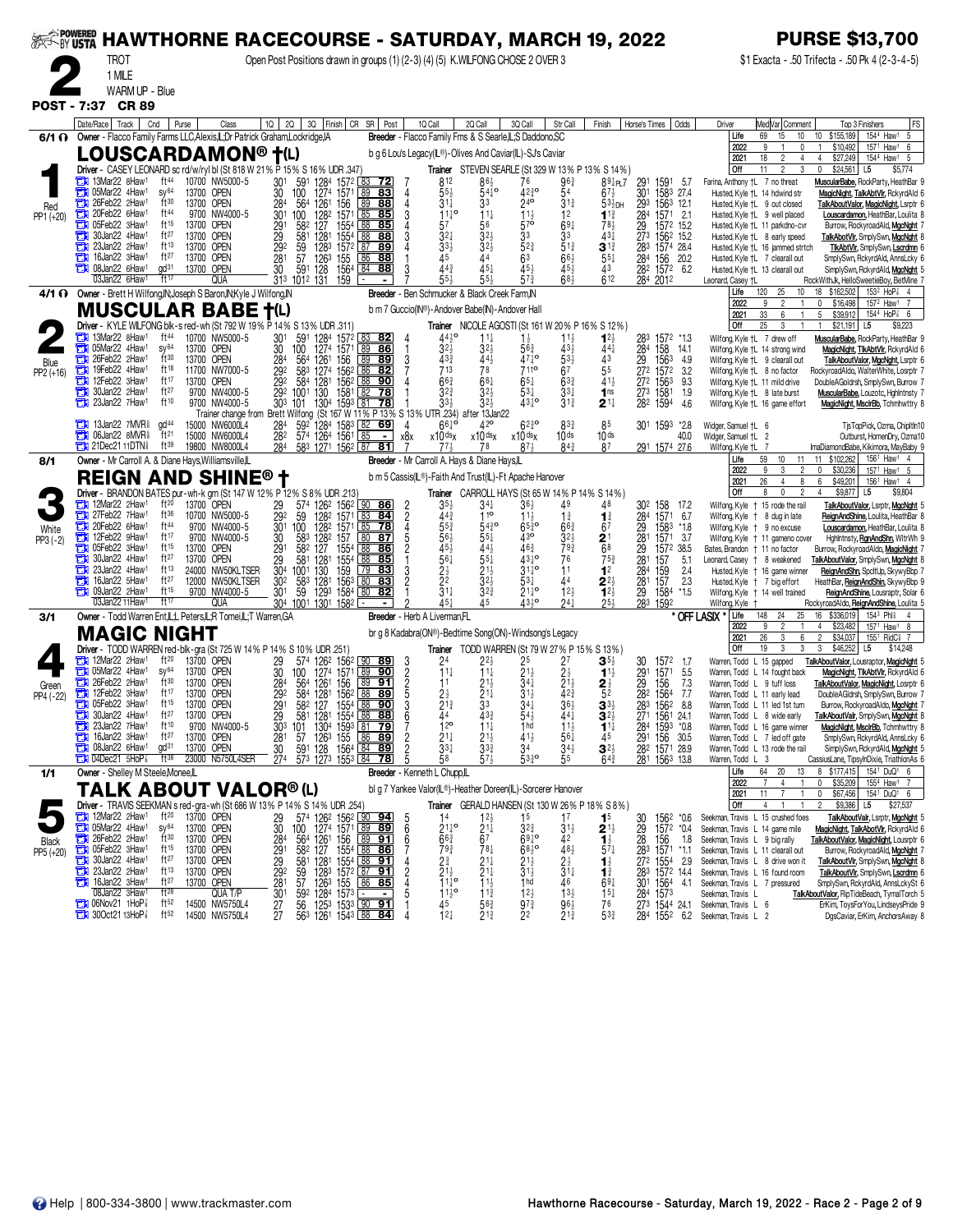|                    | <b>EXAMPOWERED</b><br><b>HAWTHORNE RACECOURSE - SATURDAY, MARCH 19, 2022</b><br><b>PACE</b><br>Fillies & Mares - Non-Winners of a race in 2022 (Last start for a purse of \$7,200 or less) |                                    |                                      |                                                                                                                |                                                                                                                                                                                                                                                                                                             |                                                                 |                                                                     |                                         |                                         |                                                                       |                                                             |                                                                      |                                                                       | <b>PURSE \$10,000</b>                                                                                             |
|--------------------|--------------------------------------------------------------------------------------------------------------------------------------------------------------------------------------------|------------------------------------|--------------------------------------|----------------------------------------------------------------------------------------------------------------|-------------------------------------------------------------------------------------------------------------------------------------------------------------------------------------------------------------------------------------------------------------------------------------------------------------|-----------------------------------------------------------------|---------------------------------------------------------------------|-----------------------------------------|-----------------------------------------|-----------------------------------------------------------------------|-------------------------------------------------------------|----------------------------------------------------------------------|-----------------------------------------------------------------------|-------------------------------------------------------------------------------------------------------------------|
|                    |                                                                                                                                                                                            |                                    |                                      |                                                                                                                |                                                                                                                                                                                                                                                                                                             |                                                                 |                                                                     |                                         |                                         |                                                                       |                                                             |                                                                      |                                                                       | \$1 Exacta - .50 Trifecta - 20 Cent Superfecta -<br>.50 Pk 3 (3-4-5)                                              |
|                    | 1 MILE<br>WARM UP - White                                                                                                                                                                  |                                    |                                      |                                                                                                                |                                                                                                                                                                                                                                                                                                             |                                                                 |                                                                     |                                         |                                         |                                                                       |                                                             |                                                                      |                                                                       |                                                                                                                   |
|                    | POST - 7:59 CR 73                                                                                                                                                                          |                                    |                                      |                                                                                                                |                                                                                                                                                                                                                                                                                                             |                                                                 |                                                                     |                                         |                                         |                                                                       |                                                             |                                                                      |                                                                       |                                                                                                                   |
|                    | Date/Race   Track                                                                                                                                                                          | Cnd<br>Purse                       | Class                                | 10 20 30 Finish CR SR Post                                                                                     |                                                                                                                                                                                                                                                                                                             | 1Q Call<br>Breeder - Frontier Farms,IL                          | 2Q Call                                                             | 3Q Call                                 | Str Call                                | Finish                                                                | Horse's Times<br>Odds                                       | Driver<br>Life                                                       | Med Var  Comment<br>12<br>67<br>8                                     | <b>FS</b><br>Top 3 Finishers<br>$152^3$ DD <sup>§</sup><br>\$54,286<br>$\overline{4}$<br>3                        |
| 15/1               | Owner - Russell N Powell, Chicago Heights, IL<br><b>ROSEY TIME(L)</b>                                                                                                                      |                                    |                                      |                                                                                                                |                                                                                                                                                                                                                                                                                                             | b m 5 Time To Roll(IN®)-Spanish Rosey(IN)-Ft Apache Hanover     |                                                                     |                                         |                                         |                                                                       |                                                             | 2022                                                                 | 9<br>34<br>5<br>3                                                     | \$3,852<br>152 <sup>3</sup> DD\$<br>\$18,509<br>$\overline{4}$                                                    |
|                    | Driver - RICHARD S FINN r blu-blk-b go (St 153 W 7% P 6% S 10% UDR .137)                                                                                                                   |                                    |                                      |                                                                                                                |                                                                                                                                                                                                                                                                                                             |                                                                 | Trainer RUSSELL POWELL (*St 10 W 10% P 10% S 0%)                    |                                         |                                         |                                                                       |                                                             | 2021<br>Off                                                          | 11<br>3<br>0                                                          | 3<br>\$8,850<br>L <sub>5</sub><br>\$3,592                                                                         |
|                    | 12Mar22 4Haw1                                                                                                                                                                              | ft $20$                            | 7200 FM8000CLHC                      | 292 584 1281 1593 74 56<br>Claimed from Vincent Accardo (St 27 W 0% P 18% S 7% UTR 127) for \$7,200 on 05Mar22 |                                                                                                                                                                                                                                                                                                             | 44                                                              | 44                                                                  | 5 <sup>7</sup>                          | $38\frac{1}{2}$                         | 44                                                                    | 304 2002 20.0                                               |                                                                      | Finn, Richard L 15 rode the rail                                      | FoxValleyLI, SpxysGrI, WntrGrm 7                                                                                  |
| Red<br>PP1 (+20)   | <b>Ext</b> 05Mar22 6Haw <sup>1</sup><br>26Feb22 6Haw <sup>1</sup><br>т                                                                                                                     | SV <sup>64</sup><br>ft30           | 5200 ©F6K+NW1K-5<br>5200 F6K+NW1K-5  | -31<br>59 <sup>4</sup> 128 <sup>3</sup> 158<br>55 <sup>4</sup> 124 <sup>3</sup> 157<br>29                      | 66<br>172<br>$\overline{71}$ 67                                                                                                                                                                                                                                                                             | $43\frac{3}{4}$ <sup>o</sup><br>$\frac{5}{5}$<br>23             | $27\frac{1}{2}$                                                     | 29                                      | $74\frac{3}{4}$<br>$2\frac{1}{2}$       | 75,<br>41                                                             | 292<br>159<br>*1.5<br>304<br>1571<br>7.6                    | Bates, Brandon L 9 fast pace                                         | Bates, Brandon L 19 overland rte                                      | ShootingBrk, DrvnThDx, BdMdcn 7<br>ElizaDushkuN, EternIBIss, ShtngBrk 9                                           |
|                    | 13Feb22 4Haw1<br>06Feb22 10Haw <sup>1</sup><br>о                                                                                                                                           | ft19<br>ft29                       | 5200 FMNW1001-5<br>5200 FMNW1001-5   | 294<br>1291 1574<br>594<br>292<br>58                                                                           | 73<br>68<br>1264 1553<br>70<br>  73                                                                                                                                                                                                                                                                         | 123<br>541                                                      | $11\frac{1}{2}$<br>$11^{10}$                                        | $11\frac{1}{4}$<br>$11\frac{1}{4}$      | 1 <sub>hd</sub><br>$\frac{21}{611}$     | $\frac{2^{\frac{1}{2}}}{5^{\frac{3}{4}}}$                             | 283<br>-5.7<br>1574<br>292<br>1561 17.2                     |                                                                      | Bates, Brandon L 14 gave way late<br>Bates, Brandon L 8 moved at 1/4  | WoodmereRi, RsyTm, DrvnThDx<br>DealmakrHnvr, RsyTm, AMsngSgr10                                                    |
|                    | 29Jan22 7Haw <sup>1</sup><br>о<br>23Jan22 1Haw <sup>1</sup>                                                                                                                                | ft <sup>21</sup><br>ft13           | 5200 FMNW1001-5<br>5200 FMNW1001-5   | 291<br>1274<br>583<br>301<br>594<br>130                                                                        | 1553 74 64<br>55<br>1584                                                                                                                                                                                                                                                                                    | 57<br>$5^{5^{3}_{4}}$                                           | 66<br>56                                                            | 6 <sup>9</sup><br>$56\frac{3}{4}$       | $68\frac{3}{4}$                         | $6^{10}$                                                              | 283<br>1581 29.5<br>292 2004 33.9                           |                                                                      | Husted, Kyle L 11 no factor<br>Husted, Kyle L 16 no factor            | FoxValleyLolo, BchPssg, DlmkrHnvr 6<br>SunriseSwet, SwtVvn, BrryMInthsnd 6                                        |
|                    | 16Jan22 4Haw <sup>1</sup><br>о<br>09Jan22 1Haw1<br>с                                                                                                                                       | ft27<br>ft15                       | 6200 FM6000CLHC<br>5700 FM6000CLHC   | 291 591 129 1573 75<br>301 1004 1302 1594 73                                                                   | -49<br><u>47</u>                                                                                                                                                                                                                                                                                            | $67\frac{1}{2}$<br>66,                                          | $66\frac{3}{4}$<br>$66\frac{1}{2}$                                  | 77<br>$66^{10}$                         | 79<br>710                               | $713\frac{1}{2}$<br>712 <sub>3</sub>                                  | 294<br>2001 22.7<br>303 2021 21.6                           |                                                                      | Wilfong, Kyle L 7 dull effort<br>Wilfong, Kyle L 14 lost ground       | FinleysFilly, UnbrknCrcl, WntrGrm 7<br>EternalBlss, VgsHghrllr, WntrGrm 7                                         |
|                    | $27$ Dec $21$ 14Nfld $\frac{1}{2}$                                                                                                                                                         | $q d^{47}$                         | 5800 FMNW2000L4                      | Trainer change from James Horvath Jr (St 136 W 2% P 13% S 5% UTR 122)<br>272 563 1254 1552 74 33               |                                                                                                                                                                                                                                                                                                             | 9<br><b>917</b>                                                 | after 27Dec21<br>921                                                | 910                                     | 926                                     | $844\frac{1}{4}$                                                      | 362 2041 39.6                                               |                                                                      | Stahl, Ryan L 4 2nd tier                                              | BoogieRoll, CheekyCherry, Dontmkflfm 9                                                                            |
| 10/1               | Owner - Kevin E Miller, Arthur, IL                                                                                                                                                         |                                    |                                      |                                                                                                                |                                                                                                                                                                                                                                                                                                             | Breeder - Gary G Smith, ON, CA                                  |                                                                     |                                         |                                         |                                                                       |                                                             | Life<br>2022                                                         | 95<br>10<br>14<br>9<br>0                                              | 10<br>\$79,145<br>$153^3$ Phis 4<br>\$1,392<br>0                                                                  |
|                    | <b>DANCIN WITH ROSE(L)</b><br>Driver - WYATT AVENATTI wh-n blu-c red (St 119 W 11% P 8% S 14% UDR .201                                                                                     |                                    |                                      |                                                                                                                |                                                                                                                                                                                                                                                                                                             | b m 6 A Rocknroll Dance(PA®)-Northern Rose(PA)-Camluck          | <b>Trainer</b> KEVIN MILLER (St 105 W 14% P 15% S 11%)              |                                         |                                         |                                                                       |                                                             | 2021<br>Off                                                          | 39<br>2<br>$\overline{7}$<br>11                                       | \$25,347<br>$\overline{4}$<br>155 <sup>1</sup> DD <sup>\$</sup><br>-5<br>\$1,092<br>\$6,419<br>L5                 |
|                    | 12Mar22 8Haw1                                                                                                                                                                              | $ft^{20}$                          | 5200 FMNW1001-5                      | 59<br>30 <sup>1</sup>                                                                                          | 128 <sup>2</sup> 157 <sup>2</sup> 73<br>67                                                                                                                                                                                                                                                                  | $54\frac{1}{4}$<br>$\frac{2}{3}$                                | 76‡                                                                 | 86‡                                     | $99\frac{1}{2}$                         | 441                                                                   | 283<br>1581 20.4                                            |                                                                      | Avenatti, Wyatt L 15 shuffled back                                    | ShezaTerror, IdealToy, SwtVvn 9                                                                                   |
| Blue<br>PP2 (+16)  | <b>TH</b> 05Mar22 6Haw <sup>1</sup><br>$26Feb22$ 5Haw <sup>1</sup><br>a                                                                                                                    | SV <sup>64</sup><br>ft30           | 5200 FMNW1001-5<br>5200 FMNW1001-5   | 594<br>1283 158<br>31<br>30<br>584                                                                             | 69<br>1281 1563 73<br>1272 157 74<br>64                                                                                                                                                                                                                                                                     | $21\frac{1}{4}$<br>443                                          | $42\frac{3}{4}$<br>54                                               | $\frac{33\frac{1}{4}}{75}$              | 32<br>$97\frac{1}{2}$                   | $42\frac{1}{4}$<br>76}                                                | 291<br>1582 12.6<br>283<br>1574 14.7                        | Avenatti, Wyatt L 19 rail trip<br>Bates, Brandon L 9 close-gtrs      |                                                                       | ShootingBrooke, DrivinThDx, BdMdcn 7<br>DillyDillyTime, IdealToy, SunrsSwt 9                                      |
|                    | 20Feb22 9Haw1                                                                                                                                                                              | ft44                               | 5200 FMNW1001-5                      | 291<br>58<br>Trainer change from Ronald Short (St 356 W 6% P 11% S 12% UTR .172) after 02Feb22                 | 63                                                                                                                                                                                                                                                                                                          | $5^{51}$                                                        | 56 <sup>o</sup>                                                     | $54^{30}_{4}$                           | 55                                      | $54\frac{1}{2}$                                                       | 292<br>1574<br>9.7                                          | Bates, Brandon L 9 tuff trip                                         |                                                                       | LillyVonShtupp, ShotngBrk, HvCnnctn 9                                                                             |
|                    | <b>THE O2Feb22 2DD</b><br>26Jan22 5DD\$<br>а                                                                                                                                               | ft42<br>ft29                       | 5500 FMNW4751L5<br>5500 FMNW4001L5   | 272<br>573<br>1264 1551<br>281<br>57                                                                           | 62<br>L73<br>1253 1544 73<br>68                                                                                                                                                                                                                                                                             | 67<br>$68\frac{3}{4}$                                           | 76<br>66                                                            | 8530<br>540                             | $76\frac{3}{4}$<br>$75\frac{3}{4}$      | $78\frac{3}{4}$<br>$75\frac{3}{4}$                                    | 29<br>293<br>157<br>42.0<br>156<br>16.7                     | Morgan, Anthony L 1<br>Morgan, Anthony L 2 2nd tier                  |                                                                       | SkatsOutaTheBag, Lydia, ThatsFun 8<br>MichellesJazz, Gracefullyfrgyn, SwtLl 9                                     |
|                    | 19Jan22 8DD <sup>§</sup><br>а<br>12Jan22 $5DD$ <sup>§</sup><br>о                                                                                                                           | ft46<br>$ft^{39}$                  | 5000 FMNW4001L5<br>5500 FMNW4001L4   | 27<br>273                                                                                                      | $\frac{572}{563}$ $\frac{1252}{1254}$ $\frac{155}{158}$ $\frac{175}{174}$<br>$\frac{573}{1261}$ $\frac{1532}{156}$ $\frac{174}{156}$<br>65<br>63                                                                                                                                                            | 58<br>$67\frac{1}{2}$                                           | 55 <sup>o</sup><br>$66^{10}$                                        | 5330<br>55}°                            | $74\frac{3}{4}$<br>$79\frac{1}{2}$      | 75<br>$715\frac{3}{4}$                                                | 294<br>10.9<br>156<br>302<br>1563 33.4                      | Morgan, Anthony L -1<br>Stafford, A Jr L 0 2nd tier                  |                                                                       | ShezzaGnpN, MichellesJazz, CornerTable 8<br>SkatsOutaTheBg, TwnBBtty, MchllsJzz 9                                 |
|                    | 05Jan22 2DD <sup>§</sup><br>а<br><b>THE 29Dec21 6DD</b>                                                                                                                                    | $\alpha$ d <sup>42</sup><br>ft50   | 5000 FMNW4051L5<br>11500 FM12500CLH  | 27 <sup>3</sup><br>273<br>573 1261 1551 75                                                                     | 70 63<br>67                                                                                                                                                                                                                                                                                                 | 79‡<br>79}                                                      | 710<br>74                                                           | 78}<br>743                              | $56\frac{1}{2}$<br>$75\frac{1}{4}$      | $54\frac{1}{4}$<br>763                                                | 29<br>1564 16.3<br>293 1563 57.8                            | Stafford, A Jr L 2<br>Davis, Allan L 4                               |                                                                       | ThatsFun, FearlessChance, LadyJosephine 7<br>Preeminence, MissChoptank, NeonSkyN 9                                |
| 3/1                | Owner - Garcia Power Inc, Crete, IL                                                                                                                                                        |                                    |                                      |                                                                                                                |                                                                                                                                                                                                                                                                                                             | Breeder - Regency Grp Stb, NJ; Jmmj Stbs, OH; S Goldfarb, NY    |                                                                     |                                         |                                         |                                                                       |                                                             | Life<br>2022                                                         | 18<br>22<br>145<br>2<br>0<br>0                                        | 1524 HoP <sup>2</sup> <sub>8</sub> 7<br>18 \$130,248<br>\$624                                                     |
|                    | <b>BAD MEDICINE(L)</b><br>Driver - TODD WARREN red-blk-gra (St 725 W 14% P 14% S 10% UDR .251)                                                                                             |                                    |                                      |                                                                                                                |                                                                                                                                                                                                                                                                                                             | b m 8 Yankee Cruiser(PA®)-Modern Medicine(KY)-Jenna's Beach Boy | Trainer HECTOR HERRERA (St 171 W 12% P 12% S 8%)                    |                                         |                                         |                                                                       |                                                             | 2021<br>Off                                                          | 27<br>5<br>2<br>29<br>4                                               | 152 <sup>4</sup> HoP <sup>2</sup><br>3<br>\$18,996<br>\$32,148<br>\$2,174<br>$\overline{4}$<br>L5                 |
|                    | 12Mar22 7Haw1<br><b>Et 05Mar22 6Haw1</b>                                                                                                                                                   | $ft^{20}$<br>SV <sup>64</sup>      | 5200 FM6000CLOP<br>5200 F6K+NW1K-5   | 292<br>574 1272 1554 73<br>31<br>594 1283 158                                                                  | - 73<br>72<br>69                                                                                                                                                                                                                                                                                            | $\frac{5^4}{7^9}$<br>4<br>6                                     | $54^{10}_{4}$<br>76                                                 | $43^{10}_{4}$<br>7630                   | $77\frac{1}{2}$<br>$63\frac{1}{4}$      | $76\frac{3}{4}$<br>32                                                 | 291 1571 3.4<br>282<br>1582 12.6                            |                                                                      | Warren, Todd L 15 gapped cover<br>Warren, Todd L 19 hdwind str        | QueensNTens, MarthaMax, RIOn10<br>ShootingBrook, DrvnThDx, BdMdcn                                                 |
| White              | 26Feb22 1Haw1<br><b>THE OGNOV21 5HoP</b>                                                                                                                                                   | $f$ <sup>131</sup><br>ft 44        | QUA - 3YO+<br>7500 FMNW2600L4        | 302 1001<br>1291<br>124<br>263<br>55 <sup>1</sup>                                                              | 157<br>$152^3$ 78 79                                                                                                                                                                                                                                                                                        | $3^{31}_{5^{7}2}$                                               | 3 <sup>3</sup><br>$67\frac{1}{2}$                                   | 365<br>$66\frac{1}{4}$                  | 310<br>64                               | $3^{16}$<br>$75\frac{1}{4}$                                           | 30<br>2002<br>$\frac{28}{2}$<br>1533 55.7                   | Bates, Brandon L<br>Krueger, Matthew L 6                             |                                                                       | SuddenlyRoyal, LuckyDottie, BadMedicine 6<br>KaksRockin, DreamingImage, CanThisBeReal 9                           |
| $PP3 (-2)$         | 27Oct2114HoP<br>$200ct21$ 8HoP $\frac{7}{8}$<br>с                                                                                                                                          | ft47<br>ft67                       | 6200 FMNW1100L4                      | 57<br>125 <sup>1</sup><br>27 <sup>2</sup>                                                                      | 154<br>75<br>67<br>153<br>74<br>  76                                                                                                                                                                                                                                                                        | $\frac{3}{2}$<br>$21\frac{1}{4}$                                | $2^{1\frac{1}{2}}$<br>3 <sup>2</sup> / <sub>2</sub>                 | 23<br>32                                | $2^{3}$                                 | 65                                                                    | 291<br>155<br>4.5<br>2.9                                    | Bates, Brandon L 0                                                   |                                                                       | HowAboutMurph, IdealsNicole, EternalBliss 9                                                                       |
|                    | 13Oct2114HoP<br><b>THE 26Sep21 5HoP</b>                                                                                                                                                    | gd <sup>66</sup><br>ft72           | 6200 FMNW1100L4<br>6200 FMNW1100L4   | $\frac{123^2}{125^4}$<br>26 <sup>3</sup><br>274<br>544<br>563                                                  | 1541<br>$\sqrt{76}$<br>72                                                                                                                                                                                                                                                                                   | $\frac{2}{2}$ <sup>13</sup> / <sub>2</sub>                      | $11^{19}$                                                           | 1 <sub>hd</sub>                         | $1\frac{3}{4}$<br>11                    | $2\frac{1}{2}$                                                        | 291<br>153<br>$\bar{28}$ <sup>4</sup><br>1543<br>5.4<br>274 | Bates, Brandon L -3<br>Bates, Brandon L                              | $\overline{4}$                                                        | Sweetshadyshark, BadMedicine, Shecaughtthkty10<br>AShamOfAmber, BadMedicine, Admit10                              |
|                    | 19Sep21 6HoP<br>$\Box$ 04Sep21 11HoP $\frac{7}{8}$                                                                                                                                         | ft79<br>$sy^{65}$                  | 6200 FMNW1100L4<br>7500 FM-TM 76     | 274<br>571 1261 1534 77<br>272<br>563<br>1244 153<br>$\overline{27}$ <sub>3</sub><br>57<br>126                 | 74<br>$\overline{72}$<br>72                                                                                                                                                                                                                                                                                 | $11\frac{1}{4}$<br>$2^{11}_{21}$<br>$2^{13}_{4}$                | $11\frac{1}{2}$<br>$11\frac{3}{4}$<br>$21\frac{3}{4}$               | $11\frac{3}{4}$<br>$1\frac{3}{4}$<br>32 | $1\frac{1}{4}$<br>11<br>32 <sub>4</sub> | $2^{\scriptscriptstyle \dagger}$<br>$12\frac{1}{4}$<br>3 <sup>3</sup> | 154<br>4.1<br>281<br>9.7<br>153<br>284                      | Bates, Brandon L 2<br>Bates, Brandon L -4                            |                                                                       | HowAboutMurph, BadMedicine, MissFire 8<br>BadMedicine, BeachBoutique, ForSharksSake 9                             |
| 4/1                | Owner - Scorpio Stable, L; Franklin E Anderson, L; Terry Lee Leonard, L                                                                                                                    |                                    | 7500 FM-TM 76                        |                                                                                                                | 1543 74                                                                                                                                                                                                                                                                                                     | Breeder - Fair Meadow Farm.IL                                   |                                                                     |                                         |                                         |                                                                       | 1551                                                        | 5.4 Krueger, Matthew<br>Life                                         | 18<br>95<br>14                                                        | CasArtApparel, ForSharksSake, BadMedicine 9<br>\$93,707<br>152 <sup>3</sup> Haw <sup>1</sup> 7<br>17              |
|                    | <b>DUNE DAME® (L)</b>                                                                                                                                                                      |                                    |                                      |                                                                                                                |                                                                                                                                                                                                                                                                                                             | b m 8 Duneside Perch(L®)-Dixie Dame(L)-Jate Lobell              |                                                                     |                                         |                                         |                                                                       |                                                             | 2022<br>2021                                                         | 8<br>0<br>0<br>24<br>9<br>4                                           | \$1,712<br>$\mathbf{0}$<br>152 <sup>3</sup> Haw <sup>1</sup><br>$\overline{2}$<br>\$33,484                        |
|                    | Driver - CASEY LEONARD sc rd/w/ryl bl (St 818 W 21% P 15% S 16% UDR .347)<br>$\frac{1}{2}$ 12Mar22 8Haw <sup>1</sup>                                                                       | $ft^{20}$                          | 5200 FMNW1001-5                      | 30 <sup>1</sup><br>59                                                                                          | 1282 1572<br>66                                                                                                                                                                                                                                                                                             | $8\frac{3}{4}$<br>712                                           | Trainer TERRY LEONARD (St 387 W 19% P 17% S 19%)<br>87 <sup>o</sup> | 75 <sup>o</sup>                         | $44\frac{1}{4}$                         | 64∛                                                                   | 1582 9.2<br>29                                              | Off<br>Leonard, Casey L 15 weakened                                  | 13<br>3                                                               | \$12,961<br>\$936<br>$\overline{2}$<br>L5<br>ShezaTerror, IdealToy, SweetVivian 9                                 |
| Green              | 05Mar22 5Haw <sup>1</sup><br>о<br>26Feb22 6Haw <sup>1</sup><br>о                                                                                                                           | SV <sup>64</sup><br>$ft^{30}$      | 5200 FMNW1001-5<br>5200 FMNW1001-5   | 584<br>29 <sub>3</sub><br>29<br>29 <sub>1</sub><br>1274 1571<br>554 1243 157                                   | 69<br>71<br>66                                                                                                                                                                                                                                                                                              | 613<br>6                                                        | $78\frac{1}{2}$<br>614                                              | $75\frac{3}{4}$ <sup>o</sup><br>$614$ o | 54<br>$41\frac{1}{4}$                   | 42<br>$52\frac{1}{2}$                                                 | 283<br>1573 21.5<br>30<br>1572 10.1                         | Leonard, Casey L 9 fast pace                                         | Husted, Kyle L 15 strong wind                                         | Illustrate, DillyDillyTim, EtrnIBlss 7<br>ElizaDushkuN, EternIBlss, ShtngBrk 9                                    |
| PP4 (-22)          | 20Feb22 9Haw1<br>13Feb22 4Haw1                                                                                                                                                             | ft44<br>ft19                       | 5200 FMNW1001-5<br>5200 FMNW1001-5   | 58 1272 157                                                                                                    | $[74 \ 61]$                                                                                                                                                                                                                                                                                                 | $3^{2^{3}}$<br>57                                               | $3^{2^{3}}$<br>55}                                                  | $3^{230}$<br>$65\frac{1}{4}$            | 44<br>$64\frac{3}{4}$                   | $65\frac{1}{2}$<br>$56\frac{3}{4}$                                    | 30<br>158 *2.1<br>29<br>1591 4.9                            | Leonard, Casey L 9 weakened<br>Leonard, Casey L 14 clearall out      |                                                                       | LillyVonShtupp, ShtngBrk, HvCnnctn 9<br>WoodmereRio, RsyTm, DrvnThDx 7                                            |
|                    | 29Jan22 4Haw1<br>о<br>15Jan22 6Haw1<br>а                                                                                                                                                   | ft <sup>21</sup><br>$ft^{23}$      | 6700 FM10000CLO<br>6700 F10K+2K-5    |                                                                                                                |                                                                                                                                                                                                                                                                                                             | $\frac{581}{210}$                                               | 563<br>11                                                           | 610<br>1 <sub>hd</sub>                  | 613<br><b>914</b>                       | $618\frac{1}{2}$<br>9243                                              | 7.7<br>$\frac{29}{331}$<br>159<br>2013<br>$*1.4$            | Leonard, Casey L 11 dull effort<br>Leonard, Casey L 12 pressured     |                                                                       | SwetVvn, BrryMInthsnd, SpxysGrl 7<br>ScrcrdDndy, FxVIIyBrstl, SpxysGrI10                                          |
|                    | 08Jan22 4Haw1<br>о<br>13Nov21 6HoP                                                                                                                                                         | gd <sup>31</sup><br>$\frac{1}{11}$ | 9700 FMNW4000-5<br>7500 FMNW2600L4   | 294<br>291<br>293<br>272                                                                                       | $594$ $129$ $1574$ $\overline{13}$ $\overline{622}$<br>$583$ $128$ $1552$ $\overline{75}$ $\overline{60}$<br>$583$ $128$ $1563$ $\overline{74}$ $\overline{48}$<br>$591$ $128$ $1562$ $\overline{79}$ $\overline{69}$<br>$\overline{554}$ $\overline{124}$ $\overline{153}$ $\overline{79}$ $\overline{78}$ | $33\frac{1}{2}$<br>$3^{13}$<br>2                                | $3^{2^{3}}$<br>$3^{2}$                                              | $33\frac{1}{2}$<br>$2^{2^{3}}$          | 33<br>$2^{33}$                          | 46<br>35                                                              | 283<br>1573<br>2.7<br>284 154 11.2                          | Leonard, Casey L 6                                                   | Leonard, Casey L 13 needed race                                       | MyUptwnGrl, MrysPrttyGrl, Chcg 6<br>SandySue, Makeitagaingo, DuneDame10                                           |
|                    | <b>The O6Nov21 13HoP</b>                                                                                                                                                                   | ft40                               | 7500 FMNW2600L4                      | 562 1251 154 80<br>264                                                                                         | 76                                                                                                                                                                                                                                                                                                          | 815<br><b>Breeder</b> - Libby A Myers, MI                       | 811                                                                 | 883                                     | $85\frac{1}{4}$                         | $72\frac{1}{4}$                                                       | 273 1542 5.3                                                | Leonard, Casey L 6<br>Life                                           | 36<br>3<br>4                                                          | FriskieJolie, MERadarGirl, CharlotteRoyalN 8<br>5 <sub>5</sub><br>\$28,658<br>153 <sup>4</sup> Haw <sup>1</sup> 3 |
| 1/1                | Owner - Robert Silberberg, Farmington Hills, MI<br><b>MARTHA</b>                                                                                                                           |                                    | <b>MAX(L)</b>                        |                                                                                                                |                                                                                                                                                                                                                                                                                                             | b m 4 Manhardt(OH®)-Lock Up's Galley(MI)-Admirals Galley        |                                                                     |                                         |                                         |                                                                       |                                                             | 2022<br>2021                                                         | 8<br>$\Omega$<br>22<br>3                                              | \$4,580<br>\$18,203<br>4<br>153 <sup>4</sup> Haw <sup>1</sup> 3                                                   |
|                    | Driver - MICHAEL OOSTING br-o go (St 222 W 17% P 18% S 19% UDR .333)<br><sup>1</sup> 24 12 Mar22 7 Haw <sup>1</sup> ft <sup>20</sup> 5200 FMNW1001-5 292 574 1272 15                       |                                    |                                      |                                                                                                                |                                                                                                                                                                                                                                                                                                             | Trainer                                                         | JAMES EATON (St 139 W 12% P 12% S 18%)                              |                                         |                                         |                                                                       |                                                             | Off                                                                  | 3<br>0                                                                | \$2,915<br>\$4,580<br>$\Omega$<br>L5                                                                              |
|                    | <b>DE 03Mar22 12MVR</b>                                                                                                                                                                    | ft40                               | 13500 FM NW4PM                       | 292<br>283<br>29                                                                                               | 574 1272 1554 73 79<br>563 1244 153 77 78<br>581 1274 1561 70 64                                                                                                                                                                                                                                            | $2^{11}_{43}$<br>3<br>4                                         | $3^{2}\frac{1}{2}$<br>$54\frac{1}{4}$                               | 54}<br>6 <sup>3</sup>                   | $3^{2^{3}}$<br>55                       | $46\frac{1}{2}$                                                       | 1554 *2.7<br>273<br>1541 17.6<br>284<br>292                 | Oosting, Michael L 15 game effort<br>Miller. Brett L -1              |                                                                       | QueensNTens, MarthaMax, RealOn10<br>ColorfulVirgin, MollyMcgator, GillasLastCall 8                                |
| Black<br>PP5 (+20) | 19Feb22 6Haw <sup>1</sup><br>12Feb22 1Haw <sup>1</sup>                                                                                                                                     | ft18<br>ft17                       | 22000 FNW25KSER<br>11000 FNW25KSER   | 294                                                                                                            |                                                                                                                                                                                                                                                                                                             | 3<br>$66\frac{3}{4}$<br>8<br>813                                | 540<br>880                                                          | 4210<br>$77\frac{1}{4}$ <sup>o</sup>    | $4\frac{3}{4}$<br>$\frac{2^3}{3}$ hd    | $67\frac{1}{4}$<br>$\mathbf{3}^{2\frac{3}{4}}$                        | 1573 *1.9<br>281<br>158<br>8.1                              | Oosting, Michael L 8 out closed<br>Oosting, Michael L 11 3-wide-3qtr |                                                                       | JohnnysGalJun, Sharia, DllyDllyTm 9<br>PattycakMss, JhnnysGIJn, MrthMx 8                                          |
|                    | 05Feb22 8Haw1<br>22Jan22 8Haw1                                                                                                                                                             | ft15<br>$ft^{23}$                  | 11000 FNW25KSER<br>24000 FMNW50KSER  | $\begin{array}{c} 30 \\ 29 \end{array}$                                                                        | 591 1282 1572 71 66<br>593 1291 1574 69 65<br>582 1271 1561 77 69                                                                                                                                                                                                                                           | $2^{11}_{32}$<br>32 <sup>3</sup>                                | $2^{11}_{24}$                                                       | $31\frac{1}{4}$<br>34                   | 56                                      | 41<br>$89\frac{1}{2}$                                                 | 28 <sup>3</sup><br>30<br>158<br>$*1.0$<br>158<br>25.7       | Oosting, Michael L 11 led off gate                                   | Hanners, Austin L 17 rode the rail                                    | PattycakeMooss, ZrNtPrft, Sharia 9<br>FoxyFiji, LadyInFshn, CssMrsTT10                                            |
|                    | 15Jan22 7Haw <sup>1</sup><br>о<br><b>21 08Jan22 7Haw1</b>                                                                                                                                  | $ft^{23}$<br>gd <sup>31</sup>      | 12000 FMNW50KSER<br>12000 FMNW50KSER | $\overline{29}$ <sup>1</sup><br>$\frac{29}{27}$ 1                                                              | 574 1271 1553 75 71<br>581 1271 1553 76 69<br>562 1243 1533 77 71                                                                                                                                                                                                                                           | 1012<br>913<br>9                                                | 10 <sup>8</sup><br>$98^{30}_{4}$                                    | 981<br>$66^{10}$                        | 78<br>7 <sup>7</sup>                    | 6 <sup>7</sup><br>$910\frac{1}{2}$                                    | 281<br>157<br>64.4<br>291 1573 96.5<br>292 1552 41.3        |                                                                      | Hanners, Austin L 12 poor position<br>Hanners, Austin L 13 parkdw-cvr | CarrotCake, LadyInFashn, FxyFj11<br>FoxyFiji, CassiMrsTT, Shcghtthkty11                                           |
|                    | <b>TH</b> 03Dec21 9DTN<br>26Nov21 5DTN                                                                                                                                                     | $ft^{51}$<br>ft30                  | 16200 FM NW4PM<br>13500 FM NW4PM     | 282<br>572 1251 1551 78                                                                                        | 73                                                                                                                                                                                                                                                                                                          | 98<br>66                                                        | 96 <sup>3</sup><br>640                                              | $10^{6^{3}_{4}}$<br>$63^{30}_{4}$       | 833<br>74                               | $10^{8}$<br>$63\frac{1}{4}$                                           | 294 1554 4.7                                                | Smith, Tyler L -2<br>Smith, Tyler L 3                                |                                                                       | WesternRosie, RocknrollShelli, TallyTwo10<br>Nodramalilmama, RockinTheBlues, OneFineAndi 8                        |
| 7/1                | Owner - Michael J Perrin, Glenwood, IL                                                                                                                                                     |                                    |                                      |                                                                                                                |                                                                                                                                                                                                                                                                                                             | Breeder - Michael J Perrin, IL                                  |                                                                     |                                         |                                         |                                                                       |                                                             | Life<br>2022                                                         | 34<br>6<br>3<br>6<br>0                                                | \$22,725<br>153 <sup>4</sup> HoP <sup>2</sup> 3<br>3<br>\$2,184                                                   |
|                    | <b>DRIVIN THE DIXIE(L)</b><br>Driver - JUAN FRANCO mar-gra-wh (St 568 W 8% P 9% S 13% UDR .173)                                                                                            |                                    |                                      |                                                                                                                |                                                                                                                                                                                                                                                                                                             | b m 6 Shadyshark Hanover(IN®)-Ali Cat(IN)-Sportsmaster          | <b>Trainer</b> MICHAEL PERRIN (*St 26 W 4% P 15% S 19%)             |                                         |                                         |                                                                       |                                                             | 2021<br>Off                                                          | 6<br>$\mathbf 0$<br>$\overline{2}$                                    | \$3,480<br>155 <sup>1</sup> Haw <sup>1</sup> 5<br>\$1,595<br>$\mathbf 0$<br>L <sub>5</sub><br>\$2,184             |
|                    | <b>The 12Mar22 8Haw1</b><br><b>TH</b> 05Mar22 6Haw <sup>1</sup>                                                                                                                            | $ft^{20}$<br>SV <sup>64</sup>      | 5200 FMNW1001-5<br>5200 FMNW1001-5   | $\frac{301}{31}$                                                                                               | 59 128 <sup>2</sup> 157 <sup>2</sup> 73 66<br>594 1283 158 72 71                                                                                                                                                                                                                                            | $4^{23}_{4}$                                                    | $5^{41}_{64}$                                                       | $64\frac{3}{4}$<br>$65\frac{1}{2}$      | 66<br>$42\frac{1}{4}$                   | $54\frac{1}{2}$<br>2 <sup>nk</sup>                                    | 284<br>1581 5.7<br>28 <sup>2</sup> 158 11.4                 |                                                                      | Wilfong, Kyle L 15 road trouble<br>Franco, Juan L 19 flying late      | ShezaTerror, IdealToy, SwetVvn 9<br>ShootingBrook, DrvnThDx, BdMdcn 7                                             |
| Yellow             | 26Feb22 6Haw <sup>1</sup><br>20Feb22 9Haw1                                                                                                                                                 | ft30<br>ft44                       | 5200 FMNW1001-5<br>5200 FMNW1001-5   | 554 1243 157<br>29<br>1272 157<br>58                                                                           | $71$ 65<br>$[74 \; 61]$                                                                                                                                                                                                                                                                                     | 510<br>912<br>9                                                 | 512<br>890                                                          | 513<br>$66\frac{3}{4}$                  | $63\frac{3}{4}$<br>7 <sup>7</sup>       | $63\frac{3}{4}$<br>$76\frac{1}{4}$                                    | 303 1574 55.4<br>292 1581 23.9                              |                                                                      | Franco, Juan L 9 fast pace<br>Franco, Juan L 9 post hurt              | ElizaDushkuN, EternIBlss, ShtngBrk 9<br>LillyVonShtupp, ShtngBrk, HvCnnctn 9                                      |
| PP6 (+3)           | 13Feb22 4Haw <sup>1</sup>                                                                                                                                                                  | ft19<br>$ft^{29}$                  | 5200 FMNW1001-5<br>5200 FMNW1001-5   | $\frac{29}{29}$ <sup>1</sup><br>29 <sup>2</sup>                                                                | 594 1291 1574 73 64<br>58 1264 1553 73 68                                                                                                                                                                                                                                                                   | Ğ<br>710<br>5<br>911                                            | 78 <sub>3</sub><br>99 <sup>3</sup>                                  | $75\frac{3}{4}$ <sup>o</sup><br>7810    | $54\frac{1}{4}$<br>$75\frac{3}{4}$      | $\mathbf{3}^{5\ddagger}$<br>66                                        | 282 1584 5.2                                                |                                                                      | Franco, Juan L 14 fanned 3 wide                                       | WoodmereRio, RsyTm, DrvnThDx 7                                                                                    |
|                    | <b>TH</b> O6Feb22 10Haw <sup>1</sup><br>29Jan22 2Haw <sup>1</sup>                                                                                                                          | ft21                               |                                      | QUA-F&M 303 592 1291 1562 - 0<br>Trainer change from James Molitor (St 52 W 19% P 11% S 15% U                  |                                                                                                                                                                                                                                                                                                             | $2\frac{3}{4}$ <sup>o</sup>                                     | 1 <sub>hd</sub>                                                     | $2^{1\frac{3}{4}}$                      | $57\frac{3}{4}$                         | 514                                                                   | 282 1564 11.6<br>293 1591                                   | Franco, Juan L                                                       | Franco, Juan L 8 needed race                                          | DealmakrHnvr, RsyTm, AMsngSgr10<br>MaggieRhee, FoxValleyExploit, IdealToy 6                                       |
|                    | 26Sep21 3Haw1<br>12Sep21 10Haw <sup>1</sup>                                                                                                                                                | $ft^{80}$<br>ft <sup>72</sup>      | 6600 FMNW2501-4                      | $\frac{29}{274}$                                                                                               | 571 1253 1542 74 54                                                                                                                                                                                                                                                                                         | 45<br>3                                                         | FR.307) after 26Sep21<br>55                                         | $66\frac{1}{4}$                         | 614<br>1 <sub>hd</sub>                  | 619                                                                   | 312 1581 20.6                                               | Seekman, Travis L 1 no factor                                        |                                                                       | Admit, CassieMariesTT, AlwaysBMim 6                                                                               |
|                    | 13Haw <sup>1</sup>                                                                                                                                                                         | ft73                               | 4000 FMNWR2021<br>4000 FMNWR2021     | 291                                                                                                            | 591 1284 1562 71 65                                                                                                                                                                                                                                                                                         | $\frac{2^2}{2^1}$                                               | $2^{11}_{21}$                                                       | $3^{13}$<br>$3^{13}$                    | $3^{2}$                                 | $1\frac{3}{4}$<br>$\mathbf{2}^{\,1}$                                  | 1551<br>2.5<br>282<br>272 1563 11.1                         | Seekman, Travis L 5 cleared late                                     | Seekman, Travis L -1 drive won it                                     | DrvnThDx, LydLIBII, Prttyfcglywys &<br>ZeroNetProft, DrvnThDx, MrMrMr 6                                           |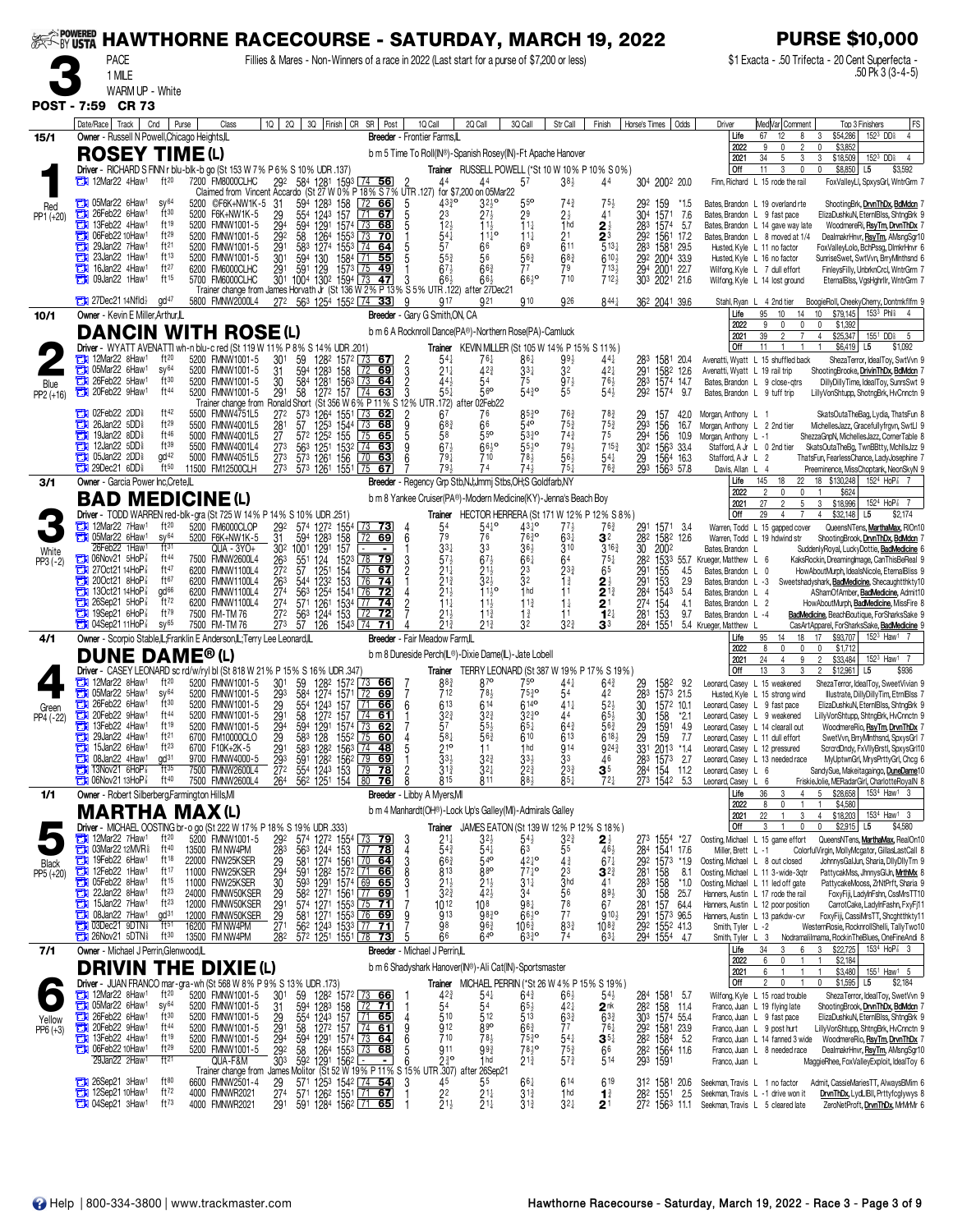|                    |                                                                                     |                                                             | ‰‱‱ HAWTHORNE RACECOURSE - SATURDAY, MARCH 19, 2022                                              |                                               |                                                                                                     |                                                       |                                                 |                                             |                                     |                                                        |                                        | <b>PURSE \$30,000</b>                                                                                                                                            |
|--------------------|-------------------------------------------------------------------------------------|-------------------------------------------------------------|--------------------------------------------------------------------------------------------------|-----------------------------------------------|-----------------------------------------------------------------------------------------------------|-------------------------------------------------------|-------------------------------------------------|---------------------------------------------|-------------------------------------|--------------------------------------------------------|----------------------------------------|------------------------------------------------------------------------------------------------------------------------------------------------------------------|
|                    | <b>TROT</b>                                                                         |                                                             | ICF - Three Year Olds                                                                            |                                               |                                                                                                     |                                                       |                                                 |                                             |                                     |                                                        |                                        | \$1 Exacta - .50 Trifecta                                                                                                                                        |
|                    | 1 MILE                                                                              |                                                             |                                                                                                  |                                               |                                                                                                     |                                                       |                                                 |                                             |                                     |                                                        |                                        |                                                                                                                                                                  |
|                    | WARM UP - Green                                                                     |                                                             |                                                                                                  |                                               |                                                                                                     |                                                       |                                                 |                                             |                                     |                                                        |                                        |                                                                                                                                                                  |
|                    | POST - 8:21 CR 73                                                                   |                                                             |                                                                                                  |                                               |                                                                                                     |                                                       |                                                 |                                             |                                     |                                                        |                                        |                                                                                                                                                                  |
| 7/5                | Date/Race Track Cnd<br>Owner - Bobby L Beggs, Marengo, IL; Gary A Rath, Marengo, IL | Purse<br>Class                                              | 10 20 30 Finish CR SR Post                                                                       |                                               | 1Q Call<br>Breeder - Kris Becker, AZ                                                                | 2Q Call                                               | 3Q Cal                                          | Str Call                                    | Finish                              | Odds<br>Horse's Times                                  | Driver<br>Life                         | FS<br>Med Var  Comment<br>Top 3 Finishers<br>20<br>\$52,608<br>159 Haw1<br>3<br>$\mathbf{R}$<br>$\mathfrak{D}$<br>8                                              |
|                    | <b>ROMANTIC WARRIOR®</b>                                                            |                                                             |                                                                                                  |                                               | br g 3 Cassis(IL®)-Zorgwijk Delighted(IL)-Wesgate Crown                                             |                                                       |                                                 |                                             |                                     |                                                        | 2022                                   | 5<br>$\overline{2}$<br>\$16,969<br>Haw <sup>1</sup><br>9<br>0<br>159<br>3                                                                                        |
|                    | Driver - GARY RATH red-blu-wh (St 153 W 8% P 13% S 16% UDR .206)                    |                                                             |                                                                                                  |                                               |                                                                                                     | Trainer GARY RATH (St 138 W 14% P 17% S 17%)          |                                                 |                                             |                                     |                                                        | 2021<br>l Off                          | $\overline{2}$<br>3<br>2021 Haw1<br>11<br>$\overline{1}$<br>\$35,639<br>$\overline{2}$<br>\$12,937<br>0<br>L <sub>5</sub><br>\$14,246                            |
|                    | 13Mar22 5Haw <sup>1</sup><br>о<br>06Mar22 6Haw1                                     | $ft^{48}$<br>8200 NW2EXTPM<br>ft39                          | 302 593 1292 159 70<br>312 1014 1322 2003 72<br>302 101 1312 1592 69                             | 70, 73                                        | 42 <sub>3</sub>                                                                                     | $44\frac{1}{2}$                                       | $33\frac{1}{2}$ <sup>o</sup>                    | $21\frac{1}{4}$                             | $\mathbf{1}_{2}^{1}$                | 159<br>$*1.3$                                          | Rath, Gary                             | RmntcWrrr, Rndmnnprdctbl, ShLv 8<br>7 game winner                                                                                                                |
|                    | 27Feb22 8Haw1<br>a                                                                  | 8200 NW2EXTPM<br>8200 NW2EXTPM<br>ft32                      |                                                                                                  | 66<br>$\frac{1}{13}$                          | 3<br>$45\frac{3}{4}$<br>$\frac{2}{8}$<br>3 <sup>3</sup>                                             | $44\bar{3}$<br>32 <sup>3</sup>                        | $3^{30}$<br>4130                                | $\bar{3}3\frac{1}{4}$<br>$21\frac{1}{4}$    | $3^{2}$<br>11                       | 29<br>28<br>273<br>201<br>1592<br>*1.4<br>$*1.4$       | Rath, Gary<br>Rath, Gary               | 9 clearall out<br>LkAtDtKt, CmngFshn, RmntcWrr 6<br>RomntcWm, ShLvsTjggl, MrMzz<br>8 strong surge                                                                |
| Red<br>PP1 (+20)   | 20Feb22 5Haw1<br>О<br>13Feb22 6Haw1                                                 | ft44<br>22000 NW25KSER<br>ft19                              | 303 1023 1301 1582 74 69                                                                         |                                               | $56\frac{1}{4}$                                                                                     | $55\frac{3}{4}$                                       | 783                                             | 511                                         | $39\frac{1}{2}$                     | 281 2001 29.7                                          | Rath, Gary                             | 9 leftshuffled<br>SlyLittleFx, SpcltUp, RmntcWrrr 8                                                                                                              |
|                    | О<br>Ъ<br>06Feb22 2Haw1                                                             | 11000 NW25KSER<br>ft29<br>11000 NW25KSER                    | $\frac{30}{31}$<br>$\frac{100}{101}$                                                             | 1292 1573 74 77<br>1302 1581 71 69            | 45}<br>$48\bar{3}$                                                                                  | 441<br>46                                             | $57\frac{1}{4}$ <sup>o</sup><br>491             | 481<br>38 <sub>3</sub>                      | $3^{11}$<br>39 <sub>3</sub>         | 29 1594<br>274 200<br>1594 40.4<br>54.7                | Rath, Gary<br>Rath, Gary               | SlyLittleFox, SpiceltUp, RomntcWrr1<br>14 big effort<br>8 distant 3rd<br>SlyLittleFox, SwnsKng, RmntcWrr 6                                                       |
|                    | 30Jan22 5Haw1<br>о<br>23Jan22 5Haw1                                                 | ft27<br>8200 NW2EXTPM<br>ft13                               | 312 1022 1331 2021                                                                               | 63<br>55<br>$\sqrt{71}$<br>$\overline{70}$    | $10^{14}$<br>59                                                                                     | 8930                                                  | 7730                                            | $66\frac{1}{2}$<br>410                      | $64\frac{1}{4}$                     | 281 203<br>10.8                                        | Rath, Gary                             | SbEarlyEdition, EIOhGvnr, ThBlckLsr10<br>8 tuff trip                                                                                                             |
|                    | 09Jan22 3Haw <sup>1</sup>                                                           | 8700 NW3EXTPM<br>ft15<br>7200 NW1/FM2EPM                    | 301 1003<br>1303 200<br>312 1004 1304 2014 61                                                    | 62                                            | 454                                                                                                 | $55\frac{1}{4}$                                       | $57\frac{1}{4}$<br>461                          | $35\frac{1}{2}$                             | $58\frac{1}{2}$<br>$3^{5^3}$        | 293 2013 24.6<br>31 203 *1.0<br>29 2012<br>203<br>2012 | Rath, Gary<br>Rath, Gary               | 16 trotted evnly<br>RamblnCgr, LsAbgl, ShLvsTjggl 7<br>ShLvsTjggl, TsGmChngr, RmntcW<br>14 clearall out                                                          |
|                    | 03Jan22 8Haw1                                                                       | ft17<br><b>QUA</b>                                          | $30^3$ 1011 1312 2011                                                                            |                                               |                                                                                                     |                                                       | 254                                             | 234                                         | $21\frac{1}{2}$                     |                                                        | Rath, Gary                             | LouPaschal, RomanticWarrior, Lousraptor 5<br>0                                                                                                                   |
| 8/1                | Owner - Anthony Lombardi, Morris, L; Engel Stable Of II LLC, Northbrook, L          |                                                             |                                                                                                  |                                               | Breeder - Flacco Family Farms LLC,IL                                                                |                                                       |                                                 |                                             |                                     |                                                        | Life<br>2022                           | \$0<br>0<br>0<br>$\mathbf{0}$<br>\$0<br>0<br>0<br>$\mathbf 0$<br>0                                                                                               |
|                    | <b>GOOD BOY®</b>                                                                    |                                                             |                                                                                                  |                                               | b g 3 Lou's Legacy(IL®)-Gia's Speedster(IL)-Giant Triumph                                           | Trainer ERV MILLER (St 138 W 23% P 17% S 19%)         |                                                 |                                             |                                     |                                                        | 2021<br>l Off                          | $\mathbb O$<br>$\mathbf{0}$<br>\$0<br>0<br>$\Omega$<br>$\mathbf{0}$<br>\$0 <br>\$0<br>$\Omega$<br>$\mathbf{0}$<br>$\mathbf{0}$<br>L <sub>5</sub>                 |
|                    | 09Mar22 5HoP                                                                        | $ft^{36}$<br><b>QUA</b>                                     | Driver - LEWAYNE MILLER red-r blu-wh (*St 1235 W 10% P 10% S 12% UDR .196)<br>294 1004 1312 1592 |                                               | 713<br>-8                                                                                           | 712                                                   | 7910                                            | 710                                         | $615\frac{3}{4}$                    | 292 2023                                               | Miller, Lewayne                        | NorthernRocks, SouthwindCaeser, ToastTheHost 8                                                                                                                   |
|                    |                                                                                     |                                                             |                                                                                                  |                                               |                                                                                                     |                                                       |                                                 |                                             |                                     |                                                        |                                        |                                                                                                                                                                  |
| Blue<br>PP2 (+16)  |                                                                                     |                                                             |                                                                                                  |                                               |                                                                                                     |                                                       |                                                 |                                             |                                     |                                                        |                                        |                                                                                                                                                                  |
|                    |                                                                                     |                                                             |                                                                                                  |                                               |                                                                                                     |                                                       |                                                 |                                             |                                     |                                                        |                                        |                                                                                                                                                                  |
| 7/1 O              | Owner - Flacco Family Farms LLC, Alexis, IL                                         |                                                             |                                                                                                  |                                               | Breeder - Flacco Family Farms LLC,IL                                                                |                                                       |                                                 |                                             |                                     |                                                        | Life<br>2022                           | \$21,611<br>203 Spr1<br>15<br>0<br>\$360<br>2<br>$\mathbf{0}$<br>$\mathbf{0}$                                                                                    |
|                    | LOUS LANCELOT® †                                                                    |                                                             | Driver - CASEY LEONARD sc rd/w/ryl bl (St 818 W 21% P 15% S 16% UDR 347)                         |                                               | b g 3 Lou's Legacy(IL®)-Honey Creek Swan(IL)-Swan For All                                           | Trainer STEVEN SEARLE (St 329 W 13% P 13% S 14%)      |                                                 |                                             |                                     |                                                        | 2021<br>Off                            | 13<br>$\overline{4}$<br>$\overline{4}$<br>$\mathbf{0}$<br>\$21,251<br>203<br>Spr1<br>$\overline{2}$<br>\$1,082<br>3<br>$\mathbf{0}$<br>L <sub>5</sub><br>\$9,306 |
|                    | 13Mar22 2Haw <sup>1</sup>                                                           | ft48<br>7200 NW1/FM2                                        | 593 1293 1591<br>30                                                                              | 63<br>$\overline{\phantom{0}}$                | 612<br>6                                                                                            | $66\frac{3}{4}$                                       | x66                                             | 618                                         | 6 <sup>ds</sup>                     | 31.4                                                   | Farina, Anthony                        | MrMizzou, Imnotalocidd, SjsEdth 6<br>+ 7 nasty break                                                                                                             |
|                    | 05Mar22 2Haw1<br>26Feb22 2Haw1                                                      | ft66<br>7200 NW1/FM2<br>ft31<br>$QUA - 3YO +$               | 313 1012 1313 202                                                                                | 63<br>56<br>۰.<br>$\blacksquare$              | 612<br>6<br>511                                                                                     | $67\frac{1}{2}$<br>516                                | $67\frac{1}{4}$<br>$5^{17}$                     | 57<br>523                                   | $57\frac{1}{4}$<br>5263             | 302 2032<br>9.5                                        | Farina, Anthony<br>Farina, Anthony     | SwansMission, ImnotalcIdd, MrMzz 6<br>11 hdwind str<br>ImaRealLadysMan, CharlotteRoyalN, FxVIIyOzzy 6                                                            |
| White<br>$PP3(-2)$ | 02Oct21 3Spr1                                                                       | ft72<br>3333 ICF 2CT                                        | $\frac{30^{1}}{30^{3}}$ 101<br>128 <sup>2</sup> 158<br>132 <sup>3</sup> 203                      | $\overline{41}$<br>$-41$                      | $\frac{5}{4}$<br>45}                                                                                | 461                                                   | $31^{19}$                                       | $\frac{1}{2}$<br>722                        | $1^{7^3}$                           | 31 <sup>3</sup> 203 <sup>2</sup><br>301 203            | Franco, Juan                           | LousLancelot, AquasBud, Pootemondachooch 5<br>$\ddagger$                                                                                                         |
|                    | 25Sep21 7Haw1<br>17Sep21 4Haw <sup>1</sup>                                          | ft66<br>114000 KADABRA<br>ft85<br>20000 KADABRA             | 292 584<br>1292 1584<br>314 102                                                                  | $\overline{59}$<br>37<br>10                   | 820<br>563<br>5                                                                                     | 811<br>56}                                            | 7130<br>$45^{30}$                               | 44                                          | 729<br>$2^{2}$                      | 323 2043 50.5<br>3.9                                   |                                        | Franco, Juan + -2 no factor<br>Lousdobb, FoxValleyCairo, LosDNmt10<br>FirstAndGol, LsLnclt, PwrflPrpht 5<br>Franco, Juan + 0 clearall out                        |
|                    | 08Sep21 2Sndwh <sub>2</sub> gd <sup>75</sup>                                        | 4763 NICA2T                                                 | 109<br>$\frac{36}{30}$                                                                           | 132 <sup>2</sup> 2014 50 50<br>142 2134 42 46 | $32^{\circ}$                                                                                        | $31^{\circ}$                                          | $1\frac{1}{2}$                                  | 18                                          | $\overline{1}8\frac{1}{2}$          | 283 2021<br>314 2134                                   | Searle, Steven +                       | LousLancelot, Hannah Tierra, Blacky 5                                                                                                                            |
|                    | 28Aug21 4DuQ1<br>19Aug21 8Spr1                                                      | ft90<br>33000 DARN2C<br>ft88<br>40000 ISFCS2YOC             | 594<br>1282 157                                                                                  | 50<br>55<br>50                                | 563<br>893                                                                                          | 551<br>913                                            | $43\frac{1}{2}$ <sup>o</sup><br>$87\frac{1}{2}$ | 583<br>66                                   | $515\frac{1}{4}$<br>$57\frac{1}{2}$ | 31 200<br>27.7<br>282 1582 60.9                        | Franco, Juan + -2<br>Franco, Juan +-12 | FoxValleyCairo, Lousdobb, LousDiNomite 7<br>FoxValleyCairo, LousBarbossa, LousDiNomite10                                                                         |
|                    | 14Aug21 5Spr1                                                                       | gd <sup>81</sup><br>6000 ISFCS2YOC                          | 29 584 1283 157 50<br>302 1043 1344 2023 45                                                      | 39                                            | 610                                                                                                 | $55\frac{1}{4}$ °                                     | 570                                             | 593                                         | $5^{14}$                            | 291 2052 17.0                                          | Franco, Juan + 11                      | Lousdobb, FirstAndGoal, LousDiNomite 9                                                                                                                           |
|                    | 2/1 O Owner - Carolyn L Wiley, Glenwood, L; Michael J Perrin, Glenwood, L           |                                                             |                                                                                                  |                                               | Breeder - Carolyn L Wiley & Michael J Perrin, L                                                     |                                                       |                                                 |                                             |                                     |                                                        | Life<br>2022                           | \$14,416<br>1591 Haw1 3<br>10<br>3<br>3<br>\$6,102<br>$\mathbf 0$<br>$\overline{2}$<br>1591 Haw1 3                                                               |
|                    | <b>MR MIZZOU®</b>                                                                   |                                                             |                                                                                                  |                                               | b g 3 Cassis(IL®)-Lady Mizzou(IN)-Vaporize                                                          |                                                       |                                                 |                                             |                                     |                                                        | 2021                                   | $\mathbf{0}$<br>\$8,314                                                                                                                                          |
|                    | 13Mar22 2Haw1                                                                       | ft48<br>7200 NW1/FM2                                        | Driver - BRANDON BATES pur-wh-k grn (St 147 W 12% P 12% S 8% UDR 213)<br>593 1293 1591<br>30     | $63$ 73                                       | 46}                                                                                                 | Trainer JAMES MOLITOR (St 52 W 12% P 8% S 19%)<br>44  | 44 <sup>1</sup>                                 | $21\frac{1}{2}$                             | 12 <sub>3</sub>                     | 284 1591 3.6                                           | l Off<br>Bates, Brandon                | $\mathbf 0$<br>\$2,310<br>2<br>$\mathbf 0$<br>L <sub>5</sub><br>\$8,382<br>0<br>7 drew off<br>MrMizzou, Imnotalocaldude, SisEdith 6                              |
|                    | 05Mar22 2Haw1                                                                       | ft66<br>7200 NW1/FM2                                        | 313 1012 1313 202                                                                                | 62<br>$\frac{63}{69}$                         | 47<br>4                                                                                             | 44 <sup>3</sup>                                       | $33^{10}$                                       | $21\frac{1}{2}$<br>$33\frac{1}{2}$<br>$419$ | $3^{\frac{11}{4}}$                  | 2021<br>$*1.0$                                         | Bates, Brandon                         | 11 strong wind<br>SwansMission, ImnotIcIdd, MrMzz 6                                                                                                              |
| Green<br>PP4 (-22) | 27Feb22 8Haw1<br>19Feb22 2Haw <sup>1</sup>                                          | ft32<br>8200 NW2EXTPM<br>ft <sup>21</sup><br>QUA - 3YO+     | 30 <sup>2</sup> 101<br>30 <sup>3</sup> 100<br>1312 1592<br>1293 159                              | $\overline{70}$                               | 56<br>513                                                                                           | 55 <sup>3</sup><br>516                                | $5^{3\frac{3}{4}}$<br>521                       |                                             | $3^{21}$<br>419                     | $\frac{30}{27^3}$<br>1594<br>20.3<br>2024              | Bates, Brandon<br>Bates, Brandon       | 8 good tightner<br>RmntcWm, ShLvsTjggl, MrMzz 7<br>Downbytheocean, RaceMeRocky, BrightBoy 5                                                                      |
|                    | 25Sep21 7Haw1                                                                       | ft66<br>114000 KADABRA                                      | Trainer change from Jay Garrels (St 17 W 17% P 11% S 11% UTR 281) after 25Sep21                  | $\overline{\phantom{a}}$                      |                                                                                                     |                                                       |                                                 | 939                                         |                                     |                                                        |                                        |                                                                                                                                                                  |
|                    | П<br>17Sep21 9Haw1                                                                  | $ft^{73}$<br>20000 KADABRA                                  | $129^2$ 1584<br>1304<br>1304<br>131<br>200<br>55<br>1344<br>2023<br>45<br>292<br>584<br>301 101  | <u>43</u>                                     | x1026<br>$57\frac{1}{4}$                                                                            | 1023<br>$56\frac{1}{2}$                               | 1026<br>612                                     | 619                                         | 9 <sub>ds</sub><br>$6^{23}$         | 122.8<br>303 2034 49.3                                 | Seekman, Travis<br>Seekman, Travis     | Lousdobb, FoxValleyCair, LsDNmt10<br>-2 nasty break<br>0 lost ground<br>FoxValleyCr, LsDNmt, RmntcWrr 6                                                          |
|                    | 22Aug21 9Haw1<br>٣ij<br>14Aug21 5Spr1                                               | ft74<br>5800 NW1EXTPM<br>gd <sup>81</sup><br>6000 ISFCS2YOC | 1004 131 200<br>30                                                                               | $\overline{54}$<br>$\overline{41}$            | 3<br>12<br>9<br>815                                                                                 | $11\frac{1}{4}$<br>7630                               | 12 <sub>3</sub><br>$68^{10}$                    | 22<br>611                                   | $2^8$<br>411}                       | 303 2013 2.5<br>282 2044 20.6                          | Wilfong, Kyle                          | FatherOWin, MrMizzou, FoxVIIyHrn 5<br>0 distant 2nd                                                                                                              |
|                    | 13 08Aug21 5Haw1                                                                    | $ft^{80}$<br>8000 2YO                                       | $\frac{1344}{128^3}$ $\frac{2023}{1581}$<br>$\frac{30^2}{29^3}$ $\frac{104^3}{59}$               | 58<br>$\overline{\phantom{a}}$                | $10$ ds $x$                                                                                         | 10 <sub>ds</sub>                                      | 9 <sub>ds</sub>                                 | <b>g</b> ds                                 | 9ds                                 | 39.3                                                   | Bender, Atlee<br>Seekman, Travis       | Lousdobb, FirstAndGoal, LousDiNomite 9<br>11<br>-2 nasty break<br>FunkyWiggle, Decadnt, FrstAndGI10                                                              |
|                    | п<br>18Jul21 1Haw <sup>1</sup>                                                      | $ft^{79}$<br>17500 KADABRA                                  | 312 1022 1323 2003 49                                                                            | 50                                            | 56 <sup>3</sup>                                                                                     | 4230                                                  | 32 <sup>o</sup>                                 | 32                                          | $3^{5}{}_{2}$                       | 284 2014 11.6                                          | Wilfong, Kyle<br>Life                  | FoxValleyCairo, HotTTrtSprky, MrMzz 8<br>-4 tuff trip<br>$\mathbf{0}$<br>$\mathbf 0$<br>$\mathbb O$<br>$\mathbf{0}$                                              |
| 4/1                | Owner - Dr Patrick Graham, Lockridge, IA                                            |                                                             |                                                                                                  |                                               | Breeder - Dr Patrick Graham, IA<br>b c 3 Lou's Legacy(IL®)-Fox Valley Luxury(IL)-International Chip |                                                       |                                                 |                                             |                                     | * 1ST TIME HOPPLED *                                   | 2022                                   | \$0<br>\$0<br>$\mathbf 0$<br>$\mathbf 0$<br>$\pmb{0}$<br>$\mathbf{0}$                                                                                            |
|                    | <b>KILLJOY®</b>                                                                     |                                                             | Driver - KYLE WILFONG blk-s red-wh (St 792 W 19% P 14% S 13% UDR .311)                           |                                               |                                                                                                     | <b>Trainer</b> CURT GRUMMEL (St 70 W 14% P 16% S 11%) |                                                 |                                             |                                     |                                                        | 2021<br>Off                            | \$0<br>$\mathbf{0}$<br>0<br>0<br>0<br>\$0 L5<br>\$0<br>0<br>$\mathbf{0}$<br>$\mathbf{0}$                                                                         |
|                    | 14Mar22 1SOTC1 gd65                                                                 | <b>QUA</b>                                                  | 311 1021 133 2023                                                                                |                                               | 2 <sup>1</sup><br>2                                                                                 | 2 <sup>1</sup>                                        | $21\frac{1}{4}$                                 | $21\frac{1}{2}$                             | $3\frac{1}{2}$                      | 292 2023                                               | Grummel, Curt +                        | StorybookEnding, DoubleVodkaDon, Killjoy 3                                                                                                                       |
|                    |                                                                                     |                                                             |                                                                                                  |                                               |                                                                                                     |                                                       |                                                 |                                             |                                     |                                                        |                                        |                                                                                                                                                                  |
| Black              |                                                                                     |                                                             |                                                                                                  |                                               |                                                                                                     |                                                       |                                                 |                                             |                                     |                                                        |                                        |                                                                                                                                                                  |

PP5 (+20)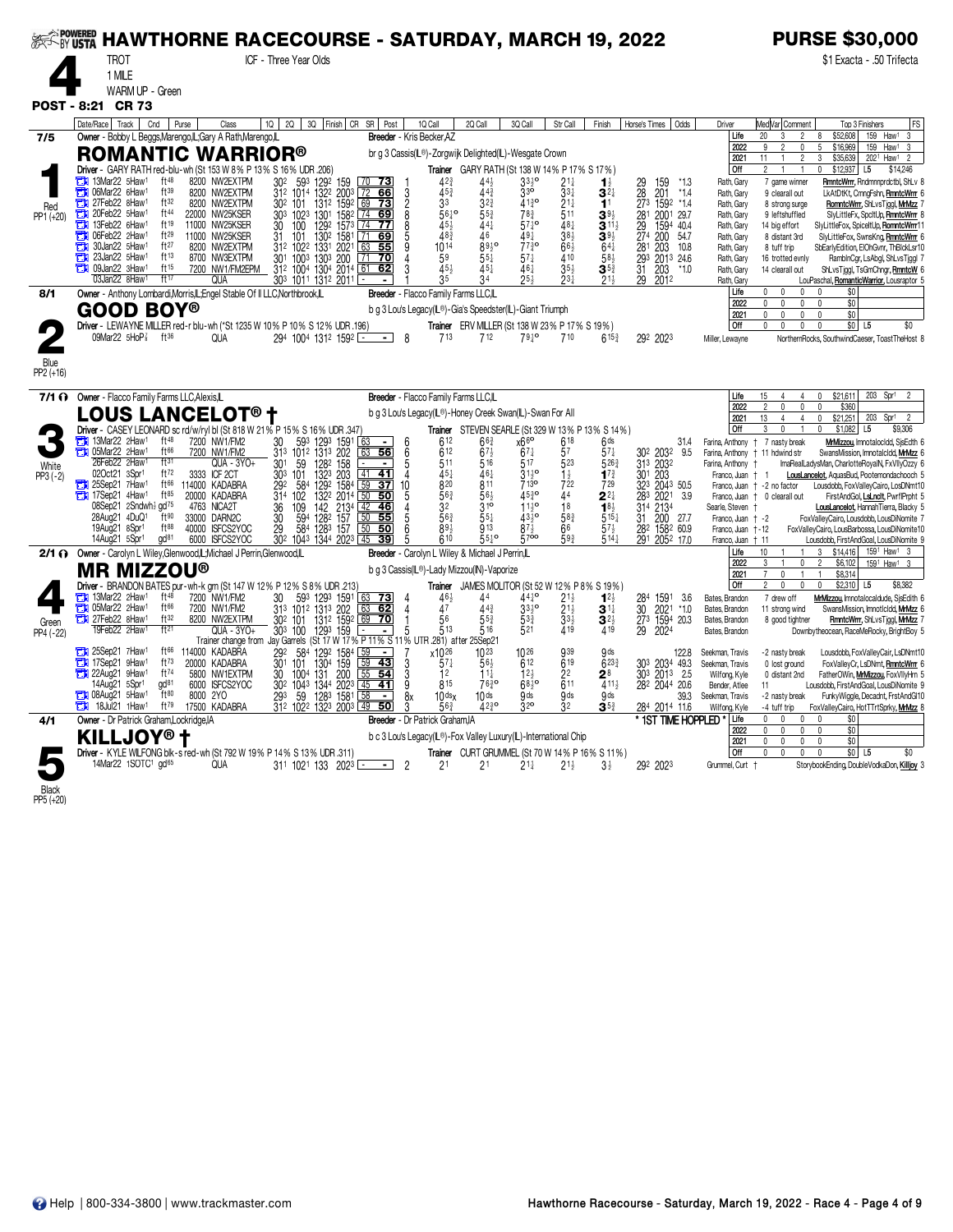| <b>SEEF-BY USTA</b>  |                                                                                                                                                                                                                                                                                                                                                                                                         |                                                                                                                                                                                                                                                                                                                                                                                                              |                                                                                                              | <b>HAWTHORNE RACECOURSE - SATURDAY, MARCH 19, 2022</b>                                                                                                                                                                                                                                                                                                                      |                                                                                                                                                                                                                                   |                                                                                                                                                 |                                                                                                                                                                                                                                                                                                                                                    |                                                                                                                                                                             |                                                                                                                                                                                                                                 |                                                                                                                                                                                                                                                                   |                                                                                                                                                                                                                      | <b>PURSE \$13,700</b>                                                                                                                                                                                                                                                                                                                                                                                                                                                                                                                 |
|----------------------|---------------------------------------------------------------------------------------------------------------------------------------------------------------------------------------------------------------------------------------------------------------------------------------------------------------------------------------------------------------------------------------------------------|--------------------------------------------------------------------------------------------------------------------------------------------------------------------------------------------------------------------------------------------------------------------------------------------------------------------------------------------------------------------------------------------------------------|--------------------------------------------------------------------------------------------------------------|-----------------------------------------------------------------------------------------------------------------------------------------------------------------------------------------------------------------------------------------------------------------------------------------------------------------------------------------------------------------------------|-----------------------------------------------------------------------------------------------------------------------------------------------------------------------------------------------------------------------------------|-------------------------------------------------------------------------------------------------------------------------------------------------|----------------------------------------------------------------------------------------------------------------------------------------------------------------------------------------------------------------------------------------------------------------------------------------------------------------------------------------------------|-----------------------------------------------------------------------------------------------------------------------------------------------------------------------------|---------------------------------------------------------------------------------------------------------------------------------------------------------------------------------------------------------------------------------|-------------------------------------------------------------------------------------------------------------------------------------------------------------------------------------------------------------------------------------------------------------------|----------------------------------------------------------------------------------------------------------------------------------------------------------------------------------------------------------------------|---------------------------------------------------------------------------------------------------------------------------------------------------------------------------------------------------------------------------------------------------------------------------------------------------------------------------------------------------------------------------------------------------------------------------------------------------------------------------------------------------------------------------------------|
|                      | <b>PACE</b><br>1 MILE                                                                                                                                                                                                                                                                                                                                                                                   |                                                                                                                                                                                                                                                                                                                                                                                                              |                                                                                                              | Fillies & Mares - Open Post Positions drawn in groups (1-4) (5-6)                                                                                                                                                                                                                                                                                                           |                                                                                                                                                                                                                                   |                                                                                                                                                 |                                                                                                                                                                                                                                                                                                                                                    |                                                                                                                                                                             |                                                                                                                                                                                                                                 |                                                                                                                                                                                                                                                                   |                                                                                                                                                                                                                      | \$1 Exacta - .50 Trifecta - .20 Superfecta - .50 Pk<br>4 (5-6-7-8) \$10,000 Guarantee Pool                                                                                                                                                                                                                                                                                                                                                                                                                                            |
|                      | WARM UP - Black                                                                                                                                                                                                                                                                                                                                                                                         |                                                                                                                                                                                                                                                                                                                                                                                                              |                                                                                                              |                                                                                                                                                                                                                                                                                                                                                                             |                                                                                                                                                                                                                                   |                                                                                                                                                 |                                                                                                                                                                                                                                                                                                                                                    |                                                                                                                                                                             |                                                                                                                                                                                                                                 |                                                                                                                                                                                                                                                                   |                                                                                                                                                                                                                      |                                                                                                                                                                                                                                                                                                                                                                                                                                                                                                                                       |
|                      | POST - 8:43 CR 81<br>Date/Race   Track   Cnd                                                                                                                                                                                                                                                                                                                                                            | Purse<br>Class                                                                                                                                                                                                                                                                                                                                                                                               |                                                                                                              | 10   20   30   Finish   CR SR   Post                                                                                                                                                                                                                                                                                                                                        | 1Q Call                                                                                                                                                                                                                           | 2Q Call                                                                                                                                         | 3Q Call<br>Str Call                                                                                                                                                                                                                                                                                                                                | Finish                                                                                                                                                                      | Horse's Times   Odds                                                                                                                                                                                                            | Driver                                                                                                                                                                                                                                                            | Med Var Comment                                                                                                                                                                                                      | FS<br>Top 3 Finishers                                                                                                                                                                                                                                                                                                                                                                                                                                                                                                                 |
| 3/1                  |                                                                                                                                                                                                                                                                                                                                                                                                         | Owner - Craig A Rhodes, Peoria Heights, L; Jim Ballinger, Atwater, L<br><b>ROJO CALIENTE (L)</b><br>Driver - CASEY LEONARD sc rd/w/ryl bl (St 818 W 21% P 15% S 16% UDR .347)                                                                                                                                                                                                                                |                                                                                                              |                                                                                                                                                                                                                                                                                                                                                                             | Breeder - Benita R Simmons,IL<br>ch m 5 Time To Roll(IN®)-Kayay Digidigy(IL)-Panspacificflight                                                                                                                                    |                                                                                                                                                 | Trainer TERRY LEONARD (St 387 W 19% P 17% S 19%)                                                                                                                                                                                                                                                                                                   |                                                                                                                                                                             |                                                                                                                                                                                                                                 | Life<br>2022<br>2021<br>Off                                                                                                                                                                                                                                       | 54<br>11<br>8<br>10<br>16<br>3<br>6<br>$\mathbf 0$                                                                                                                                                                   | 151 <sup>4</sup> HoP <sup>3</sup><br>\$85,154<br>-3<br>8<br>3<br>\$19,305<br>1543 Haw1 5<br>153 <sup>1</sup> Aces <sup>§</sup> 4<br>\$28,286<br>$\overline{4}$<br>\$4,448<br>\$14,865<br>L5                                                                                                                                                                                                                                                                                                                                           |
| Red<br>PP1 (+20)     | 12Mar22 5Haw1<br>05Mar22 7Haw1<br>о<br>О<br>26Feb22 4Haw1<br>о<br>19Feb22 3Haw <sup>1</sup><br>12Feb22 2Haw1<br>Ē١<br>05Feb22 10Haw <sup>1</sup><br>ш<br>29Jan22 6Haw1<br>22Jan22 2Haw <sup>1</sup><br>15Jan22 1Haw <sup>1</sup><br>a<br>08Jan22 3Haw <sup>1</sup><br>٣IJ                                                                                                                               | ft20<br>9700 FMNW4001-5<br>$SV^{64}$<br>13700 FM-OPEN<br>ft30<br>13700 FM-OPEN<br>$ft^{18}$<br>9700 FMNW4001-5<br>ft17<br>9700 FMNW4001-5<br>ft15<br>9700 FMNW4001-5<br>ft <sup>21</sup><br>11700 FMNW7001-5<br>$ft^{26}$<br>11700 FMNW7001-5<br>$ft^{23}$<br>11700 FMNW7000-5<br>$\mathsf{qd}^{31}$<br>11700 FMNW7000-5                                                                                     | 301<br>284<br>29<br>$\frac{29}{30}$<br>292<br>301<br>294<br>283<br>291                                       | 582 127<br>1561<br>79<br>564<br>1243<br>81<br>1552<br>58<br>1263 1543 84<br>581<br>127<br>1543 78<br>1282 1563<br>$\sqrt{78}$<br>593<br>584<br>1271 1553<br>$\sqrt{79}$<br>59<br>1282 1554 77<br>583 1272 1561<br>583 1273 1553<br>78<br>l 79<br>583 127<br>1552 79                                                                                                         | $1\frac{1}{2}$ <sup>o</sup><br>771<br>710<br>82<br>4<br>44<br>78<br>$11\frac{1}{4}$<br>79<br>$11\frac{1}{4}$<br><u>72</u><br>713<br>75<br>3 <sup>2</sup><br>74<br>$12\frac{1}{4}$<br>75<br>481<br>$\overline{77}$<br>45.<br>78    | 11‡<br>$86\frac{3}{4}$<br>433<br>11‡<br>$11\frac{1}{2}$<br>660<br>441<br>$11\frac{1}{4}$                                                        | 1 <sup>2</sup><br>1 <sup>3</sup><br>67<br>910<br>431<br>$44\frac{3}{4}$<br>1 <sub>5</sub><br>12<br>$\begin{array}{c}\n 1\frac{1}{2} \\  3\frac{2}{2} \\  5\n \end{array}$<br>$11\frac{1}{4}$<br>$55^{\circ}$<br>$55\frac{1}{2}$<br>$33\frac{1}{4}$<br>1 <sup>2</sup><br>$21\frac{3}{4}$<br>$31\frac{3}{4}$ <sup>o</sup><br>45}<br>53               | $1^{2^{3}}$<br>Зnk<br>42}<br>1 <sup>6</sup><br>$3^{\frac{n}{1}}$<br>42<br>44<br>$61\frac{1}{2}$<br>$3^{13}$                                                                 | 291<br>1561<br>*14<br>284<br>1552 22.0<br>274 155 26.6<br>273 1543<br>2.3<br>281 1563<br>$*0.9$<br>$\overline{27}$ <sup>3</sup><br>1554<br>*1.8<br>264<br>1561<br>*1.2<br>293 157<br>274 1554<br>1.4<br>*1.1<br>274 1554<br>3.3 | Leonard, Casey<br>Leonard, Casey L<br>Leonard, Casey L 9 up in class<br>Leonard, Casey L 8 unchallenged<br>Leonard, Casey L 11 rail trip<br>Leonard, Casey L 17 weakened<br>Leonard, Casey L 12 parkdno-cvr<br>Leonard, Casey L 13 good tightner                  | L 15 easy winner<br>flying late<br>Leonard, Casey L 11 almost lasted<br>Leonard, Casey L 11 fanned 3 wide                                                                                                            | RojoCaliente, Admit, DreamingImg 7<br>ItsTimeForFun, ExVIIvExplt, RiCInt 9<br>FxVIIyExpIt, ItsTmFrFn, Svntmschr 7<br>RojoCaliente, Maktgng, SwtVvn 7<br>DreamingImag, RiCInt, JdsQnLr 6<br>SuddenlyRoyl, Drmnglmg, RiCInt 7<br>MarysPrettyGrl, DmndOffcl, CssMrsTT 7<br>RollinCoal, ScorecardDandy, Admit 4<br>MyUptwnGrl, RilnCl, MrysPrttyGr 7<br>UllLearn, VelDonna, RojoCalint 6                                                                                                                                                  |
| 7/2                  | Owner - Hosea B Williams, Chicago, IL                                                                                                                                                                                                                                                                                                                                                                   |                                                                                                                                                                                                                                                                                                                                                                                                              |                                                                                                              |                                                                                                                                                                                                                                                                                                                                                                             | Breeder - University Of Illinois,IL<br>b m 7 Sagebrush(IL®)-Emission Control(IL)-Cole Muffler                                                                                                                                     |                                                                                                                                                 |                                                                                                                                                                                                                                                                                                                                                    |                                                                                                                                                                             |                                                                                                                                                                                                                                 | Life<br>2022                                                                                                                                                                                                                                                      | 106<br>23<br>20<br>g<br>3                                                                                                                                                                                            | 151 <sup>2</sup> Haw <sup>1</sup> 4<br>\$255,018<br>13<br>\$29,890<br>154<br>Haw <sup>1</sup>                                                                                                                                                                                                                                                                                                                                                                                                                                         |
|                      |                                                                                                                                                                                                                                                                                                                                                                                                         | <b>ROLLIN COAL®(L)</b><br>Driver - JUAN FRANCO mar-gra-wh (St 568 W 8% P 9% S 13% UDR .173)                                                                                                                                                                                                                                                                                                                  |                                                                                                              |                                                                                                                                                                                                                                                                                                                                                                             |                                                                                                                                                                                                                                   |                                                                                                                                                 | Trainer HOSEA WILLIAMS (St 66 W 9% P 11% S 15%)                                                                                                                                                                                                                                                                                                    |                                                                                                                                                                             |                                                                                                                                                                                                                                 | 2021<br>Off                                                                                                                                                                                                                                                       | 23<br>$\overline{4}$<br>3<br>12<br>4<br>0                                                                                                                                                                            | $\overline{2}$<br>\$31,799<br>153 <sup>1</sup> Haw <sup>1</sup> 6<br>\$19,665<br>L5<br>\$15,130                                                                                                                                                                                                                                                                                                                                                                                                                                       |
| Blue<br>$PP2 (+16)$  | 12Mar22 3Haw <sup>1</sup><br>Ō<br>05Mar22 7Haw1<br>26Feb22 4Haw1<br>CN<br>Ъ<br>19Feb22 7Haw1<br>12Feb22 8Haw1<br>06Feb22 3Haw1<br>曲<br>29Jan22 8Haw1<br>о<br>22Jan22 2Haw <sup>1</sup><br>15Jan22 1Haw <sup>1</sup><br>08Jan22 2Haw <sup>1</sup>                                                                                                                                                        | $ft^{20}$<br>13700 FM-OPEN<br>SV <sup>64</sup><br>13700 FM-OPEN<br>ft30<br>13700 FM-OPEN<br>ft18<br>13700 FM-OPEN<br>ft17<br>13700 FM-OPEN<br>ft29<br>13700 FM-OPEN<br>ft21<br>13700 FM-OPEN<br>$ft^{26}$<br>11700 FMNW7001-5<br>$ft^{23}$<br>11700 FMNW7000-5<br>$ft^{28}$<br><b>QUA</b>                                                                                                                    | $\frac{294}{284}$<br>29<br>29<br>29 <sup>4</sup><br>293<br>$\frac{29}{29}$ <sup>1</sup><br>283<br>292        | $\frac{574}{564}$<br>1261 1553<br>1243 1552<br>82 79<br>  81<br>58<br>1263 1543 84<br>564<br>125 <sup>1</sup> 153 <sup>3</sup> 82 <b>81</b><br>127 154 82 <b>85</b><br>584<br>572 1253 1533 84<br>126 <sup>2</sup> 1531<br>127 <sup>2</sup> 1561<br>82<br>$\frac{58}{583}$<br>  78<br>583 1273 1553 79 77<br>591 1283 1564                                                  | 66<br>$\frac{5}{6}$<br>$1\frac{3}{4}$ <sup>o</sup><br>82<br>77<br>$66\frac{3}{4}$<br>710<br>5<br>$21$ <sup>1</sup><br>$69\frac{1}{4}$<br>-82<br>$2^{11}_{22}$<br>45 <sup>3</sup><br><u>87</u><br> 80 <br>713<br>22                | $66\frac{1}{2}$<br>$11\frac{3}{4}$<br>66}<br>78}<br>$21\frac{1}{4}$<br>691<br>$21\frac{3}{4}$<br>$\bar{4}4\frac{3}{4}$<br>78<br>21 <sub>3</sub> | $33\frac{1}{4}$ <sup>o</sup><br>$3\frac{1}{2}$<br>$1\frac{2}{2}$<br>$12\frac{3}{4}$<br>76<br>55<br>57<br>$\frac{59\frac{1}{2}}{11\frac{1}{2}}$<br>$\frac{21}{5}$ <sup>1</sup> / <sub>2</sub> <sup>60</sup><br>$\frac{42\frac{3}{4}}{21}$<br>$21\frac{1}{2}$<br>$\bar{3}3\bar{\dot{2}}$ °<br>$\bar{2}$ <sup>1</sup> <sup>1</sup><br>32<br>$65^{10}$ | $2^{1\frac{1}{2}}$<br>4nk<br>$53\frac{1}{2}$<br>3 <sup>3</sup><br>13<br>$42\frac{1}{2}$<br>$2^{2}_{1^{3}_{4}}$<br>$2\frac{1}{2}$                                            | 29 1554<br>304 1552<br>5.9<br>5.6<br>272 1551<br>6.2<br>273 1541<br>2.3<br>264<br>154<br>13.4<br>271<br>154<br>14.0<br>$\frac{27}{28}$<br>1533<br>12.4<br>1561<br>*0.9<br>1553 12.9<br>28<br>1564                               | Franco, Juan L<br>Franco, Juan L 8 live cover<br>Franco, Juan L 12 5 wide str<br>Franco, Juan L                                                                                                                                                                   | Franco, Juan L 15 parkdno-cvr<br>gave way late<br>Franco, Juan L 9 clearall out<br>Franco, Juan L 8 saved ground<br>Franco, Juan L 11 game winner<br>Warren, Todd L 11 led off gate<br>Warren, Todd L 17 game winner | MyUptowneGrl, RilnCl, ItsTmFrFn 6<br>ItsTimFrFn, FxVIIyExplt, RiCInt 9<br><b>FxVIIvExplt, ItsTmFrFn, Svntmsc 7</b><br>ItsTimFrFn, Svntmschrm, RilnCl 8<br>RollinCoal, ItsTimeForFun, MggRh 8<br>MaggieRhee, VelDonn, Svntmschrm 6<br>Seventimeschrm, RIInCI, ChcgSky 8<br>RollinCoal, ScorecrdDndy, Admit 4<br>MyUptowneGirl, RlInCl, MrysPrttyGrl 7<br>RollinCoal, DealmakerHanover, Sharia 5                                                                                                                                        |
|                      | 20/1 ( Owner - Jay L Garrels, Clinton, WI<br><b>PERCH®(L)</b>                                                                                                                                                                                                                                                                                                                                           |                                                                                                                                                                                                                                                                                                                                                                                                              |                                                                                                              |                                                                                                                                                                                                                                                                                                                                                                             | Breeder - Del Insko Trning Stbl Inc,IL<br>b m 6 Duneside Perch(IL®)-Diana's Cancan(IL)-Armbro Mackintosh                                                                                                                          |                                                                                                                                                 |                                                                                                                                                                                                                                                                                                                                                    |                                                                                                                                                                             |                                                                                                                                                                                                                                 | Life<br>2022                                                                                                                                                                                                                                                      | 69<br>15<br>14<br>$\mathbf 0$<br>0<br>$\mathbf{0}$                                                                                                                                                                   | 8 \$154,440<br>151 <sup>1</sup> Spr1 3<br>\$0 <br>1593 Haw1 6Q<br>$\mathbf{0}$                                                                                                                                                                                                                                                                                                                                                                                                                                                        |
|                      | 12Mar22 2Haw1                                                                                                                                                                                                                                                                                                                                                                                           | Driver - GARY RATH red-blu-wh (St 153 W 8% P 13% S 16% UDR .206)                                                                                                                                                                                                                                                                                                                                             |                                                                                                              |                                                                                                                                                                                                                                                                                                                                                                             |                                                                                                                                                                                                                                   |                                                                                                                                                 | Trainer GARY RATH (St 138 W 14% P 17% S 17%)                                                                                                                                                                                                                                                                                                       |                                                                                                                                                                             |                                                                                                                                                                                                                                 | 2021<br>Off                                                                                                                                                                                                                                                       | $\mathbf 3$<br>19<br>3<br>$\overline{3}$<br>14<br>$\mathbf{1}$                                                                                                                                                       | $\overline{2}$<br>\$19,307<br>154 <sup>2</sup> DTN \$5<br>$\overline{0}$<br>\$29,019 L5<br>\$13,310                                                                                                                                                                                                                                                                                                                                                                                                                                   |
| White<br>PP3 (-2)    | <b>THOP</b> 03Dec21 7HoP <sup>2</sup><br>О<br>27Nov21 11HoP <sup>3</sup><br>20Nov21 12HoP <sup>3</sup><br>戌<br>13Nov21 11HoP <sup>7</sup><br>с<br>09Nov21 10DTN<br>02Nov21 4DTN<br>曲<br>27Oct2112HoP<br>с<br>130ct21 $4H_0P_8^7$<br>己<br>$\frac{1}{200}$ 060ct21 14HoP $\frac{7}{8}$                                                                                                                    | $ft^{23}$<br>QUA-<br>ft42<br>11000 FMNW1500L4<br>ft41<br>6200 FMNW1500L4<br>ft68<br>15000 FM-TM-FNL<br>ft35<br>8500 FM-TM-SER<br>ft59<br>6000 FMNW1500L4<br>ft50<br>5000 FMNW1000L4<br>ft47<br>7500 FM-TM-76<br>SV <sup>74</sup><br>7500 FM-TM-76<br>SV <sup>69</sup><br>7500 FM-TM-76                                                                                                                       | 26 <sup>1</sup><br>264<br>273<br>281<br>272<br>28<br>$\frac{27}{273}$<br>$\overline{26}$ <sup>2</sup>        | 32 1004 1301 1593 $\equiv$<br>Trainer change from Desirae Seekman (St 75 W 8% P 10% S 22% UTR .214) after 03Dec21<br>$\frac{553}{551}$<br>125<br>1533<br>$\frac{75}{2}$ 74<br>1243 1542 77 74<br>561<br>1252 1543 72<br>1253 1551 72<br>551<br>564<br>1244 1542 77<br>1242 1534 74<br>57<br>1254 1542<br>$\sqrt{72}$<br>554<br>561<br>1244 1541 71<br>56<br>1241 1514 78 67 | $11\frac{3}{4}$<br>6<br>6<br>$45\frac{3}{4}$<br>453<br>72<br>68<br>71<br>$2\frac{1}{2}$<br>553<br>10<br> 78 <br>62<br>434<br><b>SCRATCHED</b><br>5<br>812                                                                         | 15<br>46<br>11<br>5230<br>45<br><b>SICK</b><br>971                                                                                              | $17\frac{1}{2}$<br>$18\frac{3}{4}$<br>$3^{5\frac{1}{2}}$<br>64 <sup>3</sup><br>$67\frac{1}{4}$<br>$2^{3\frac{1}{4}}$<br>$1^{4\frac{1}{4}}$<br>$1^{2}$<br>$55^{10}$<br>$\frac{2\frac{1}{4}^{\text{Do}}}{1^2}$<br>3 <sub>5</sub><br>35 <sup>o</sup><br>$2\frac{1}{4}$ <sup>o</sup><br>$1\frac{1}{4}$<br>810 <sup>o</sup><br>611                      | $18\frac{3}{4}$<br>$2^{21}_{5^{31}_{2}}$<br>$2^{2}$<br>1 <sup>6</sup><br>$14\frac{1}{4}$<br>$2^{6^3}$<br>88<br>$6^{10}$                                                     | 292 1593<br>274 154<br>29 155<br>283 155<br>*2.1<br>2.5<br>$*0.3$<br>293 1551 1.8<br>293 1542 *0.9<br>294<br>1551<br>5.1<br>301<br>156<br>5.0<br>273 1534 35.9                                                                  | Rath, Gary L<br>De Long, John L 4<br>De Long, John L 9<br>De Long, John L 7<br>De Long, John L 6<br>Tetrick, Trace L -2<br>Tetrick, Trace L 4 2nd tier<br>Seekman, Travis L 0<br>Seekman, Jared L -4                                                              |                                                                                                                                                                                                                      | Perch, Rollnroz, AppleValley 6<br>SmileByTheBeach, Perch, PremierDelainey 7<br>FriskieJolie, MarysPrettyGirl, PremierDelainey 9<br>SouthwindPrima, Perch, Admit10<br>Perch, Lookintomyeyes, KittyHoyne 9<br>Perch, UpfrontSupersonic, Smash 9<br>CarlyGirl, Perch, ShadyGrey10<br>RocksStormyd, Lookintomyeyes, HypnoticRacer 8<br>SuccessfulOutlook, Donotwritemeoff, TmlssVrgn 7<br>AbuelitaHanover, HpXanadu, MeadowbrookLady 9                                                                                                    |
| 7/1                  | Owner - J P Racing LLC, Pendleton, IN                                                                                                                                                                                                                                                                                                                                                                   | <b>RACING FORTHE MARK</b>                                                                                                                                                                                                                                                                                                                                                                                    |                                                                                                              |                                                                                                                                                                                                                                                                                                                                                                             | Breeder - Albert J Miller, OH<br>b m 4 Racing Hill(OH®)-Markella(OH)-Art Major                                                                                                                                                    |                                                                                                                                                 |                                                                                                                                                                                                                                                                                                                                                    |                                                                                                                                                                             |                                                                                                                                                                                                                                 | Life<br>2022                                                                                                                                                                                                                                                      | 32<br>8<br>4<br>5                                                                                                                                                                                                    | \$57,535<br>153 <sup>2</sup> RidC <sup>\$</sup> 3<br>8<br>$156^3$ Wbsb <sup>7</sup> 4<br>\$14,410                                                                                                                                                                                                                                                                                                                                                                                                                                     |
|                      | $26Feb22$ 4Haw <sup>1</sup>                                                                                                                                                                                                                                                                                                                                                                             | Driver - JOEY PUTNAM r blu-b go-wh (St 86 W 10% P 19% S 7% UDR .229)<br>ft30<br>13700 FM-OPEN                                                                                                                                                                                                                                                                                                                | 29                                                                                                           | 1263 1543 84 74 3<br>58<br>Trainer change from Luc Loyer (St 51 W 25% P 11% S 19% UTR 385) after 28Jan22                                                                                                                                                                                                                                                                    | $55+$                                                                                                                                                                                                                             | 551                                                                                                                                             | Trainer JOEY PUTNAM (*St 18 W 17% P 39% S 6%)<br>$53^{10}$<br>$66\frac{1}{2}$                                                                                                                                                                                                                                                                      | $66\frac{1}{4}$                                                                                                                                                             | 283 1554 14.8                                                                                                                                                                                                                   | 2021<br>Off<br>Putnam, Joey                                                                                                                                                                                                                                       | 24<br>3<br>$\mathbf 0$<br>9 needed race                                                                                                                                                                              | \$41,781<br>153 <sup>2</sup> RidC <sup>§</sup> 3<br>5<br>3<br>\$11,166<br>L5<br>\$14,410<br><b>FxVIIvExplt, ItsTmFrFn, Svntmsc 7</b>                                                                                                                                                                                                                                                                                                                                                                                                  |
| Green<br>PP4 (-22)   | о<br>28Jan22 6Wbsb <sup>2</sup> ft <sup>1</sup><br>21 Jan 22 $1$ Wbsb $\frac{7}{8}$<br>о<br>14Jan22 $1Wbsb\bar{s}$<br>08Jan22 12Nfld}<br>26Dec2110Wbsb ft <sup>37</sup><br>17Dec21 6Wbsb $\frac{7}{8}$ ft <sup>33</sup><br>т<br>10Dec21 $9Wbsb\bar{s}$ ft <sup>35</sup><br>CN<br>$\frac{1}{2}$ 12Nov21 1Wbsb <sup>2</sup> gd <sup>42</sup><br>$\frac{1}{2}$ 05Nov21 4Wbsb <sup>7</sup> ft <sup>37</sup> | 16000 F-NW5R60000L<br>ft <sup>3</sup><br>16000 F-NW4R52000L<br>ft5<br>16000 F-NW4R50000L<br>ft <sup>31</sup><br>9800 FMNW5000L4<br>26208 NIAGARA<br>14220 NIAGARA<br>14040 NIAGARA<br>16000 F-NW4R60000L                                                                                                                                                                                                     | 293<br>293<br>282<br>28<br>27 <sup>3</sup><br>$\frac{28}{28^3}$<br>28 <sup>3</sup><br>16200 F-NW4R50000L 273 | 59<br>1281 1563 79 79<br>59<br>1284<br>1562<br>79<br>584<br>1274 1563 78 83<br>1251 1542 81 78<br>563<br>562 1243 1531 79 84<br>57 1251 1531 77 78<br>584 1272 1541 77 73<br>564 1253 1541 78 74<br>562 1252 1531 78                                                                                                                                                        | 45+<br>76<br>$\frac{2}{2}$<br>$57\frac{1}{2}$<br>610<br>811<br>710 <sup>o</sup><br>10<br>6<br>$59\frac{1}{4}$<br>$45\frac{3}{4}$<br>$11\frac{1}{2}$<br>77<br>35                                                                   | $11^{19}$<br>56 <sup>30</sup><br>$67\frac{1}{4}$ <sup>o</sup><br>89}<br>7630<br>$\frac{563}{45}$<br>$11\frac{3}{4}$<br>33                       | $11\frac{1}{2}$<br>43 <sup>1</sup> °<br>32<br>56 <sup>o</sup><br>$53\frac{1}{4}$<br>6400<br>46}<br>4230<br>3 <sup>3</sup><br>$56^{10}$<br>$5^{7}_{4}$<br>45 <sup>1</sup><br>$43^{30}_{4}$<br>$3^{2\frac{1}{2}}$<br>11<br>$63\frac{1}{4}$<br>533                                                                                                    | 31<br>$2\frac{1}{2}$<br>$11_{4}$<br>$5^{3}$<br>$63\frac{1}{4}$<br>$2^{13}$<br>$43\frac{1}{4}$<br>$73\frac{3}{4}$<br>2 <sup>1</sup>                                          | 283<br>1564 *1.3<br>27<br>$*1.2$<br>1562<br>$\bar{2}7^3$<br>1563<br>2.4<br>291 1551 6.0<br>271 1533<br>263 1544<br>8.5<br>8.1<br>29 <sup>2</sup> 155 1.9<br>271 1532 20.8                                                       | Roy, Louis-Phili<br>Roy, Louis-Phili<br>Roy, Louis-Phili<br>Davis, Billy Jr<br>283 1534 18.6 Macdonald, James<br>Roy, Louis-Phili<br>Roy, Louis-Phili<br>Roy, Louis-Phili<br>Roy, Louis-Phili                                                                     | 19<br>13<br>21<br>3<br>-3<br>-1                                                                                                                                                                                      | MyOnlySunshine, PaulasBetHanvr, RongFrthMrk 7<br>StateOfMind, RacingFortheMark, PaulasBetHnvr 9<br>RacingFortheMark, TobinsBrownie, StateOfMind 8<br>CampusQueen, StLadsGidget, MoreThanMany 9<br>AwesomeHill, Bottomoftheninth, StateOfMind10<br>AwesomeHill, RacingFortheMark, Bottomfthnnth 8<br>AwesomeHill, Belina, StateOfMind 7<br>ChiefsDreamGirl, SweetPink, ShareTheMoment 7<br>Trafalgar, RacingFortheMark, VillageJade 8                                                                                                  |
| 2/1                  | Owner - Bernie & Deb Paul, Tylertown, MS                                                                                                                                                                                                                                                                                                                                                                | <b>MY UPTOWNE GIRL®(L)</b>                                                                                                                                                                                                                                                                                                                                                                                   |                                                                                                              |                                                                                                                                                                                                                                                                                                                                                                             | Breeder - Bernie Paul & Deb Paul, MS<br>br m 8 Ideal Towne(IL®)-Beach Runner Rosie(IL)-Jenna's Beach Boy                                                                                                                          |                                                                                                                                                 |                                                                                                                                                                                                                                                                                                                                                    |                                                                                                                                                                             |                                                                                                                                                                                                                                 | Life<br>2022                                                                                                                                                                                                                                                      | 91<br>18<br>13<br>9<br>5<br>0<br>2                                                                                                                                                                                   | 15 \$129,269 1524 Haw1 5<br>\$34,030<br>0<br>155 Haw <sup>1</sup> 8                                                                                                                                                                                                                                                                                                                                                                                                                                                                   |
| Black<br>PP5 (+20)   | $71$ 12Mar22 3Haw <sup>1</sup><br>О<br>05Mar22 7Haw1<br>26Feb22 8Haw1<br>a<br>19Feb22 1Haw1<br>Ъ<br>13Feb22 8Haw1<br>о<br>29Jan22 8Haw1<br>ЕИ<br>22Jan22 7Haw1<br>о<br>15Jan22 1Haw1<br>о<br>08Jan22 4Haw1<br>ЕИ<br>$7$ 04Dec21 13HoP $\frac{7}{8}$                                                                                                                                                     | Driver - TRAVIS SEEKMAN s red-gra-wh (St 686 W 13% P 14% S 14% UDR .254<br>$ft^{20}$<br>13700 FM-OPEN<br>sy <sup>64</sup><br>13700 FM-OPEN<br>$ft^{30}$<br>11700 F20K+N7K-5<br>ft 18<br>11700 F20K+N7K-5<br>$ft^{19}$<br>11700 20K+MN7K-5<br>ft <sup>21</sup><br>13700 FM-OPEN<br>$ft^{23}$<br>13700 FM-OPEN<br>ft $23$<br>11700 FMNW7000-5<br>$qd^{31}$<br>9700 FMNW4000-5<br>$ft^{34}$<br>26000 FMN5750-SR | 294<br>284<br>$\frac{29}{29}$<br>284<br>$\frac{29}{29}$ <sup>1</sup><br>283<br>$\frac{293}{264}$             | 574 1261 1553 82 80<br>564 1243 1552 81 80<br>574 1262 155 77 78<br>78 76<br>572 1264 155<br>1262 1531 82 76<br>1262 1552 81 76<br>58<br>58<br>583 1273 1553 79 78<br>591 1282 1562 79 75<br>591 1282 1562 79<br>552 1241 1521 84                                                                                                                                           | $54\frac{1}{4}$<br>$\begin{array}{c}\n2 \\ 3 \\ 7\n\end{array}$<br>$2\frac{3}{4}$<br>$11^{10}$<br>$3^{2^{3}}$<br>6<br>$55\frac{3}{4}$<br>3<br>$55\frac{3}{4}$<br>$2^{2}$<br>$\overline{1}$ 2 <sup>o</sup><br>$\frac{21}{7}$<br>77 | 55‡<br>$21\frac{3}{4}$<br>11<br>$3^{2}$<br>65<br>$66\frac{3}{4}$<br>$21\frac{1}{2}$<br>$11\frac{1}{4}$<br>$21\frac{1}{4}$<br>$\overline{7}$ 10  | <b>Trainer</b> GERALD HANSEN (St 130 W 26% P 18% S 8%)<br>55 <sup>o</sup><br>$2\frac{1}{2}$<br>$2^{2^{3}}$<br>$2^{2}$<br>$11\frac{3}{4}$<br>$1\frac{1}{2}$<br>$\frac{21^{3}}{8^{7}}$<br>$1\frac{1}{2}$<br>77<br>$79\frac{1}{4}$<br>811<br>74<br>42<br>$11\frac{3}{4}$<br>$11\frac{1}{2}$<br>$\frac{21}{7}$<br>12<br>$8^{83}$                       | $1^{1\frac{1}{2}}$<br>$5^{13}$<br>11.<br>1 <sup>2</sup><br>$57\frac{1}{4}$<br>$813\frac{1}{4}$<br>$67\frac{1}{2}$<br>$\mathbf{1}_{2}^{1}$<br>$1^{2^{3}}$<br>$45\frac{3}{4}$ | 282 1553 11.7<br>303 1554 10.1<br>283 155 3.5<br>273 1553 10.6<br>3.5<br>281 1562 6.4<br>$\frac{273}{30}$ 1554 24.0<br>28 1553 2.4<br>274 1562 *1.4<br>274 1532 34.7                                                            | 2021<br>Off<br>Seekman, Travis L 15 strong surge<br>Seekman, Travis L<br>Seekman, Travis L 9 held on well<br>Leonard, Casey L 11 no factor<br>Warren, Todd L 17 early lead<br>Warren, Todd L 12 dug in late<br>Warren, Todd L 13 well driven<br>Wilfong, Kyle L 3 | 27<br>9<br>11<br>4<br>0<br>lacked room<br>Bates, Brandon L 14 shuffled back                                                                                                                                          | \$45,306<br>6<br>153 <sup>2</sup> HoP <sup>2</sup> <sub>5</sub> 7<br>$$17,564$ L5<br>\$22,046<br>1<br>MyUptownGrl, RilnCl, ltsTmFrFn 6<br>ItsTimeForFn, FxVIIyExplt, RiCInt 9<br>MyUptownGrl, Admit, ScrcrdDndy10<br>Bates, Brandon L 8 2 moves MyUptownGrl, FxVIIyExplt, ScrcrdDndy 7<br><b>FxVllyExplt</b> , SddnlyRyl, Scrcrd 8<br>Seventimesacharm, RlinCl, ChcgSky 8<br>DcBatgirl, VelDonna, UllLearn 7<br>MyUptownGrl, RilnCl, MrysPrttyGrl 7<br>MyUptwnGrl, MrysPrttyGrl, ChcgS 6<br>SandySue, WesternSierra, RoseRunVantage 9 |
| 5/2                  |                                                                                                                                                                                                                                                                                                                                                                                                         | Owner - David J Brigham, Concord, MI; Kyle A Husted, Altamont, IL<br><b>FOX VALLEY EXPLOIT®(L)</b>                                                                                                                                                                                                                                                                                                           |                                                                                                              |                                                                                                                                                                                                                                                                                                                                                                             | Breeder - Fox Valley Standardbreds, L<br>b m 5 Sportsmaster(IL®)-She Likes It All(IL)-The Big Dog                                                                                                                                 |                                                                                                                                                 |                                                                                                                                                                                                                                                                                                                                                    |                                                                                                                                                                             |                                                                                                                                                                                                                                 | Life<br>2022                                                                                                                                                                                                                                                      | 47<br>23<br>8<br>6<br>2<br>$\overline{2}$<br>3                                                                                                                                                                       | \$313,536 151 <sup>3</sup> Haw <sup>1</sup> 4<br>$\overline{4}$<br>$\mathbf{1}$<br>\$24,004<br>$154^3$ Haw <sup>1</sup> 5<br>$\overline{c}$                                                                                                                                                                                                                                                                                                                                                                                           |
| Yellow<br>$PP6 (+3)$ | <b>External 12Mar22 3Haw1</b><br>05Mar22 7Haw1<br>а<br>26Feb22 4Haw1<br>Ъ<br>19Feb22 1Haw1<br>Ō<br>13Feb22 8Haw1<br>06Feb22 7Haw1<br>си<br>29Jan22 2Haw <sup>1</sup><br>22Jan22 3Haw1<br>270ct21 $9H_0P_8^T$<br>о                                                                                                                                                                                       | Driver - KYLE HUSTED blk-wh-or (St 655 W 13% P 13% S 13% UDR .246)<br>$ft^{20}$<br>13700 FM-OPEN<br>$sy^{64}$<br>13700 FM-OPEN<br>ft30<br>13700 FM-OPEN<br>$ft^{18}$<br>11700 FMNW7001-5<br>$ft^{19}$<br>11700 FMNW7001-5<br>$ft^{29}$<br>11700 FMNW7001-5<br>ft <sup>21</sup><br>ft29<br>ft47<br>8800 FMNW3600L4                                                                                            | $\frac{294}{284}$<br>29<br>$\frac{291}{284}$<br>303<br>QUA-F&M                                               | 574 1261 1553 82 79<br>1263 1543 84 80<br>58<br>581 1274 1553 78 72<br>572 1264 155 78 82<br>581 1264 1553 77 72<br>592 1291 1562<br>QUA $31^2$ 101 131 1594 $\frac{1}{2}$ 3 $2^{36}$ $2^{11}$<br>Trainer change from Kyle Husted (St 158 W 21% P 12% S 12% UTR 324) after 270 ct 21<br>553 124 1512 80                                                                     | $42\frac{3}{4}$<br>54<br>$21\frac{1}{4}$<br>$\frac{2}{3}$ <sup>1</sup> <sup>1</sup> / <sub>2</sub><br>44 <sub>3</sub><br>$31\frac{1}{2}$<br>$23\overline{0}$<br>$3^{3}$<br><u>70</u>                                              | 44<br>3 <sup>3</sup><br>$21\frac{1}{4}$<br>$21\frac{1}{4}$<br>$32\frac{1}{2}$<br>$43\frac{1}{4}$<br>42 <sub>3</sub><br>$33\frac{1}{2}$          | Trainer AMY HUSTED (*St 34 W 12% P 21% S 21%)<br>$65\frac{1}{4}$<br>$62\frac{1}{4}$<br>$33\frac{1}{2}$ <sup>o</sup><br>$3^{2^{3}}$<br>$21\frac{1}{4}$<br>$21\frac{1}{4}$<br>$\frac{2\frac{1}{2}}{2\frac{11}{4}}$<br>$3^{11}$<br>$43\frac{1}{2}$<br>$63\frac{1}{2}$<br>$44\frac{1}{2}$<br>36<br>2 <sup>1</sup><br>$2^{2}$<br>$45\frac{3}{4}$<br>510 | 42<br>2 <sup>hd</sup><br>$\mathbf{1}^3$<br>$2^2$<br>$11\frac{1}{4}$<br>$3^{11}$<br>$27\frac{1}{4}$<br>$3^{2^{3}}$<br>915                                                    | 284 156<br>- 7.7<br>301 1552 12.8<br>274 1543 13.1<br>28 156<br>273 155<br>*0.6<br>$*1.3$<br>282 1554<br>1.2<br>274 1574<br>29 2002<br>291 1542 4.3                                                                             | 2021<br>Off<br>Husted, Kyle L 15 no factor<br>Husted, Kyle L 14 well driven<br>Husted, Kyle L 8 late brush<br>Husted, Kyle L<br>Husted, Kyle L                                                                                                                    | 20<br>6<br>3<br>Husted, Kyle L gameno cover<br>Husted, Kyle L 9 perfect trip<br>Husted, Kyle L 8 game mile                                                                                                           | \$72,111<br>$151^3$ Haw <sup>1</sup> 4<br>\$87,736 L5<br>\$22,432<br>MyUptowneGirl, RollinCol, ItsTmFrFn 6<br>ItsTimFrFn, ExVIIyExplt, RiCInt 9<br><b>FxVIIyExpIt, ItsTmFrFn, Svntmsc 7</b><br>MyUptwnGrl, FxVllyExplt, ScrcrdDnd 7<br>FxVllyExplt, SddnlyRyl, ScrcrdDn 8<br>ScorecardDndy, Admit, FxVIIyExplt 6<br>MaggieRhee, FoxValleyExploit, IdealToy 6<br>NoraTova, WalkinPapers, FoxValleyExploit 5<br>ChaseYou, OsirisLilSis, MyUptowneGirl10                                                                                 |
|                      | 20Oct21 5HoP <sup>3</sup>                                                                                                                                                                                                                                                                                                                                                                               | ft67<br>8800 FMNW3600L4                                                                                                                                                                                                                                                                                                                                                                                      | 263                                                                                                          | 261 543 123<br>151 <sup>2</sup> 83 78                                                                                                                                                                                                                                                                                                                                       | 915<br>-8                                                                                                                                                                                                                         | 811                                                                                                                                             | 56}<br>$55\frac{1}{4}$                                                                                                                                                                                                                                                                                                                             | 65                                                                                                                                                                          | 282 1522 4.3                                                                                                                                                                                                                    | Husted, Kyle L 0<br>Husted, Kyle L -3                                                                                                                                                                                                                             |                                                                                                                                                                                                                      | ChaseYou, OsirisLilSis, KaksRockin10                                                                                                                                                                                                                                                                                                                                                                                                                                                                                                  |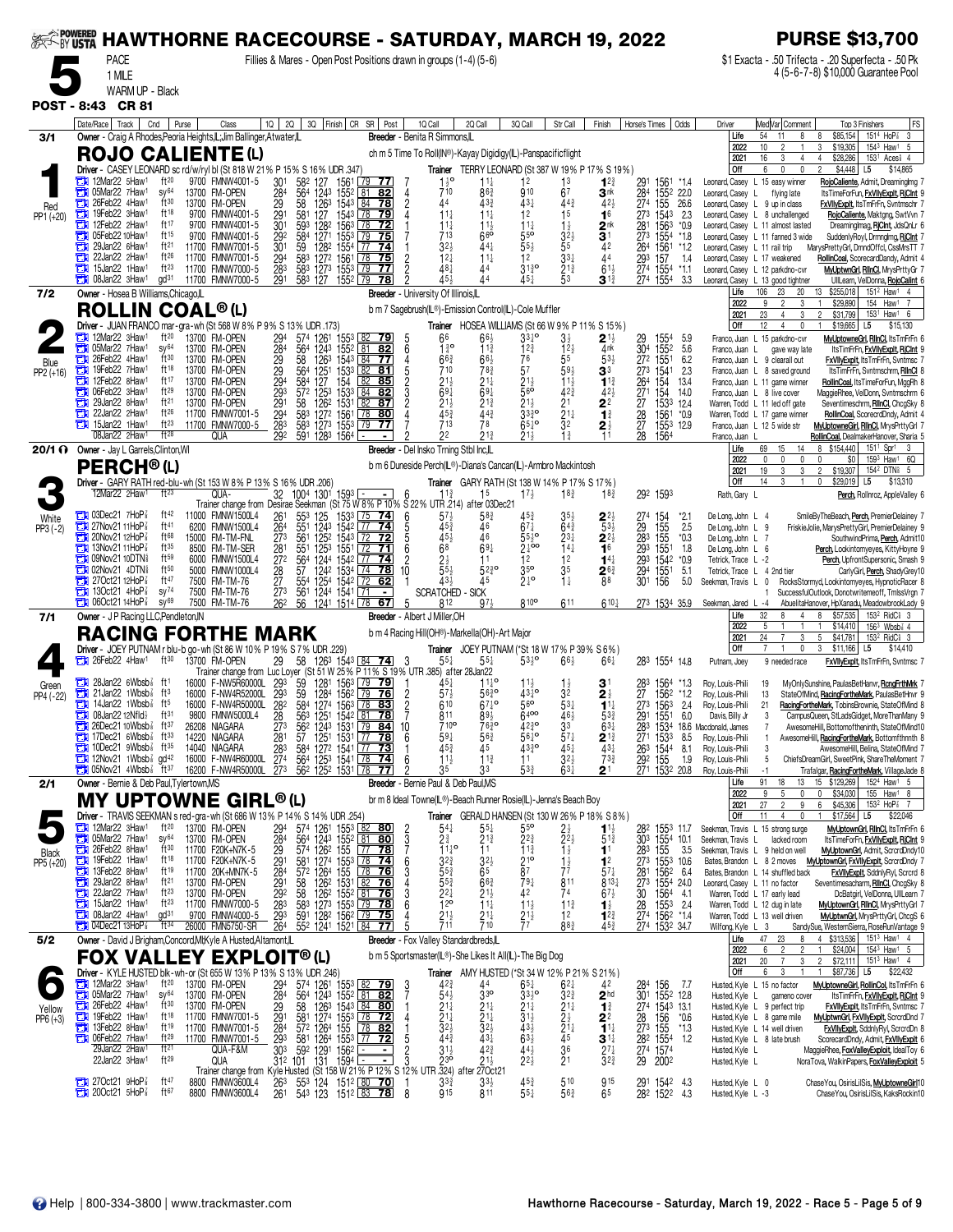|                      |                                                                                                          |                               |                                                                   | <b>HAWTHORNE RACECOURSE - SATURDAY, MARCH 19, 2022</b>                                                                                                                                         |                                                                                                                                                                                                                                                                                                                                                                |                                                                                           |                                                                   |                                                                          |                                                                              |                                                          |                                                                  | <b>PURSE \$6,700</b>                                                                                                                                                                                          |
|----------------------|----------------------------------------------------------------------------------------------------------|-------------------------------|-------------------------------------------------------------------|------------------------------------------------------------------------------------------------------------------------------------------------------------------------------------------------|----------------------------------------------------------------------------------------------------------------------------------------------------------------------------------------------------------------------------------------------------------------------------------------------------------------------------------------------------------------|-------------------------------------------------------------------------------------------|-------------------------------------------------------------------|--------------------------------------------------------------------------|------------------------------------------------------------------------------|----------------------------------------------------------|------------------------------------------------------------------|---------------------------------------------------------------------------------------------------------------------------------------------------------------------------------------------------------------|
|                      | <b>TROT</b><br>1 MILE                                                                                    |                               |                                                                   | NW of \$2,000 (ICF & F& M \$2,500) Last 5 Starts or a race in 2022 AE: NW of 3 (ICF & F& M 4) Ext PM Races or<br>\$30,000 (ICF & F& M \$37,500) LT #3& 5 RACE UNCOUPLED B.BATES CHOSE 4 OVER 2 |                                                                                                                                                                                                                                                                                                                                                                |                                                                                           |                                                                   |                                                                          |                                                                              |                                                          |                                                                  | \$1 Exacta - .50 Trifecta - .20 Superfecta - .50 Pk<br>3 (6-7-8)                                                                                                                                              |
|                      | WARM UP - Yellow                                                                                         |                               |                                                                   |                                                                                                                                                                                                |                                                                                                                                                                                                                                                                                                                                                                |                                                                                           |                                                                   |                                                                          |                                                                              |                                                          |                                                                  |                                                                                                                                                                                                               |
|                      | POST - 9:05 CR 81                                                                                        |                               |                                                                   |                                                                                                                                                                                                |                                                                                                                                                                                                                                                                                                                                                                |                                                                                           |                                                                   |                                                                          |                                                                              |                                                          |                                                                  |                                                                                                                                                                                                               |
| 2/1                  | Date/Race   Track  <br>Owner - Robert Silberberg,Farmington Hills,MI;John R Schwarz Jr, Wood Dale,IL     | Cnd<br>Purse                  | Class                                                             | 2Q<br>10 <sup>1</sup>                                                                                                                                                                          | 3Q   Finish   CR<br>SR   Post                                                                                                                                                                                                                                                                                                                                  | 1Q Call<br>Breeder - Martz Creek Farm.IN                                                  | 2Q Call                                                           | 3Q Call                                                                  | Str Call                                                                     | Finish                                                   | Horse's Times<br>Odds                                            | Med Var  Comment<br>FS<br>Top 3 Finishers<br>Driver<br>1543 HoP <sup>3</sup><br>83<br>\$168,410<br>3<br>Life<br>9<br>14<br>15                                                                                 |
|                      | <b>AUNT PERCILLA (L)</b>                                                                                 |                               |                                                                   |                                                                                                                                                                                                |                                                                                                                                                                                                                                                                                                                                                                | b m 6 Uncle Peter(OH®)-llazue(IN)-Dream Vacation                                          |                                                                   |                                                                          |                                                                              |                                                          |                                                                  | 5<br>\$2,515<br>2022<br>0<br>32<br>\$44,037<br>2021<br>3<br>5<br>6<br>156<br>DTN <sub>8</sub> 5                                                                                                               |
|                      | Driver - CASEY LEONARD sc rd/w/ryl bl (St 818 W 21% P 15% S 16% UDR .347)<br>12Mar22 6Haw1<br>о          | $ft^{20}$                     | 6700 NW2000-5                                                     | 592<br>30<br>128                                                                                                                                                                               | $158^3$ 80 80                                                                                                                                                                                                                                                                                                                                                  | 88                                                                                        | Trainer JAMES EATON (St 139 W 12% P 12% S 18%)<br>77 <sup>o</sup> | $67\frac{3}{4}$ <sup>o</sup>                                             | 551                                                                          | $3^{2}$                                                  | 292<br>159<br>5.1                                                | Off<br>\$31,928<br>17<br>4<br>2<br>4<br>L5<br>\$2,515<br>Leonard, Casey<br>L 15 big effort<br>Louzotic, LousAbigail, AuntPercilla                                                                             |
| Red                  | 20Feb22 6Haw <sup>1</sup><br>ē<br>30Jan22 2Haw1<br>o                                                     | ft44<br>ft27                  | 9700 NW4000-5<br>9700 NW4000-5                                    | 301<br>$\frac{100}{100}$ 1<br>$\frac{1}{130}$ <sup>2</sup><br>29 <sup>2</sup>                                                                                                                  | 1571 85<br>1581 82<br><u>80</u><br>77                                                                                                                                                                                                                                                                                                                          | $3^{2^{3}}$<br>$\frac{2}{7}$<br>$44\frac{1}{4}$                                           | $3^{2^{3}}$<br>43 <sup>3</sup>                                    | $3^{130}$<br>74}                                                         | 433<br>$64\frac{1}{2}$                                                       | 54<br>$41\frac{3}{4}$                                    | 291 158 2.5<br>273 1583 8.0                                      | Oosting, Michael L 9 mild bid<br>Louscardamon, HeathBar, Loulita<br>Seekman, Travis L 8 close-qtrs<br>MuscularBabe, Louztc, HghIntnsty 7                                                                      |
| PP1 (+20)            | о<br>20Jan22 7MVR <sup>§</sup><br>13Jan22 7MVR <sup>§</sup>                                              | ft28<br>gd <sup>44</sup>      | 15000 NW6000L4<br>15000 NW6000L4                                  | 28<br>572 1273<br>1284<br>592                                                                                                                                                                  | 157<br>83<br>76<br>1583<br>1574<br>82<br>70                                                                                                                                                                                                                                                                                                                    | 913<br>1011                                                                               | $106\frac{3}{4}$<br>$10^{51}$                                     | 94 <sup>o</sup><br>$10^{52}$                                             | 733<br>$\frac{93\frac{3}{4}}{2\frac{1}{4}}$                                  | $64\frac{3}{4}$<br>$10^{5}$                              | 293 158<br>52.1<br>294<br>293<br>1594<br>1574<br>24.9            | Smith, Tyler L<br>SmokingJet, RiverdancingDiva, SmCountOnMe10<br>$\overline{4}$<br>Smith, Tyler L<br>TjsTopPick, Ozma, ChipItIn10<br>6                                                                        |
|                      | 30Dec21 2DTN<br>Е<br>20Dec21 8DTN                                                                        | ft46<br>ft41                  | 11500 NW4500L4<br>NW6000L4<br>15000                               | 284<br>29<br>291<br>128<br>59<br>594<br>1281                                                                                                                                                   | 81<br>76<br>$1574 \underline{85}$<br>-74                                                                                                                                                                                                                                                                                                                       | $42\frac{1}{2}$<br>78                                                                     | $43^{10}$<br>$75\frac{1}{2}$ <sup>o</sup>                         | 210<br>$54^{10}_{4}$                                                     | 423                                                                          | 2 <sub>ns</sub><br>$51\frac{3}{4}$                       | 2.4<br>291<br>1581<br>9.8                                        | Smith, Trevor L 2<br>JustForUs, AuntPercilla, HaulNDash 9<br>Smith, Trevor L 3<br>Fomor, RoseRunValor, Outburst 7                                                                                             |
|                      | 30Nov21 10DTN <sup>§</sup><br><b>EN 23Nov21 7DTN</b>                                                     | ft44<br>ft42                  | 16500 NW8000L4<br>16500 NW8000L4                                  | $\frac{28}{27}$ <sup>1</sup><br>58<br>573                                                                                                                                                      | 126 <sup>2</sup> 155 <sup>3</sup> 85<br>125 <sup>4</sup> 156 84<br>84<br>81                                                                                                                                                                                                                                                                                    | $\frac{55}{5}$                                                                            | $53^{30}_{4}$<br>4210                                             | $42^{10}$<br>$2\frac{1}{2}$ <sup>o</sup>                                 | $3^{2^{3}_{4}}$<br>21                                                        | $43\frac{1}{4}$<br>$5^{3}$                               | 29 <sup>2</sup><br>30 <sup>4</sup><br>1561<br>1563<br>6.3<br>3.1 | Smith, Trevor L 4<br>BNicking, Outburst, Babidibou 8<br>Smith, Trevor L 2<br>LuciusVorenus, JustForUs, PetersRoyalty 7                                                                                        |
| 20/1                 | $\Box$ 18Nov21 9DTN<br>Owner - Lester R Peters, Beecher, IL; Richard A Tomei, Peotone, IL                | ft <sup>41</sup>              | 18500 NW10000L4                                                   | 282<br>574 1262 1551 91                                                                                                                                                                        | 87                                                                                                                                                                                                                                                                                                                                                             | 43 <sub>3</sub><br>Breeder - Larry Jo Jenson & Nancy J Jenson, IA                         | 533                                                               | $64\frac{1}{2}$                                                          | $63+$                                                                        | 44 <sup>3</sup>                                          | 29<br>1561<br>38.8                                               | Page, Chris L 6<br>JailhouseSam, AnotherBreath, Thunder10<br>\$60,785<br>157 Haw1 5<br>92<br>Life<br>$\overline{\phantom{a}}$<br>11<br>9                                                                      |
|                      | <b>GREGORY JOHN T(L)</b>                                                                                 |                               |                                                                   |                                                                                                                                                                                                |                                                                                                                                                                                                                                                                                                                                                                | b g 6 Claudius Augustus(MN®)-Workout Star(IA)-Muscles Yankee                              |                                                                   |                                                                          |                                                                              |                                                          |                                                                  | 2022<br>9<br>\$5,406<br>22<br>$\overline{2}$<br>\$12,538<br>2021<br>$\overline{c}$<br>157 Haw <sup>1</sup> 5                                                                                                  |
|                      | Driver - MICHAEL OOSTING br-o go (St 222 W 17% P 18% S 19% UDR .333)<br>12Mar22 6Haw <sup>1</sup>        | ft20                          | 6700 NW2000-5                                                     | $\begin{array}{c} 30 \\ 30 \end{array}$<br>59 <sup>2</sup> 128<br>59 <sup>2</sup> 1281                                                                                                         | 1583<br>$\frac{80}{78}$                                                                                                                                                                                                                                                                                                                                        | 910<br>$\frac{9}{3}$                                                                      | <b>Trainer</b> GERALD HANSEN (St 130 W 26% P 18% S 8%)<br>ggo     | 9110                                                                     | 810                                                                          | 883                                                      | $\frac{301}{30}$<br>2002 59.7                                    | Off<br>15<br>0<br>5<br>$\mathbf{1}$<br>$$10,971$ L5<br>\$3,256<br>Bates, Brandon +L 15 post hurt<br>Louzotic, LousAbigail, AuntPercilla                                                                       |
| Blue                 | 05Mar22 1Haw1<br>О<br>Ъ<br>26Feb22 7Haw <sup>1</sup>                                                     | ft <sup>66</sup><br>ft30      | 6700 NW2000-5<br>6700 NW2000-5                                    | 30<br>592 1284                                                                                                                                                                                 | $\overline{74}$<br>1583<br>1581<br>l 79<br>77                                                                                                                                                                                                                                                                                                                  | 58 <sub>4</sub><br>$3^{3}{}_{4}$                                                          | $56\frac{1}{2}$<br>43‡                                            | 58<br>$43\frac{1}{2}$                                                    | 56,<br>54}                                                                   | $56\frac{1}{4}$<br>43                                    | 1594<br>9.9<br>292 1584 11.6                                     | Oosting, Michael +L 11 hdwind str<br>Solar, LousAbigail, RamblinCougar<br>Oosting, Michael +L 9 close-qtrs<br>RockParty, Louzotic, Solar 9                                                                    |
| $PP2 (+16)$          | З<br>19Feb22 8Haw <sup>1</sup><br>ă<br>13Feb22 5Haw1<br>o<br>06Feb22 8Haw <sup>1</sup>                   | ft18<br>ft19<br>ft29          | 6700 NW2000-5<br>8200 NW2EXTPM                                    | 544 1301 1582<br>1002 1303 2002<br>304<br>30 <sup>3</sup>                                                                                                                                      | 1582 79<br>70<br>69<br>72<br>66<br>1301 1592                                                                                                                                                                                                                                                                                                                   | 811<br>8<br>$69\frac{1}{2}$<br>712                                                        | 893<br>68<br>68 <sub>3</sub>                                      | 7830<br>5630<br>$57\frac{1}{4}$ <sup>o</sup>                             | $6^{8\frac{3}{4}}$<br>34<br>$56\frac{1}{2}$                                  | $57\frac{3}{4}$<br>$2^2$<br>$\overline{56}$              | 200<br>$\frac{28}{284}$<br>10.8<br>2004<br>6.0                   | Oosting, Michael +L 8 poor position<br>SwnOfDrms, Solar, Rndmnnprdct 8<br>Oosting, Michael +L 14 strong finish<br>FoxVIIyQst, GrgryJhn, LsVdWmn 8<br>EIOhGovner, LokAtDtKt, FrddDFx 7                         |
|                      | 30Jan22 7Haw <sup>1</sup>                                                                                | ft27                          | 8200 NW2EXTPM<br>8700 NW3EXTPM<br>Trainer change from Deena Cozzi | 31<br>1002<br>301<br>592                                                                                                                                                                       | 1284 1573 74 75 5 5 54}<br>(St 59 W 8% P 13% S 16% UTR 216) after                                                                                                                                                                                                                                                                                              |                                                                                           | 23Jan22                                                           | $42^{30}$                                                                | 98                                                                           | $97\frac{1}{4}$                                          | $\frac{29}{293}$<br>2003<br>-3.1<br>159<br>48.7                  | Oosting, Michael +L 8 clearall out<br>Franco, Juan +L 8 weakened<br>SpiceltUp, SlyLittleFox, Loussolatar10                                                                                                    |
|                      | Ъ<br>23Jan22 5Haw1<br>16Jan22 1Haw <sup>1</sup>                                                          | ft13<br>ft27                  | 8700 NW3EXTPM<br>8700 NW3EXTPM                                    | 30 <sup>1</sup><br>1003<br>1303 200<br>304 100                                                                                                                                                 | 70<br>1294 1584<br>69                                                                                                                                                                                                                                                                                                                                          | 713<br>210                                                                                | 773                                                               | $78\frac{3}{4}$<br>$31\frac{1}{2}$                                       | 511<br>$3^{2^{3}}$                                                           | 47<br>$3^{3}\frac{1}{2}$                                 | 29<br>2012 28.6                                                  | Husted, Kyle †L 16 closed inside<br>RamblinCgr, LsAbgl, ShLvsTjggl<br>Husted, Kyle +L 7 used early<br>SpiceltUp, RFromotchrry, GrgryJhn                                                                       |
|                      | 08Jan22 3Haw1                                                                                            | $ft^{28}$                     | QUA T/P                                                           | 301<br>592 1284 1573 -                                                                                                                                                                         |                                                                                                                                                                                                                                                                                                                                                                | $46\frac{1}{4}$                                                                           | $2^{1}_{45}$                                                      | 484                                                                      | 512                                                                          | $5^{13}$                                                 | 29 <sup>2</sup> 159 <sup>2</sup> 17.1<br>30 200 <sup>2</sup>     | Husted, Kvle +L<br>TalkAboutValor, RipTideBeach, TymalTorch<br>4 \$193,547<br>1573 Haw1 3<br>Life<br>51<br>13<br>15                                                                                           |
| 7/2                  | Owner - Flacco Family Farms LLC, Alexis, IL<br>LOUS ABIGAIL® (L)                                         |                               |                                                                   |                                                                                                                                                                                                |                                                                                                                                                                                                                                                                                                                                                                | Breeder - Flacco Family Farms LLC,IL<br>b m 5 Lou's Legacy(IL®)-Sh Four(IL)-Valley Victor |                                                                   |                                                                          |                                                                              |                                                          |                                                                  | 2022<br>9<br>$\Omega$<br>4<br>$\mathbf{1}$<br>\$12,966<br>20<br>2021<br>5<br>$\overline{\mathbf{2}}$<br>\$14,609<br>0                                                                                         |
|                      | Driver - TODD WARREN red-blk-gra (St 725 W 14% P 14% S 10% UDR 251)<br>12Mar22 6Haw <sup>1</sup>         | $ft^{20}$                     | 6700 NW2000-5                                                     |                                                                                                                                                                                                |                                                                                                                                                                                                                                                                                                                                                                | 2 <sub>hd</sub>                                                                           | <b>Trainer</b> STEVEN SEARLE (St 329 W 13% P 13% S 14%)           |                                                                          |                                                                              |                                                          |                                                                  | Off<br>5<br>$\overline{c}$<br>\$5,869<br>0<br>\$49,346<br>L5<br>Warren, Todd L 15 game mile                                                                                                                   |
|                      | ð<br>05Mar22 1Haw1<br>27Feb22 7Haw1<br>о                                                                 | ft <sup>66</sup><br>ft36      | 6700 NW2000-5<br>10700 NW5000-5                                   | 30<br>592<br>128<br>$\frac{30}{29^2}$<br>592<br>1281<br>1282<br>59                                                                                                                             | 1583<br>$\lfloor 80 \rfloor$<br><u>81</u><br>158 <sup>3</sup><br>1571<br>$\overline{78}$<br>79<br>83<br>79                                                                                                                                                                                                                                                     | $\frac{21\frac{1}{2}}{11\frac{1}{2}}$ o                                                   | 31‡<br>$\frac{2}{2}$ <sup>11</sup> <sup>2</sup>                   | $31\frac{1}{4}$                                                          | $2^{1\frac{3}{4}}$<br>$\frac{2}{4}$ <sup>1</sup> / <sub>2</sub> <sup>1</sup> | $2^{2}$<br>$2^{\mathsf{nk}}$<br>44                       | 304<br>159<br>8.0<br>1583<br>301 1583<br>292 158<br>2.7<br>29.5  | Louzotic, LousAbigail, AuntPercilla<br>Warren, Todd L 11 stalkd leader<br>Solar, LousAbigail, RamblinCgr<br>Warren, Todd L 8 used early<br>ReignAndShine, Loulita, HeathBar 8                                 |
| White<br>PP3 (-2)    | 20Feb22 6Haw <sup>1</sup><br>o<br>12Feb22 9Haw1<br>Ξ                                                     | ft44<br>ft17                  | 9700 NW4000-5<br>9700 NW4000-5                                    | 301<br>100<br>128 <sup>2</sup><br>583                                                                                                                                                          | 128 <sup>2</sup> 1571 L85<br>81<br>$\overline{80}$<br>157<br>85                                                                                                                                                                                                                                                                                                | $2^{1\frac{1}{4}}$<br>$2^{1\frac{1}{2}}$<br>6                                             |                                                                   |                                                                          | $3^{2}$                                                                      | 433<br>53                                                | 291 1574 37.6<br>1573<br>14.3                                    | Warren, Todd L 9 early lead<br>Louscardamon, HeathBar, Loulita<br>Seekman, Travis L 11 closed inside<br>HghIntnsty, RgnAndShn, WitrWht 9                                                                      |
|                      | 05Feb22 1Haw1<br>Е<br>23Jan22 5Haw1                                                                      | ft15<br>ft13                  | 8700 NW3EXTPM<br>8700 NW3EXTPM                                    | $\frac{30}{301}$<br>100 <sup>3</sup><br>1283<br>301<br>1003<br>1303 200                                                                                                                        | 1572<br>  74<br>78<br>76                                                                                                                                                                                                                                                                                                                                       | $2^{2}$                                                                                   | $1\frac{1}{2}$<br>$21\frac{1}{4}$                                 | $21\frac{1}{2}$<br>$32\frac{3}{4}$<br>$21\frac{3}{4}$<br>$21\frac{1}{2}$ | $54\frac{1}{4}$<br>$23\frac{1}{2}$<br>$21\frac{1}{2}$                        | 36 <sub>3</sub>                                          | 283<br>294<br>1584<br>2.7<br>2002<br>*0.9                        | Seekman, Travis L 11 early speed<br>FoxValleyBritzka, LPschl, LsAbgl<br>Leonard, Casey L 16 stalkd leader<br>RambinCgr, LsAbgl, ShLvsTjggl                                                                    |
|                      | 16Jan22 2Haw <sup>1</sup><br>Е<br>09Jan22 2Haw1<br>а                                                     | ft27<br>ft15                  | 9700 NW4000-5<br>9700 NW4000-5                                    | 1004<br>31 <sup>2</sup><br>59<br>301                                                                                                                                                           | 1304 1592<br>1293 1584<br>$\frac{80}{2}$<br>70<br>80<br>77                                                                                                                                                                                                                                                                                                     | $11\frac{1}{2}$<br>1 <sub>hd</sub>                                                        | 11 <sup>1</sup><br>$21\frac{1}{4}$                                | $11\frac{1}{4}$<br>$31\frac{1}{2}$                                       | $1\frac{3}{4}$<br>$33\frac{1}{2}$                                            | $2^{13}_{2}$<br>$45\frac{1}{2}$                          | 29 <sub>3</sub><br>29<br>30<br>1594<br>5.5<br>1594<br>6.3        | Leonard, Casey L 7 game effort<br>Lousraptor, LousAbigail, Solar<br>Leonard, Casey L 14 wide early<br>ReignAndShine, Lousraptor, Solar                                                                        |
| 9/2                  | 03Jan22 11Haw<br>Owner - John E Barnard, Miami, FL; Kathy M Millman, Lebanon, OH                         | ft17                          | QUA                                                               | 304 1001 1301 1582 -                                                                                                                                                                           |                                                                                                                                                                                                                                                                                                                                                                | $11\frac{1}{2}$<br>Breeder - Robert J Key, PA                                             | 121                                                               | 1 <sub>hd</sub>                                                          | $34\frac{1}{2}$                                                              | 461                                                      | 292 1593                                                         | Franco, Juan<br>RockyroadAldo, ReignAndShine, Loulita<br>9 \$111,364<br>$155^2$ HoP <sup>7</sup> <sub>8</sub> 3<br>Life<br>48<br>3                                                                            |
|                      | <b>REAL DIAMONDS K(L)</b>                                                                                |                               |                                                                   |                                                                                                                                                                                                |                                                                                                                                                                                                                                                                                                                                                                | b m 4 Encore Encore(IN®)-Striking Gold K(PA)-Striking Sahbra                              |                                                                   |                                                                          |                                                                              |                                                          |                                                                  | 2022<br>3<br>\$1,800<br>201 Haw1 4Q<br>0<br>$5\phantom{.0}$<br>32<br>3<br>5<br>\$74,538<br>$155^2$ HoP <sup><math>7\overline{3}</math></sup> 3<br>2021                                                        |
|                      | Driver - BRANDON BATES pur-wh-k grn (St 147 W 12% P 12% S 8% UDR .213)                                   |                               |                                                                   | Trainer change from Kathy Millman (St 81 W 7% P 17% S 12% UTR 211) after 09Mar22                                                                                                               |                                                                                                                                                                                                                                                                                                                                                                |                                                                                           | Trainer MARK PPOOL (*St 154 W 8% P 14% S 12%)                     |                                                                          |                                                                              |                                                          |                                                                  | Off<br>2<br>\$23,901<br>11<br>L5<br>\$3,920<br>4<br>1                                                                                                                                                         |
| Green                | <b>THE O9Mar22 6MVR</b><br><b>THE O2Mar22 7MVR</b>                                                       | ft <sup>48</sup><br>ft 64     | 17500 PAVER MEM<br>15000 PAVER MEM                                | 282<br>572 127<br>000 PAVER MEM 284 583 127 1563 78 76 3 42 43 43<br>Trainer change from Mark PPool (St 150 W 8% P 13% S 12% UTR 194) after 20Feb22                                            | $[78 \t67]$<br>157                                                                                                                                                                                                                                                                                                                                             | 4130                                                                                      | $2\frac{1}{2}$ <sup>o</sup>                                       | 4130<br>$3^{10}$                                                         | $\frac{663}{31}$                                                             | $79\frac{3}{4}$<br>$\mathbf{3}^{\frac{3}{4}}$            | 31 <sup>3</sup> 159<br>29 <sup>3</sup> 1564<br>2.0<br>8.2        | SweetliesNAlibis, Wegoforthefront, CheesyHnvr 8<br>Bates, Brandon L 0<br>Bates, Brandon L -2<br>BoomDynamite, OrionsStar, RealDiamondsK                                                                       |
| PP4 (-22)            | $20Feb22$ 6Haw <sup>1</sup>                                                                              | ft44                          | 9700 NW4000-5                                                     | 30 <sup>1</sup><br>100                                                                                                                                                                         | 128 <sup>2</sup> 1571 85 72                                                                                                                                                                                                                                                                                                                                    | $79\frac{1}{4}$                                                                           |                                                                   | 78                                                                       | 810                                                                          | $8^{11}\frac{1}{2}$                                      | 1592 718                                                         | Bates, Brandon L 9 needed race<br>Louscardamon, HeathBar, Loulita 8                                                                                                                                           |
|                      | 12Feb22 2Haw1<br>05Feb22 1Haw1                                                                           | ft18<br>ft15                  | QUA - 3YO+<br>8700 NW3EXTPM                                       | $314 + 102$<br>1314 201<br>301                                                                                                                                                                 | $\blacksquare$<br>1283 1572 124                                                                                                                                                                                                                                                                                                                                | $11\frac{1}{4}$<br>SCRATCHED                                                              | $12\frac{1}{2}$<br><b>JELIGIBLE</b>                               | 14                                                                       | $13\frac{1}{4}$                                                              | 11                                                       | 291<br>201                                                       | RealDiamondsK, LuckyLeroy, WestemPerch 5<br>Bates, Brandon L<br>roxValleyBritzka, LouPaschal, LousAbigail                                                                                                     |
|                      | 04Dec21 $4H_0P_8^2$<br>ē<br>26Nov21 11HoP <sup>7</sup><br>Ξ                                              | $ft^{38}$<br>$ft^{28}$        | 27000 NW4-SERFNL<br>14000 NW4-SER                                 | $\frac{1003}{56^4}$<br>$\frac{273}{274}$<br>274<br>284                                                                                                                                         | $\begin{array}{l} 664 & 1261 & 1551 & \overline{163} & \overline{73} \\ 564 & 1261 & 1551 & \overline{183} & \overline{73} \\ 57 & 1262 & 1553 & \overline{183} & \overline{83} \\ 574 & 1264 & 1553 & \overline{182} & \overline{80} \\ 57 & 1263 & 156 & \overline{179} & \overline{80} \\ 573 & 127 & 1553 & \overline{179} & \overline{80} \\ \end{array}$ | $\frac{2}{7}$<br>$\frac{2^{13}}{5^{7}}$                                                   | $\frac{2^2}{5^7}$                                                 | $3^{3\frac{1}{4}}_{5^{4\frac{3}{4}}}$<br>2 $\frac{1}{4}$                 | $6^{7\frac{1}{2}}_{5^{4\frac{1}{4}}}$<br>35 <sup>1</sup>                     | 713<br>$rac{42}{77}$                                     | 1574 14.5<br>$\frac{28}{301}$ 156<br>301 157<br>20.2             | Bates, Brandon L 3<br>SisterJean, ToughMuscle, ImaDiamondBabe 7<br>SisterJean, ImaDiamondBabe, ToughMuscle 7<br>Bates, Brandon L<br>-5                                                                        |
|                      | <b>EN 19Nov2110HoP</b><br>$\frac{1}{2}$ 11Nov21 14HoP $\frac{7}{8}$                                      | ft35<br>$gd^{47}$             | 14000 NW4-SER<br>12500 NW4                                        | $\frac{281}{274}$                                                                                                                                                                              |                                                                                                                                                                                                                                                                                                                                                                | $21\frac{3}{4}$<br>3<br>$11\frac{3}{4}$ <sup>o</sup>                                      | $2^{13/2}$<br>$1^{13/2}$                                          | $11\frac{3}{4}$                                                          | $11\frac{1}{2}$                                                              | $4^{13}$                                                 | 8.6<br>294 1562 *0.8<br>28 1554 *0.3                             | Bates, Brandon L 6<br>ToughMuscle, WorthYourWhile, SisterJean 9<br>Tetrick, Trace<br>WorthYourWhile, SisterJean, HighlyAcclaimed 9<br>L<br>3                                                                  |
| 5/2                  | <b>THE 04Nov2111HoP</b><br>Owner - Flacco Family Farms LLC, Alexis, IL, Dr Patrick Graham, Lockridge, IA | $ft^{38}$                     | 12500 NW4                                                         |                                                                                                                                                                                                |                                                                                                                                                                                                                                                                                                                                                                | $21\frac{1}{2}$<br>Breeder - Flacco Family Farms LLC,IL                                   | $3^{2}$                                                           | 54                                                                       | $32\overline{1}$                                                             | $2^{1\frac{1}{2}}$                                       |                                                                  | WorthYourWhile, RealDiamondsK, SiddFinch 9<br>Widger, Samuel<br>5 \$171,537<br>156 <sup>4</sup> Haw <sup>1</sup> 3<br>34<br>8<br>Life                                                                         |
|                      | <b>LOULITA®</b>                                                                                          | $\dagger$ (L)                 |                                                                   |                                                                                                                                                                                                |                                                                                                                                                                                                                                                                                                                                                                | b m 4 Lou's Legacy(IL®)-Olives And Caviar(IL)-SJ's Caviar                                 |                                                                   |                                                                          |                                                                              |                                                          |                                                                  | 3<br>\$10,338<br>2022<br>$\overline{2}$<br>2021<br>16<br>5<br>\$71,990<br>156 <sup>4</sup> Haw <sup>1</sup> 3<br>7                                                                                            |
|                      | Driver - TRAVIS SEEKMAN s red-gra-wh (St 686 W 13% P 14% S 14% UDR .254<br>12Mar22 6Haw <sup>1</sup>     | ft20                          | 6700 NW2000-5                                                     |                                                                                                                                                                                                |                                                                                                                                                                                                                                                                                                                                                                | $3^{11}$<br>3                                                                             | Trainer STEVEN SEARLE (St 329 W 13% P 13% S 14%)<br>$21^{\circ}$  | $2$ <sub>hd</sub> o                                                      | 43                                                                           | 65                                                       | 313 1593 2.2                                                     | Off<br>\$6,652<br>L5<br>\$5,602<br>Seekman, Travis +L 15 pushed pace<br>Louzotic, LousAbigail, AuntPercll                                                                                                     |
| Black                | 06Mar22 1Haw1<br>27Feb22 7Haw1<br>o                                                                      | ft <sup>39</sup><br>$ft^{36}$ | 10700 NW5000-5<br>10700 NW5000-5                                  | 30<br>291<br>292                                                                                                                                                                               | 592 128 1583 <b>60 79</b><br>583 1284 1573 <b>62 80</b><br>59 1282 1571 <b>63 83</b><br>100 1282 1571 <b>65 82</b>                                                                                                                                                                                                                                             | $11\frac{1}{2}$<br>4<br>$56\frac{1}{4}$                                                   | $11\frac{3}{4}$<br>540                                            | 1 <sub>hd</sub><br>43°                                                   | $234$<br>$222$<br>54                                                         | $73\frac{3}{4}$<br>24                                    | 293 1582 *1.4<br>282 1572 10.1                                   | Seekman, Travis +L 9 fast leaving<br>HeathBar, SwanOfDrems, RckPrty 7<br>Seekman, Travis +L 8 game mile<br>ReignAndShine, Loulita, HeathBar 8                                                                 |
| PP5 (+20)            | ō<br>20Feb22 6Haw1<br>06Feb22 11Haw <sup>1</sup>                                                         | ft44<br>$ft^{29}$             | 9700 NW4000-5<br>9700 NW4000-5                                    | 301<br>302                                                                                                                                                                                     | 58 <sup>2</sup> 127 <sup>2</sup> 1561 80 85<br>592 1284 1573 74 78                                                                                                                                                                                                                                                                                             | $44\frac{1}{4}$<br>$54\frac{3}{4}$                                                        | 44<br>$5^{5^{3}_{4}}$                                             | 43°<br>$55\frac{3}{4}$                                                   |                                                                              | $3^{2}$<br>$\mathbf{3}^{3}\frac{1}{2}$                   | 283 1573 17.6<br>281 1564 45.0                                   | Seekman, Travis +L 9 big effort<br>Louscardamon, HeathBar, Loulita 8<br>Seekman, Travis +L 8 saved ground<br>HighIntensity, WaltrWht, Loulita 8                                                               |
|                      | 30Jan22 7Haw <sup>1</sup><br>e<br>23Jan22 6Haw1<br>с<br>16Jan22 6Haw <sup>1</sup>                        | ft $27$<br>ft13<br>ft27       | 8700 NW3EXTPM<br>8700 NW3EXTPM                                    | 30 <sup>1</sup><br>304 1013 1322 2004 72 71                                                                                                                                                    |                                                                                                                                                                                                                                                                                                                                                                | 42 <sub>3</sub><br>3 <sup>2</sup>                                                         | $2^{1\overline{4}°}_{3^{2\overline{2}}}$                          | 2 <sup>h</sup><br>$52\frac{3}{4}$                                        | $2^{11}_{24}$<br>$3^{2}$                                                     | $54\frac{1}{4}$<br>$3^{2}$                               | 293 1582 5.9<br>281 2011 *1.3                                    | Husted, Kyle +L 8 pushed pace<br>SpiceltUp, SlyLittleFox, LoussItr10<br>Husted, Kyle +L 16 rail trip<br>HighIntensity, MaleMan, Loulita 8                                                                     |
|                      | e<br>09Jan22 4Haw <sup>1</sup><br>03Jan22 11Haw1                                                         | ft15<br>ft 17                 | 8700 NW3EXTPM<br>8700 NW3EXTPM<br>QUA                             | 301<br>31<br>101<br>304 1001 1301 1582                                                                                                                                                         | 593 1294 1582 71 75<br>01 1313 2004 69 68                                                                                                                                                                                                                                                                                                                      | $3^{3}$<br>58<br>213                                                                      | 33<br>45}<br>$2^{2}$                                              | 32}<br>66<br>$32\frac{1}{2}$                                             | 461<br>46                                                                    | $2^{1\frac{3}{4}}$<br>44 <sup>3</sup><br>$36\frac{1}{4}$ | 28 <sup>2</sup> 1584 1.5<br>29 2014 *1.0<br>29<br>1593           | Leonard, Casey +L 7 clearall out<br>LouPaschal, Loulita, RamblinCgr 6<br>Leonard, Casey †L 14 split rivals<br>LouPschl, RmblnCgr, Smbdygtdsfl 9<br>Leonard, Casey +L<br>RockyroadAldo, ReignAndShine, Loulita |
| 8/1                  | Owner - Steven G Renard, Hamilton, IL                                                                    |                               |                                                                   |                                                                                                                                                                                                |                                                                                                                                                                                                                                                                                                                                                                | Breeder - Flacco Family Farms LLC,IL                                                      |                                                                   |                                                                          |                                                                              |                                                          |                                                                  | 20 \$109,012<br>$157^3$ DTN $4$<br>Life<br>128<br>33<br>18<br>\$3,411<br>2022<br>9<br>$\mathbf{0}$<br>n                                                                                                       |
|                      | <b>LOUSSOLATAIRE®(L)</b><br>Driver - KYLE WILFONG blk-s red-wh (St 792 W 19% P 14% S 13% UDR .311)       |                               |                                                                   |                                                                                                                                                                                                |                                                                                                                                                                                                                                                                                                                                                                | b m 6 Lou's Legacy(IL®)-Earli Valley(IL)-Valley Victor                                    | <b>Trainer</b> JILL BROWN (St 78 W 0% P 12% S 12%)                |                                                                          |                                                                              |                                                          |                                                                  | 158 MVR\$ 5<br>2021<br>31<br>3<br>\$15,960<br>4<br>15<br>Off<br>30 <sup>°</sup><br>5<br>3<br>\$20,743 L5<br>\$770                                                                                             |
|                      | 12Mar22 6Haw1<br>05Mar22 1Haw1<br>а                                                                      | $ft^{20}$<br>ft66             | 6700 NW2000-5<br>6700 NW2000-5                                    | 30<br>30<br>592<br>592                                                                                                                                                                         | 128  158 <sup>3</sup> 80  80<br>1281  1583 <u>78  69</u>                                                                                                                                                                                                                                                                                                       | $4^{21}_{6}$<br>6 <sup>10</sup>                                                           | 423<br>$67\frac{3}{4}$                                            | 42 <sup>1</sup><br>$69\frac{1}{4}$                                       | 32}<br>68}                                                                   | $5^{3}{}_{4}^{3}$<br>$6^{10}$                            | 1592 49.8<br>$\frac{31}{30^3}$<br>2003 71.7                      | Wilfong, Kyle L 15 coverd to str<br>Louzotic, LousAbigail, AntPrcll<br>Wilfong, Kyle L 11 hdwind str<br>Solar, LousAbigail, RamblinCougar 8                                                                   |
| Yellow<br>$PP6 (+3)$ | CH<br>26Feb22 7Haw1<br>o<br>19Feb22 8Haw1                                                                | ft30<br>ft18                  | 6700 NW2000-5<br>6700 NW2000-5                                    | 30                                                                                                                                                                                             | 592 1284 1581 79 75                                                                                                                                                                                                                                                                                                                                            | 8<br>912<br>$11\frac{1}{2}$                                                               | $99\frac{3}{4}$                                                   | 87                                                                       | $77\frac{3}{4}$                                                              | 76PL6<br>68                                              | 291 1592117.3                                                    | Seekman, Travis L 9 no factor<br>RockParty, Louzotic, Solar 9<br>SwnOfDrms, Solar, Rndmnnprdctb 8<br>Avenatti, Wyatt L 8 fast leaving                                                                         |
|                      | 置<br>05Feb22 1Haw1<br>30Jan22 7Haw1<br>О                                                                 | ft15<br>ft27                  | 8700 NW3EXTPM<br>8700 NW3EXTPM                                    | $\frac{304}{301}$<br>30 <sup>1</sup>                                                                                                                                                           | 544 1301 1582 79 70<br>1003 1283 1572 74 76<br>592 1284 1573 74 79                                                                                                                                                                                                                                                                                             | $34\frac{1}{4}$<br>$2\frac{3}{4}$                                                         | $\frac{321}{53}$<br>433                                           | $4^{33}_{4}$<br>$4^{71}_{4}$<br>53                                       | $\frac{4^5}{4^9}$<br>$3^{2^{3}}$                                             | $59\frac{1}{2}$<br>$3^{2\ddagger}$                       | $^{29}_{291}$<br>200 9.0<br>1591 24.0<br>158 34.6<br>283         | Avenatti, Wyatt L 11 wide early<br>FoxValleyBritzka, LoPschl, LsAbgl 7<br>Avenatti, Wyatt L 8 game effort<br>SpiceltUp, SlyLittleFox, Loussoltr10                                                             |
|                      | 23Jan22 6Haw <sup>1</sup><br>16Jan22 2Haw1<br>о                                                          | $ft^{13}$<br>ft27             | 8700 NW3EXTPM<br>9700 NW4000-5                                    | 304 1013 1322 2004 72 70<br>312 1004 1304 1592 80 68                                                                                                                                           |                                                                                                                                                                                                                                                                                                                                                                | $\frac{2}{2}$ <sup>1</sup> $\frac{1}{2}$<br>2                                             | $2^{11/2}$<br>$2^{11/2}$                                          | $3^{11}_{21}$                                                            | $\frac{5^{2\frac{1}{2}}}{4^{2}}$                                             | $43\frac{3}{4}$<br>$43\frac{1}{2}$                       | 29<br>29<br>2013 10.6<br>200<br>35.0                             | HighIntensity, MaleMan, Loulita 8<br>Seekman, Travis L 16 closed inside<br>Seekman, Travis L 7 garden trip<br>Lousraptor, LousAbigail, Solar 5                                                                |
|                      | о<br>09Jan22 2Haw <sup>1</sup><br>20Dec21 7DTN <sup>§</sup>                                              | ft15<br>ft41                  | 9700 NW4000-5<br>15000 NW6000L4                                   | 59<br>301<br>273 563 1254 157 78                                                                                                                                                               | 1293 1584 80 67                                                                                                                                                                                                                                                                                                                                                | 42 <sub>3</sub><br>SCRATCHED - SICK                                                       | 44                                                                | 531                                                                      | $68\frac{1}{4}$                                                              | $615\frac{1}{4}$                                         | 313 2014 35.3                                                    | Hanners, Austin L 14 lost ground<br>ReignAndShine, Lousraptor, Solar 6<br>DeepQuestion, Solar, WoodsideEmileah 7<br>3                                                                                         |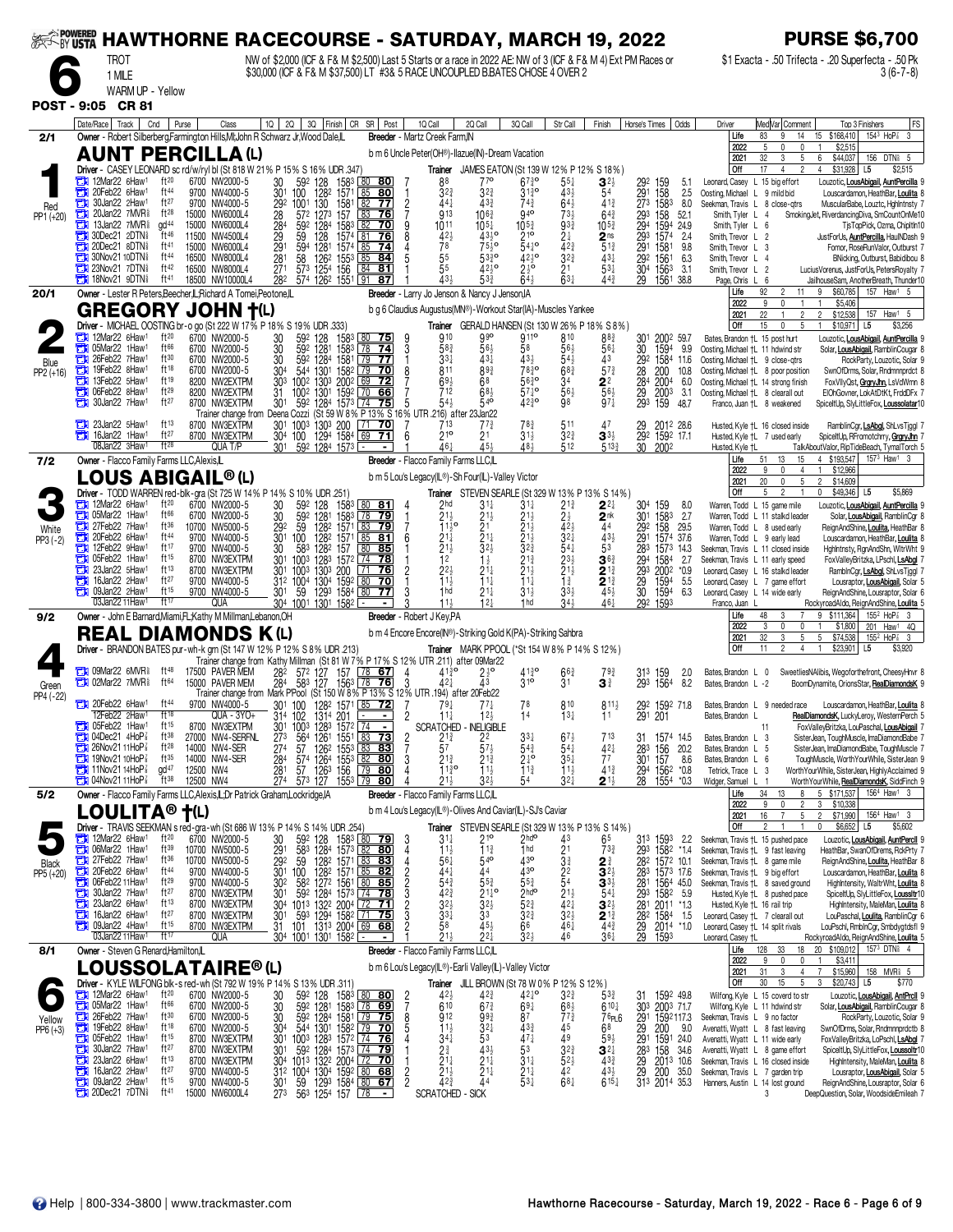| <b><i>SEERS POWERED</i></b> |                   | <b>PACE</b><br>1 MILE                                                                                                                                                                                                                                                                 |                                                                                                                                                                                                                                                                                                                                                                                                                                                                                                           | <b>HAWTHORNE RACECOURSE - SATURDAY, MARCH 19, 2022</b>                                                                                                                                                                                                                  |                                                                                                                                                                   |                                                                                                                                                                                                                             |                                                                                  | ICF - Three Year Old Fillies B.BATES CHOSE 3 OVER 4                                                                                                                                                                                 |                                                                                                                                                                                                           |                                                                                                                                            |                                                                                                                                           |                                                                                                                                                                                                 |                                                                                                                                                                                                                                     |                                                                                                                                                                                                        |                                                                                                                                                                                                                                                                                                                                               | <b>PURSE \$30,000</b><br>\$1 Double (7-8) - Exacta - 50 Trifecta - 20<br>Superfecta                                                                                                                                                                                                                                                                                                                                                                                                                                                                        |
|-----------------------------|-------------------|---------------------------------------------------------------------------------------------------------------------------------------------------------------------------------------------------------------------------------------------------------------------------------------|-----------------------------------------------------------------------------------------------------------------------------------------------------------------------------------------------------------------------------------------------------------------------------------------------------------------------------------------------------------------------------------------------------------------------------------------------------------------------------------------------------------|-------------------------------------------------------------------------------------------------------------------------------------------------------------------------------------------------------------------------------------------------------------------------|-------------------------------------------------------------------------------------------------------------------------------------------------------------------|-----------------------------------------------------------------------------------------------------------------------------------------------------------------------------------------------------------------------------|----------------------------------------------------------------------------------|-------------------------------------------------------------------------------------------------------------------------------------------------------------------------------------------------------------------------------------|-----------------------------------------------------------------------------------------------------------------------------------------------------------------------------------------------------------|--------------------------------------------------------------------------------------------------------------------------------------------|-------------------------------------------------------------------------------------------------------------------------------------------|-------------------------------------------------------------------------------------------------------------------------------------------------------------------------------------------------|-------------------------------------------------------------------------------------------------------------------------------------------------------------------------------------------------------------------------------------|--------------------------------------------------------------------------------------------------------------------------------------------------------------------------------------------------------|-----------------------------------------------------------------------------------------------------------------------------------------------------------------------------------------------------------------------------------------------------------------------------------------------------------------------------------------------|------------------------------------------------------------------------------------------------------------------------------------------------------------------------------------------------------------------------------------------------------------------------------------------------------------------------------------------------------------------------------------------------------------------------------------------------------------------------------------------------------------------------------------------------------------|
|                             |                   | WARM UP - Pink<br>POST - 9:27 CR 65                                                                                                                                                                                                                                                   |                                                                                                                                                                                                                                                                                                                                                                                                                                                                                                           |                                                                                                                                                                                                                                                                         |                                                                                                                                                                   |                                                                                                                                                                                                                             |                                                                                  |                                                                                                                                                                                                                                     |                                                                                                                                                                                                           |                                                                                                                                            |                                                                                                                                           |                                                                                                                                                                                                 |                                                                                                                                                                                                                                     |                                                                                                                                                                                                        |                                                                                                                                                                                                                                                                                                                                               |                                                                                                                                                                                                                                                                                                                                                                                                                                                                                                                                                            |
| 25/1 O                      |                   | Date/Race   Track                                                                                                                                                                                                                                                                     | Cnd                                                                                                                                                                                                                                                                                                                                                                                                                                                                                                       | Purse<br>Class<br>Owner - Steven J Searle, L.Brian R Code, L.James M Nellinger, L                                                                                                                                                                                       | $10 \mid 20$                                                                                                                                                      | 3Q Finish CR SR Post                                                                                                                                                                                                        |                                                                                  | 1Q Call<br>Breeder - Dandy Fms Inc & R B Grider & L M Grider, IL                                                                                                                                                                    | 2Q Call                                                                                                                                                                                                   | 3Q Call                                                                                                                                    | Str Call                                                                                                                                  | Finish                                                                                                                                                                                          | Horse's Times   Odds                                                                                                                                                                                                                | Driver<br>Life<br>2022                                                                                                                                                                                 | Med Var Comment<br>$\overline{2}$<br>18<br>$\overline{4}$                                                                                                                                                                                                                                                                                     | FS<br>Top 3 Finishers<br>159 <sup>2</sup> Haw <sup>1</sup> 3<br>\$19,322<br>$\overline{4}$<br>$\overline{\phantom{a}}$<br>\$11,637<br>159 <sup>2</sup> Haw <sup>1</sup><br>3                                                                                                                                                                                                                                                                                                                                                                               |
| Red<br>PP1 (+20)            | а<br>о<br>о<br>а  | 13Mar22 1Haw <sup>1</sup><br><b>THE OGMar22 8Haw1</b><br>27Feb22 3Haw <sup>1</sup><br>13Feb22 3Haw <sup>1</sup><br><b>Th</b> 05Feb22 2Haw <sup>1</sup><br>29Jan22 2Haw <sup>1</sup><br>16Jan22 8Haw1<br>09Jan22 5Haw <sup>1</sup><br>03Jan22 9Haw1                                    | ft48<br>ft39<br>ft36<br>ft19<br>ft15<br>ft21<br>ft24<br>ft15<br>ft17                                                                                                                                                                                                                                                                                                                                                                                                                                      | <b>SWEET SWEET CONNIE®(L)</b><br>Driver - MICHAEL OOSTING br-o go (St 222 W 17% P 18% S 19% UDR .333)<br>7200 FMNW1EXTPM<br>7200 FMNW1EXTPM<br>7200 FMNW1EXTPM<br>9700 FMNW25KLT<br>7200 FMNW1EXTPM<br>7200 FMNW1EXTPM<br>7200 FMNW1EXTPM<br>7200 FMNW1EXTPM<br>QUA-F&M | 291<br>581<br>293<br>594<br>30 <sup>2</sup> 1014 1331<br>29<br>303<br>591<br>304<br>594<br>292<br>58<br>312 1023 1333                                             | 128<br>1563<br>1292<br>$158^{\circ}$<br>2011<br>572 1262<br>1553<br>1284<br>1592<br>1294<br>1574<br>1273 1573<br>303 1002 1304 2011<br>2023                                                                                 | -60<br>59<br>41<br>65<br>67<br>58<br>60<br>59<br>59<br>  60<br>51                | b f 3 World Of Rocknroll(IL®)-Apere Hanover(IL)-The Panderosa<br>$2$ hd $\circ$<br>11 <sup>3</sup><br>$11\frac{1}{2}$<br>$3^{3}_{4}$<br>1 <sub>hd</sub><br>11 <sub>3</sub><br>11 <sub>1</sub><br>$35\frac{1}{4}$<br>$11\frac{3}{4}$ | Trainer STEVEN SEARLE (St 329 W 13% P 13% S 14%)<br>$21\frac{1}{4}$<br>$21\frac{1}{4}$<br>$11\frac{1}{4}$<br>$3^{3}$<br>22<br>$33\frac{1}{4}$<br>2 <sub>hd</sub><br>$33\frac{1}{4}$<br>12                 | $31\frac{1}{2}$<br>$\frac{211}{11}$<br>453<br>$2^{11}_{33}$<br>$21\frac{1}{2}$<br>2 <sup>hd</sup><br>11 <sub>3</sub>                       | 34<br>23<br>$33\frac{1}{2}$<br>583<br>1 <sup>3</sup><br>$\frac{25}{11}$<br>2 <sub>hd</sub><br>$1\frac{1}{2}$                              | 463<br>$\mathbf{2}^{3\ddagger}$<br>443<br>$5^{12}$<br>1 <sup>nk</sup><br>$2^{6}$<br>$\mathbf{3}^{3\frac{1}{2}}$<br>$\mathbf{3}^{1\downarrow}$<br>$1\frac{3}{4}$                                 | 294<br>158<br>9.8<br>291<br>1584 18.7<br>29<br>2021<br>2.0<br>$\overline{30}$ <sup>3</sup><br>1581<br>16.6<br>302<br>$*0.8$<br>1592<br>283<br>159<br>3.6<br>1581<br>302<br>4.7<br>30 <sup>3</sup><br>2012<br>2.6<br>29<br>2023      | 2021<br>Off<br>Oosting, Michael<br>Oosting, Michael<br>Oosting, Michael L<br>Leonard, Casey<br>Oosting, Michael<br>Oosting, Michael<br>Oosting, Michael<br>Oosting, Michael<br>Leonard, Casey          | 10<br>3<br>0<br>$\Delta$<br>0<br>7 used early<br>$\mathbf{L}$<br>L.<br>9 secondbest<br>8 wide early<br>14 weakened<br>11 held safe<br>11 wide early<br>7 game mile<br>14 game mile                                                                                                                                                            | \$7,685<br>201 <sup>2</sup> DuQ <sup>1</sup><br>$\overline{2}$<br>$\overline{\phantom{a}}$<br>$$1,517$ L5<br>\$7,685<br>$\mathbf 0$<br>DandysEvrlasting, LckyDtt, LnVrgn &<br>DndysEvrlstng, SwtSwtCnn, LckyD10<br>Kizzzmelikeumssm, Eris, FxVIIyKIy 6<br>PamDemic, WhoSays, Summering 6<br>SweetSweetConnie, IncrdblCch, Eris 6<br>PamDemic, SwetSwtCnn, Prtytthbch 6<br>Illustrate, WhoSays, SweetSweetCnn10<br>PattycakeMooss, WhSys, SwtSwtCnn 7<br>SweetSweetConnie, WhoSays, JustThewaylAm 6                                                         |
| 7/5                         |                   | 17Sep21 5Haw1<br>Owner - Triple Zzz Stable, Beecher, IL                                                                                                                                                                                                                               | ft <sup>75</sup>                                                                                                                                                                                                                                                                                                                                                                                                                                                                                          | 20000 INCTILLIE                                                                                                                                                                                                                                                         |                                                                                                                                                                   | 292 1002 1292 1571 60                                                                                                                                                                                                       | 46                                                                               | $2\frac{3}{4}$<br>Breeder - Donald A Filomeno & Joann Filomeno, L                                                                                                                                                                   | $21\frac{1}{4}$                                                                                                                                                                                           | 42}                                                                                                                                        | 58                                                                                                                                        | $711\frac{1}{2}$                                                                                                                                                                                | 293<br>1592 36.9                                                                                                                                                                                                                    | Franco, Juan<br>Life                                                                                                                                                                                   | 0 early speed<br>2                                                                                                                                                                                                                                                                                                                            | AppleVally, DndysMnm, LdyBmby 7<br>158 <sup>1</sup> Haw <sup>1</sup> 3<br>0<br>\$13,496                                                                                                                                                                                                                                                                                                                                                                                                                                                                    |
|                             |                   |                                                                                                                                                                                                                                                                                       |                                                                                                                                                                                                                                                                                                                                                                                                                                                                                                           | KIZZZMELIKEUMISSME®<br>Driver - KYLE WILFONG blk-s red-wh (St 792 W 19% P 14% S 13% UDR .311)                                                                                                                                                                           |                                                                                                                                                                   |                                                                                                                                                                                                                             |                                                                                  | b f 3 Yankee Skyscaper(IL®)-Gimmeazzzmooch(IL)-Four Starzzz Shark                                                                                                                                                                   | Trainer JOHN FILOMENO (St 64 W 30% P 14% S 14%)                                                                                                                                                           |                                                                                                                                            |                                                                                                                                           |                                                                                                                                                                                                 |                                                                                                                                                                                                                                     | 2022<br>2021<br>Off                                                                                                                                                                                    | 2<br>$\overline{\phantom{a}}$<br>$\mathbf{0}$<br>$\mathbf{0}$<br>0<br>$\Omega$                                                                                                                                                                                                                                                                | \$13,496<br>158 <sup>1</sup> Haw <sup>1</sup> 3<br>$\mathbf 0$<br>\$0<br>$\mathbf{0}$<br>$$0$ L5<br>\$13,496                                                                                                                                                                                                                                                                                                                                                                                                                                               |
| Blue<br>PP2 (+16)           |                   | $\frac{1}{2}$ 12Mar22 1Haw <sup>1</sup><br><b>THE OGMar22 2Haw1</b><br>27Feb22 3Haw1<br>20Feb22 7Haw1<br>12Feb22 1Haw <sup>1</sup>                                                                                                                                                    | ft20<br>ft39<br>ft36<br>ft44<br>ft18                                                                                                                                                                                                                                                                                                                                                                                                                                                                      | 10700 FMNW40KLT<br>8700 FMNW15KLT<br>7200 FMNW1EXTPM<br>7200 FMNW1EXTPM<br>QUA - 3YO+                                                                                                                                                                                   | 293<br>592<br>593<br>303<br>30 <sup>2</sup><br>304                                                                                                                | 128 <sup>4</sup><br>130<br>158<br>1573<br>30 <sup>2</sup> 1014 1331 2011 58<br>594 1283 1581 5<br>594 1292 1564 -                                                                                                           | $\frac{69}{65}$ 68<br>62<br>-45<br>58<br><u>61</u>                               | $68\frac{1}{4}$<br>6<br>6<br>55}<br>443<br>$57\frac{1}{4}$                                                                                                                                                                          | 3 <sub>2</sub><br>$66\frac{3}{4}$<br>55<br>$44\frac{3}{4}$ im<br>511                                                                                                                                      | $2^{110}_{22}$<br>$3^{210}_{4}$<br>32‡°<br>48<br>$47\frac{1}{2}$ <sup>o</sup>                                                              | 1 <sub>hd</sub><br>$21\frac{1}{2}$<br>12 <sub>3</sub><br>$2^{11}_{4}$                                                                     | 2 <sup>nk</sup><br>$2^{2\frac{1}{2}}$<br>$1^{2^{3}}$<br>$\mathbf{1}_{2}^{1}$<br>$5^{14}$                                                                                                        | 29<br>273<br>273<br>158<br>158<br>5.1<br>2.6<br>2011<br>$*0.4$<br>$\frac{28}{29}$<br>1581<br>1594<br>5.4                                                                                                                            | Wilfong, Kyle<br>Wilfong, Kyle<br>Wilfong, Kyle<br>Wilfong, Kyle<br>Wilfong, Kyle                                                                                                                      | 15 game mile<br>9 game mile<br>8 drew off<br>9 well trained                                                                                                                                                                                                                                                                                   | DsgndTRII, Kzzzmikmssm, DllyDllyT &<br>DesigndTRII, Kzzzmlkmssm, PmDmc 6<br>Kizzzmelikeumissme, Eris, FxVIIyKIy 6<br>Kzzzmikmssm, DndysEvrlst, Eris 9<br>BlacklistZTam, ArmbroArya, MagnoliaMoonston 6                                                                                                                                                                                                                                                                                                                                                     |
| 15/1                        |                   | Owner - Kyle P Larner, Warren, MI                                                                                                                                                                                                                                                     |                                                                                                                                                                                                                                                                                                                                                                                                                                                                                                           | <b>RMISSASHLEE®(L)</b>                                                                                                                                                                                                                                                  |                                                                                                                                                                   |                                                                                                                                                                                                                             |                                                                                  | Breeder - Orville A Rursch, L<br>b f 3 Ashlee's Big Guy(IL®)-Hazel Nut(MO)-Armbro Deuce                                                                                                                                             |                                                                                                                                                                                                           |                                                                                                                                            |                                                                                                                                           |                                                                                                                                                                                                 | * 2ND TIME LASIX                                                                                                                                                                                                                    | Life<br>2022                                                                                                                                                                                           | 10<br>0<br>$\mathbf 0$                                                                                                                                                                                                                                                                                                                        | 156 <sup>4</sup> Haw <sup>1</sup><br>\$26,710<br>$\mathbf{0}$<br>0<br>\$225                                                                                                                                                                                                                                                                                                                                                                                                                                                                                |
| White<br>PP3 (-2)           | т                 | $\frac{1}{2}$ 12Mar22 7Nor<br>03Mar22 4Nor <sup>1</sup><br>24Feb22 3Nor<br>25Sep21 9Haw<br>17Sep2111Haw1<br>27Aug21 3DuQ1<br>19Aug21 7Spr1<br>14Aug21 8Spr1<br>24Jul21 5Haw <sup>1</sup><br>16Jul21 2Haw <sup>1</sup>                                                                 | ft 16<br>ft <sup>24</sup><br>ft22<br>$f$ <sup>163</sup><br>ft $72$<br>$ft^{85}$<br>ft88<br>$\text{d}^{81}$<br>$\frac{1}{2}$<br>ft $^{71}$                                                                                                                                                                                                                                                                                                                                                                 | Driver - BRANDON BATES pur-wh-k grn (St 147 W 12% P 12% S 8% UDR .213)<br>4500 NW1/2PM<br><b>PACE</b><br><b>PACE</b><br>117000 INCTILLIE<br>20000 INCTILLIE<br>16500 DIRECTOR2F<br>40000 ISFCS2YOF<br>6000 ISFCS2YOF<br>8000 F2YO<br>17500 INCTILLIE                    | 292 1001 1294<br>293 1012 132<br>284<br>574<br>292<br>583<br>$\frac{29}{273}$<br>59<br>564<br>30 <sup>2</sup><br>1022 1314<br>$\frac{29}{29}$ <sup>1</sup><br>583 | 2003<br>2022<br>301 1013 1322 2013<br>1264<br>1551<br>128<br>1573 60<br>156<br>128<br>126<br>1532<br>200<br>128<br>1562<br>100 1292 156                                                                                     | 62 63<br>$61$ 47<br>54<br>$54$ 51<br>$57$ 55<br>54<br>52<br>61<br>59<br>51<br>60 | 32<br>59<br>32<br>1015<br>10<br>1 <sup>2</sup><br>6<br>553<br>$3^{2}$<br>443<br>813<br>$32\frac{1}{2}$                                                                                                                              | Trainer TIM ROACH (*St 208 W 15% P 16% S 13%)<br>32<br>59<br>35<br>$88$ / <sub>2</sub> im<br>$11\frac{1}{2}$<br>$55\frac{1}{4}$<br>$11^{10}$<br>$11^{10}$<br>89<br>32 <sub>3</sub>                        | $42\frac{1}{4}$<br>$55\frac{1}{2}$<br>21<br>910<br>12<br>320<br>21‡<br>$1\frac{3}{4}$<br>$64\frac{3}{4}$ <sup>o</sup><br>$3^{2^{10}}$      | $42\frac{1}{2}$<br>54<br>32<br>917<br>$1\frac{3}{4}$<br>$3^{31}_{22}$<br>1 <sub>hd</sub><br>$63\frac{3}{4}$<br>25                         | 51}<br>44}<br>45<br>918 <sub>2</sub><br>$2^{13}$<br>$4^{8\frac{1}{2}}$<br>47 <sup>1</sup><br>21<br>$63\frac{1}{2}$<br>$2^{2^{3}}$                                                               | 303<br>2004 5.1<br>2031<br>301<br>2023<br>30<br>30<br>1584 99.6<br>30<br>158<br>11.3<br>291<br>8.0<br>1573<br>283<br>1544<br>8.6<br>281<br>200<br>11.8<br>28<br>157<br>10.5<br>264<br>1563<br>7.4                                   | 2021<br>Off<br>Pluta, Kim L 7<br>Roach, Timothy<br>Roach, Timothy<br>Warren, Todd<br>Wilfong, Kyle<br>Wilfong, Kyle<br>Wilfong, Kyle<br>Wilfong, Kyle<br>Warren, Ridge<br>Warren, Ridge                | $\mathbf{1}$<br>3<br>$\overline{1}$<br>-2 behind dead 1<br>0 fast leaving<br>$-1$<br>$-12$<br>-11<br>1 parkdw-cvr<br>-1 game effort                                                                                                                                                                                                           | \$26,485<br>156 <sup>4</sup> Haw <sup>1</sup> 2<br>0<br>$$10.250$ L5<br>\$12,085<br>0<br>PureSin, Partyatthebeach, StormySkies 9<br>AlwaysRelentless, MidnightDay, Nox 6<br>OhKMan, RiskyBecky, Dreaminaboutyou 5<br><b>ApplVlly, FxVIIyCptv, DndysMnm10</b><br>SwankyDiamond, Rmissashl, Eris 7<br>LadyBombay, Rollnroz, Aniemaybombay 6<br>Rollnroz, DandysMnm, Iwannarocknroll10<br>Iwannarocknroll, Rmissashlee, StardustGram &<br>BabyBonita, FxVIIyCptv, LdyBmby &<br>Rollnroz, Rmissashle, FxVllyCptv 6                                             |
| 3/1                         |                   | Owner - Michael J Perrin, Glenwood, IL                                                                                                                                                                                                                                                |                                                                                                                                                                                                                                                                                                                                                                                                                                                                                                           | <b>APPLE VALLEY®</b>                                                                                                                                                                                                                                                    |                                                                                                                                                                   |                                                                                                                                                                                                                             |                                                                                  | Breeder - Michael J Perrin, IL<br>b f 3 Major Bombay(IL®)-Ali Cat(IL)-Sportsmaster                                                                                                                                                  |                                                                                                                                                                                                           |                                                                                                                                            |                                                                                                                                           |                                                                                                                                                                                                 |                                                                                                                                                                                                                                     | Life<br>2022                                                                                                                                                                                           | 0<br>0<br>0                                                                                                                                                                                                                                                                                                                                   | \$80,748<br>155 <sup>1</sup> Haw <sup>1</sup><br>$\mathbf 0$<br>\$0<br>0                                                                                                                                                                                                                                                                                                                                                                                                                                                                                   |
| Green<br>PP4 (-22)          |                   | 12Mar22 2Haw <sup>1</sup><br>05Mar22 1Haw <sup>1</sup><br><b>TH</b> 25Sep21 9Haw <sup>1</sup>                                                                                                                                                                                         | $ft^{23}$<br>ft70<br>ft63<br>$ft^{75}$                                                                                                                                                                                                                                                                                                                                                                                                                                                                    | Driver - TRAVIS SEEKMAN s red-gra-wh (St 686 W 13% P 14% S 14% UDR 254)<br>Qua-<br>QUA-F&M<br>117000 INCTILLIE<br>20000 INCTILLIE<br>Trainer change from Jay Garrels (St 15 W 20% P 6% S 13% UTR 281) after                                                             | 32<br>1004 1301<br>294<br>284 574 1264<br>292 1002 1292                                                                                                           | 1593<br>582 1282<br>1571<br>1551 61<br>1571 60                                                                                                                                                                              | 66<br>58                                                                         | Trainer<br>$3^{3}$<br>519<br>$67\frac{1}{2}$<br>44,                                                                                                                                                                                 | JAMES MOLITOR (St 52 W 12% P 8% S 19%)<br>38<br>516<br>543°<br>$5^{4}$<br>14Aug21                                                                                                                         | 310<br>514<br>$3^{30}$<br>$66\frac{1}{4}$                                                                                                  | $28\frac{3}{4}$<br>$\overline{5}16$<br>$3^{3\frac{1}{2}}$<br>44 <sup>1</sup>                                                              | 311}<br>$5^{21}$<br>$1^{11}$<br>1 <sup>1</sup>                                                                                                                                                  | 294 202<br>302 2013<br>$\frac{274}{263}$<br>1551<br>1571<br>*0.7<br>5.8                                                                                                                                                             | 2021<br>Off<br>Bates, Brandon<br>Wilfong, Kyle<br>Wilfong, Kyle<br>Wilfong, Kyle                                                                                                                       | $\overline{7}$<br>4<br>$\overline{1}$<br>$\Omega$<br>-2 new life mark<br>0 fast last gtr                                                                                                                                                                                                                                                      | \$80,748<br>1551 Haw1 2<br>$\mathbf 0$<br>\$71,800<br>$\mathbf{0}$<br>\$5,700<br>L <sub>5</sub><br>Perch, Rollnroz, AppleValley 6<br>PootieCat, CassieMariesTT, Rocksette 6<br><b>ApplVlly, FxVllyCptv, DndysMn10</b><br>AppleVIIy, DndysMnm, LdyBmby 7                                                                                                                                                                                                                                                                                                    |
|                             | ЕИ<br>а           | 14Aug21 6Spr1<br>107Aug21 5Haw1<br>16Jul21 4Haw <sup>1</sup><br>$10$ Jul $21$ 6Haw <sup>1</sup><br>03Jul21 5Haw1<br>26Jun21 1Haw <sup>1</sup>                                                                                                                                         | gd <sup>81</sup><br>ft86<br>ft71<br>$SV^{70}$<br>ft85<br>SV <sup>77</sup>                                                                                                                                                                                                                                                                                                                                                                                                                                 | 6000 ISFCS2YOF<br>8000 F2YO<br>17500 INCTILLIE<br>22800 VIOLET2YO<br>5800 F2YONW1<br>QUA 2YO+                                                                                                                                                                           | $\frac{29}{29}$ <sup>1</sup><br>1011<br>294<br>$\frac{29}{30}$ <sup>1</sup>                                                                                       | 130<br>158 <sup>2</sup><br>155 <sup>2</sup><br>571 1262<br>584 1273 1554<br>594 1291 1573 55<br>592 1293 158 48<br>321 103 1334 2011                                                                                        | -57<br><u>49</u><br>60 61<br>-64<br>52<br>53                                     | 815<br>812<br>21,<br>812<br>2hd <sup>o</sup><br>$\bar{3}5\frac{1}{4}$                                                                                                                                                               | $77\frac{1}{2}$ <sup>o</sup><br>813<br>32 <sub>3</sub><br>$65\frac{1}{2}$ <sup>o</sup><br>$11\frac{1}{2}$<br>32 <sup>o</sup>                                                                              | 715 <sub>x</sub><br>912<br>33 <sup>3</sup><br>$54^{100}_{4}$<br>12                                                                         | 712<br>$67\frac{3}{4}$<br>$2\frac{1}{2}$<br>$44\frac{1}{2}$<br>1 <sup>2</sup><br>12                                                       | 611<br>56<br>$1^{2^{3}}$<br>$2^{2\frac{1}{4}}$<br>$12\frac{1}{4}$                                                                                                                               | 273 2003<br>274 1563<br>*2.1<br>$*1.9$<br>27 <sup>2</sup><br>1554<br>$*0.3$<br>$\frac{28}{282}$<br>158<br>158<br>2.0<br>$*0.7$<br>272 2011                                                                                          | Wilfong, Kyle<br>Wilfong, Kyle<br>Wilfong, Kyle<br>Wilfong, Kyle<br>Wilfong, Kyle<br>Wilfong, Kyle                                                                                                     | 11<br>0 closed inside<br>-1 perfect trip<br>-1 sharp effort<br>-1 well trained                                                                                                                                                                                                                                                                | LadyBombay, DandysMnm, Rollnroz &<br>Rocksette, WildRos, FxVllyCptv 9<br>AppleValley, LadyBombay, Eris 7<br>FxVIIyCptv, ApplVIIy, SwnkyDmn 8<br>AppleValley, WildRs, IncrdblCch 9<br>AppleValley, DandysEvrlasting, DoTellLady 5                                                                                                                                                                                                                                                                                                                           |
| 4/1                         |                   | <b>ROLLNROZ®</b>                                                                                                                                                                                                                                                                      |                                                                                                                                                                                                                                                                                                                                                                                                                                                                                                           | <b>Owner</b> - Eric D & Rosalind S Jaynes, Magee, MS                                                                                                                                                                                                                    |                                                                                                                                                                   |                                                                                                                                                                                                                             |                                                                                  | Breeder - A Piece Of The Action LLC.CA<br>b f 3 Fort Knox(IL®)-Mira Romaine(IL)-Roll With Joe                                                                                                                                       |                                                                                                                                                                                                           |                                                                                                                                            |                                                                                                                                           |                                                                                                                                                                                                 |                                                                                                                                                                                                                                     | Life<br>2022                                                                                                                                                                                           | 19 11<br>3<br>0                                                                                                                                                                                                                                                                                                                               | $$65,613$ 153 <sup>2</sup> Spr1 2<br>$\overline{2}$<br>SO.                                                                                                                                                                                                                                                                                                                                                                                                                                                                                                 |
| Black<br>PP5 (+20)          |                   | 12Mar22 2Haw1<br>25Sep21 9Haw <sup>1</sup><br>17Sep21 11Haw <sup>1</sup><br>05Sep21 4Pana}<br>27Aug21 3DuQ1<br>19Aug21 7Spr1<br>14Aug21 6Spr1<br>08Aug21 3MtStr <sup>1</sup> ft <sup>90</sup><br>03Aug21 1Linc}<br>01Aug21 $2$ Linc $\frac{1}{2}$                                     | $\overline{f}$ $\uparrow$ $\overline{f}$ $\uparrow$ $\overline{f}$ $\uparrow$ $\overline{f}$ $\uparrow$ $\overline{f}$ $\uparrow$ $\overline{f}$ $\uparrow$ $\overline{f}$ $\uparrow$ $\overline{f}$ $\uparrow$ $\overline{f}$ $\uparrow$ $\overline{f}$ $\uparrow$ $\overline{f}$ $\uparrow$ $\overline{f}$ $\uparrow$ $\overline{f}$ $\uparrow$ $\overline{f}$ $\uparrow$ $\overline{f}$ $\$<br>ft <sup>72</sup><br>gd <sup>81</sup><br>$ft^{85}$<br>ft88<br>gd <sup>81</sup><br>$ft^{80}$<br>$ft^{80}$ | Driver - ARCHIE BUFORD (P)grn-or-wh (St 129 W 4% P 10% S 15% UDR .146)<br>QUA-<br>ft <sup>63</sup> 117000 INCTILLIE<br>20000 INCTILLIE<br>2163 BIG 10 2FP<br>16500 DIRECTOR2F<br>40000 ISFCS2YOF<br>6000 ISFCS2YOF<br>4463 MWIRA2FP<br>2063 ILLINI2FP<br>4985 DNSTCL2FP | 1004 1301<br>574 1264<br>32<br>284<br>292<br>583 128<br>$32^{4}$<br>106<br>59<br>291<br>273<br>$\frac{29}{33}$ <sup>1</sup>                                       | 1593<br>1551<br>$\frac{1}{125}$<br>$\frac{564}{1011}$ 126 1532 $\frac{157}{57}$ 62<br>1011 130 1582 57 58<br>1052 1363 2044 50 52<br>334 107 1373 206 50 52<br>321 1034 1341 2031 50 53                                     | 61 60<br>$1573$ $\overline{60}$ 52<br>207 51 54<br>156 54 58                     | $5^{7\frac{1}{4}}$<br>913<br>9<br>х33<br>$\frac{323}{67}$<br>6<br>$21\frac{1}{4}$<br>$\overline{1}3$<br>$34_{2}$<br>$35\frac{1}{2}$<br>45.                                                                                          | Trainer ROSHUN TRIGG (St 137 W 5% P 14% S 15%)<br>511<br>$10^{10^{\circ}}$<br>32 <sup>o</sup><br>$33\frac{1}{4}$<br>$66\frac{3}{4}$<br>$3^{210}$<br>$11\frac{1}{4}$<br>$11^{\circ}$<br>$21^{\circ}$<br>13 | 5 13<br>7 7<br>$3^{30}$<br>1 <sub>hd</sub> o<br>4300<br>$11^{10}_{4}$<br>1 <sub>hd</sub><br>15<br>114<br>14                                | $49\frac{1}{2}$<br>$58\frac{1}{2}$<br>$2\frac{3}{4}$<br>$\overline{1}2$<br>$2^{13}_{4}$<br>12 <sup>3</sup><br>$3^{11}$<br>16<br>114<br>17 | $2^{8}\frac{3}{4}$<br>55 $\frac{3}{4}$<br>53<br>1 <sup>nk</sup><br>$2^{13}$<br>$12\frac{1}{2}$<br>$\mathbf{3}^{2\frac{1}{2}}$<br>$16\frac{1}{2}$<br>$1^{21\frac{1}{2}}$<br>$18$ po <sub>2</sub> | 283 2012<br>281 1562 10.5<br>293 1581<br>32 207<br>274 1562<br>$*0.9$<br>$*0.3$<br>272 1532<br>284 1584<br>281 2044<br>3.5<br>2.7<br>282<br>206<br>29 2031                                                                          | 2021<br>Off<br>Buford, Archie<br>Buford, Archie<br>Buford, Archie<br>Turner, Marcus<br>Buford, Archie<br>Buford, Archie<br>Buford, Archie<br>Buford, Archie<br>Buford, Archie<br>Halford, S II<br>Life | 19<br>11<br>3<br>R<br>$\Delta$<br>-2 post hurt<br>0 brk recoverd<br>-1<br>$-12$<br>11<br>23<br>0<br>3                                                                                                                                                                                                                                         | \$65,613<br>1532<br>$\overline{\phantom{a}}$<br>Spr1<br>\$17,975<br>L <sub>5</sub><br>\$31,579<br>2<br>Perch, Rollnroz, AppleValley 6<br>AppleValley, FxVIIyCptv, DndysMnm10<br>SwankyDiamond, Rmissshl, Eris 7<br>Rollrroz, Aniemaybombay, ShezSelfcontained 4<br>LadyBombay, Rollnroz, Aniemaybombay 6<br>Rollnroz, DandysMnm, Iwannarocknroll10<br>LadyBombay, DandysMnm, Rollnroz 8<br>Rollnroz, BombayParkway, ShezSelfcontained 4<br>Rollnroz, ShezSelfcontained, Loyzsweetbtpsych 3<br>Rollnroz-, Aniemaybombay+, ShezSelfcontained 4<br>5 \$17,984 |
|                             |                   | 25/1 ? Owner - Hosea B Williams, Chicago, L<br><b>ERIS®(L)</b>                                                                                                                                                                                                                        |                                                                                                                                                                                                                                                                                                                                                                                                                                                                                                           |                                                                                                                                                                                                                                                                         |                                                                                                                                                                   |                                                                                                                                                                                                                             |                                                                                  | Breeder - Tripoli Stable,IL<br>b f 3 Corner Blitz(IL®)-Argolis(IL)-Panspacificflight                                                                                                                                                |                                                                                                                                                                                                           |                                                                                                                                            |                                                                                                                                           |                                                                                                                                                                                                 |                                                                                                                                                                                                                                     | 2022<br>2021                                                                                                                                                                                           | 10<br>$\overline{2}$<br>0<br>13<br>$\mathbf{0}$<br>$\mathbf{1}$                                                                                                                                                                                                                                                                               | $\overline{2}$<br>\$7,696<br>\$10,288<br>3                                                                                                                                                                                                                                                                                                                                                                                                                                                                                                                 |
| Yellow<br>$PP6 (+3)$        | a<br>百<br>о<br>Ō  | $\Box$ 13Mar22 1Haw <sup>1</sup><br><b>EN 06Mar22 8Haw1</b><br>27Feb22 3Haw1<br>20Feb22 7Haw1<br>13Feb22 2Haw <sup>1</sup><br>05Feb22 2Haw <sup>1</sup><br>29Jan22 2Haw <sup>1</sup><br>22Jan22 1Haw <sup>1</sup><br>16Jan22 8Haw <sup>1</sup><br>$\Box$ 09 Jan 22 5 Haw <sup>1</sup> | ft48<br>$ft^{39}$<br>ft36<br>ft44<br>ft19<br>ft15<br>ft <sup>21</sup><br>$ft^{26}$<br>$ft^{24}$<br>ft15                                                                                                                                                                                                                                                                                                                                                                                                   | Driver - JUAN FRANCO mar-gra-wh (St 568 W 8% P 9% S 13% UDR .173)<br>7200 FMNW1EXTPM<br>7200 FMNW1EXTPM<br>7200 FMNW1EXTPM<br>7200 FMNW1EXTPM<br>7200 FMNW1EXTPM<br>7200 FMNW1EXTPM<br>7200 FMNW1EXTPM<br>7200 FMNW1EXTPM<br>7200 FMNW1EXTPM<br>7200 FMNW1EXTPM         | 291<br>581<br>302<br>303<br>591<br>594<br>304<br>302<br>292                                                                                                       | 1563<br>128<br>293 594 1292 1581 59 52<br>302 1014 1331 2011 58 42<br>594 1283 1581<br>303 1003 1304 2002<br>1284 1592 58 56<br>1294 1574 58 58<br>59 <sup>2</sup> 1291 1593 59<br>58 1273 1573 59<br>303 1002 1304 2011 60 | $\frac{59}{57}$<br>$\sqrt{58}$ 58<br>58<br>54<br><u>56 </u><br>59<br>46          | 54}<br>$45\frac{1}{2}$<br>$2^{1\over 2}$<br>$2^{1\over 2}$<br>$\frac{21\overline{4}}{43}$<br>$2^{13}$<br>$3^{13}$<br>710<br>611                                                                                                     | Trainer HOSEA WILLIAMS (St 66 W 9% P 11% S 15%)<br>$5\frac{5}{2}$<br>$5\frac{3}{4}$<br>$21\frac{1}{4}$<br>21<br>$31\frac{1}{2}$<br>46<br>$44\frac{3}{4}$<br>$33\frac{1}{2}$<br>890<br>77.1                | $77\frac{1}{2}$<br>580<br>$\frac{218}{24}$<br>42 <sub>4</sub><br>$46^{10}_{2}$<br>56<br>$45\frac{1}{4}$<br>77‡°<br>75}                     | 710<br>812<br>$2^{2\frac{1}{2}}$<br>32 <sup>3</sup><br>32<br>$\frac{331}{57}$<br>$45\frac{1}{2}$<br>$63\frac{3}{4}$<br>$64\frac{1}{4}$    | $6^{10}$<br>$79\frac{1}{2}$<br>$2^{2^{3}}$<br>$3^{23}$<br>$3^{2}\#12$<br>$3^{2}$<br>$48\frac{1}{2}$<br>$45\frac{3}{4}$<br>44<br>$66\frac{1}{2}$                                                 | 291<br>1583 63.0<br>29 200<br>28 <sup>2</sup> 2014<br>292 1584<br>14.9<br>9.7<br>4.0<br>29 <sup>2</sup><br>2004<br>5.7<br>294<br>282<br>1594<br>4.3<br>1592 21.7<br>303 2004<br>- 3.5<br>292 1582 26.3<br>30 <sup>3</sup> 2022 15.4 | Off                                                                                                                                                                                                    | 3<br>0<br>0<br>Franco, Juan L 7 no factor<br>Franco, Juan L 9 askedno gain<br>Franco, Juan L 8 out closed<br>Franco, Juan L 9 garden trip<br>Franco, Juan L 14 rail trip<br>Franco, Juan L 11 parkdno-cvr<br>Franco, Juan L 11 early speed<br>Franco, Juan L 17 early speed<br>Franco, Juan L 7 parkdw-cvr<br>Franco, Juan L 14 showed little | $$2,015$ L5<br>\$5,000<br>0<br>DandysEvrlasting, LuckyDtt, LnVrgn &<br>DndysEvrlstng, SwtSwtCnn, Lcky10<br>Kizzzmelikemssm, Eris, FxVIIyKIy 6<br>Kzzzmikmssm, DndysEvrlstn, Eris 9<br>IncredibleCache-, FxVIIyLzzy+, Eris+ 6<br>SweetSwetCnn, IncrdblCch, Eris 6<br>PamDemc, SwtSwtCnn, Prtytthbch 6<br>WhoSays, Partytthbch, PcEvrytm 6<br>Illustrate, WhoSays, SweetSwtCnn10<br>PattyckMss, WhSys, SwtSwtCnn 7                                                                                                                                           |
| 4/1                         |                   | Owner - Alan J Beals, Berwyn, IL                                                                                                                                                                                                                                                      |                                                                                                                                                                                                                                                                                                                                                                                                                                                                                                           | <b>PATTYCAKE MOOSS®</b>                                                                                                                                                                                                                                                 |                                                                                                                                                                   |                                                                                                                                                                                                                             |                                                                                  | Breeder - Fair Meadow Farm,IL<br>br f 3 Major Bombay(IL®)-R N Labelle(IL)-Real Artist                                                                                                                                               |                                                                                                                                                                                                           |                                                                                                                                            |                                                                                                                                           |                                                                                                                                                                                                 |                                                                                                                                                                                                                                     | Life<br>2022<br>2021                                                                                                                                                                                   | 19<br>4<br>$\overline{2}$<br>4<br>12<br>0                                                                                                                                                                                                                                                                                                     | \$36,304 157 <sup>2</sup> Haw <sup>1</sup> 3<br>$^{\circ}$<br>\$23,180<br>157 <sup>2</sup> Haw <sup>1</sup> 3<br>0<br>\$13,124<br>0                                                                                                                                                                                                                                                                                                                                                                                                                        |
| Pink<br>PP7 (-10)           | E)<br>а<br>멂<br>О | 13Mar22 3Haw1<br>19Feb22 6Haw1<br>12Feb22 1Haw <sup>1</sup><br>05Feb22 8Haw <sup>1</sup><br>29Jan22 5Haw1<br>23Jan22 10Haw <sup>1</sup><br>16Jan22 9Haw <sup>1</sup><br>09Jan22 5Haw1<br>03Jan22 5Haw1<br>25Sep21 9Haw1                                                               | ft48<br>ft18<br>ft17<br>$ft^{15}$<br>ft <sup>21</sup><br>ft10<br>ft24<br>ft15<br>ft17<br>ft63                                                                                                                                                                                                                                                                                                                                                                                                             | Driver - TODD WARREN red-blk-gra (St 725 W 14% P 14% S 10% UDR .251)<br>7200 FMN40K/15C<br>22000 FNW25KSER<br>11000 FNW25KSER<br>11000 FNW25KSER<br>9700 FMNW25KLT<br>9700 FMNW25KLT<br>9700 FMNW25KLT<br>7200 FMNW1EXTPM<br>QUA<br>117000 INCTILLIE                    | 293<br>29<br>294<br>$\frac{58}{581}$<br>30<br>593<br>313 1013<br>30 <sup>1</sup><br>100<br>292<br>581<br>292                                                      | 1273 1562 68 65<br>1274 1561<br>591 1282 1572 71 68<br>1291<br>$\frac{1}{1294}$<br>1584<br>128 <sup>2</sup><br>158<br>303 1002 1304 2011 60 52<br>592 1292 1581<br>284 574 1264 1551 61 51                                  | $\sqrt{70}$<br>$\blacksquare$<br>1574 69 65<br>1582 67 63<br>$68$ 61<br>$67$ 61  | -6<br>$67\frac{1}{4}$<br>SCRATCHED - SICK<br>$\frac{2}{5}$<br>45)<br>45,<br>$43\frac{1}{2}$<br>$47\frac{1}{4}$<br>79<br>47 <sub>3</sub><br>$59\frac{1}{4}$<br>56                                                                    | Trainer GARY RATH (St 138 W 14% P 17% S 17%)<br>$67\frac{1}{4}$<br>44<br>$5^{4^3}$<br>44<br>$44\frac{3}{7}$<br>76 <sup>o</sup><br>443<br>514<br>$65\frac{1}{2}$                                           | 65 <sup>o</sup><br>$3^{230}$<br>$54\frac{1}{4}$<br>42 <sub>4</sub><br>$54\frac{3}{4}$<br>42‡°<br>$63\frac{1}{2}$<br>$51^{10}$<br>$66^{30}$ | 64<br>13<br>$4\frac{1}{2}$<br>$3^{13}$<br>$64\frac{3}{4}$<br>$1\frac{1}{2}$<br>$51\frac{1}{4}$<br>$37\frac{1}{2}$<br>716                  | $63\frac{1}{2}$<br>$1\frac{3}{4}$<br>$\mathbf{1}^{\frac{3}{4}}$<br>$2\frac{3}{4}$<br>643<br>1 <sub>ns</sub><br>$1^{11}$<br>$38\frac{1}{4}$<br>$714\frac{1}{2}$                                  | 282 157<br>-3.7<br>282 1572<br>*1.4<br>274<br>1574<br>$^{2.2}_{4.2}$<br>1583<br>$\frac{26}{29}$<br>$\frac{29}{29}$<br>1594<br>5.8<br>158<br>37.2<br>294 2011<br>273 1594<br>2011<br>$*23$<br>294 158<br>85.2                        | Off<br>Warren, Todd<br>Warren, Todd<br>Warren, Todd<br>Warren, Todd<br>Rath, Gary<br>Rath, Gary<br>Leonard, Casey<br>Leonard, Casey<br>Warren, Ridge                                                   | $\overline{4}$<br>0<br>$\mathbf 0$<br>7 askedno gain<br>8<br>11 new life mark<br>11 late brush<br>11 closed inside<br>16 close-gtrs<br>7 big upset<br>14 found room<br>-2 clearall out                                                                                                                                                        | $$4,104$ L5<br>\$13,716<br>$\mathbf{0}$<br>ImOverTheEnjen, DoTIILdy, PtCt 6<br>JohnnysGalJune, Sharia, DillyDillyTime 9<br>PttyckMss, JhnnysGiJn, MrthMx 8<br>PattycakeMooss, ZerNtPrft, Sharia 9<br>DllyDllyTm, PttyckMss, ShtngBr 7<br>Sharia, ZeroNetProfit, DillyDillyTm 8<br>PattycakMss, FndMyRck, DllyDllyTm 9<br>PattycakeMss, WhSys, SwtSwtCnn 7<br>IdealsNicole, BackstreetLawyer, PattycakeMoss 7<br><b>ApplVlly, FxVIIyCptv, DndysMnm10</b>                                                                                                    |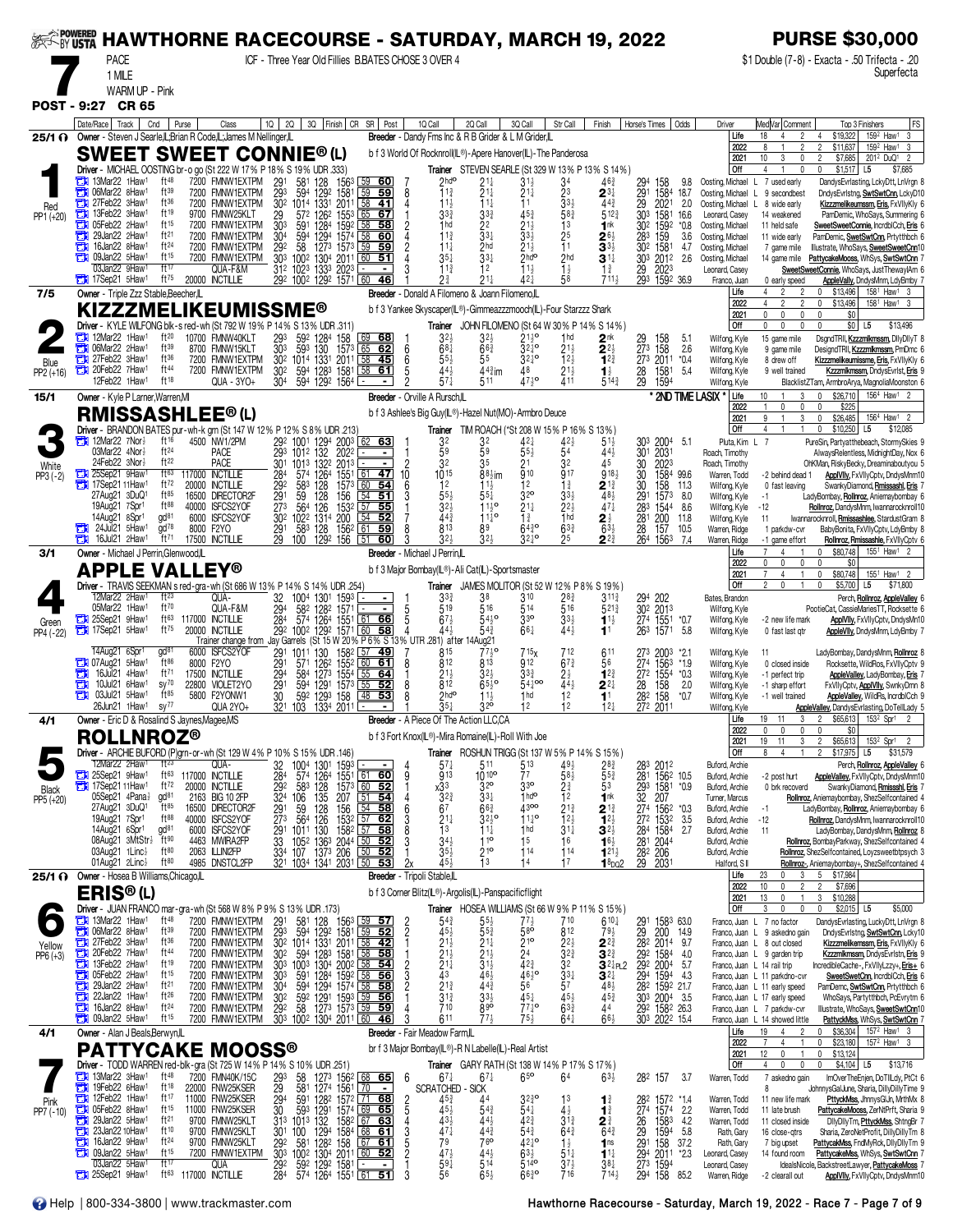| <b>EXAMPOWERED</b>        |                                                                                                        |                                       |                                                                                                                                                                                                                                                                              |                                                |                                                          |                                                                                                  | <b>HAWTHORNE RACECOURSE - SATURDAY, MARCH 19, 2022</b>                                                                                                                                                                                                                                       |                                                           |                                                |                                               |                                                     |                                                                                      | <b>PURSE \$11,700</b>                                                     |                                                                          |                                                                                                                |  |
|---------------------------|--------------------------------------------------------------------------------------------------------|---------------------------------------|------------------------------------------------------------------------------------------------------------------------------------------------------------------------------------------------------------------------------------------------------------------------------|------------------------------------------------|----------------------------------------------------------|--------------------------------------------------------------------------------------------------|----------------------------------------------------------------------------------------------------------------------------------------------------------------------------------------------------------------------------------------------------------------------------------------------|-----------------------------------------------------------|------------------------------------------------|-----------------------------------------------|-----------------------------------------------------|--------------------------------------------------------------------------------------|---------------------------------------------------------------------------|--------------------------------------------------------------------------|----------------------------------------------------------------------------------------------------------------|--|
|                           | <b>PACE</b>                                                                                            |                                       |                                                                                                                                                                                                                                                                              |                                                |                                                          |                                                                                                  | Fillies & Mares - Non-Winners of \$7,001 (ICF \$8,750) Last 5 Starts (Non-Winnres of a race for a purse of \$11,700<br>last 10 starts allowed \$1,000) AE: ICF 4 Year Olds AE: Claiming Price \$20,000 (Plus Allowances) T.SEEKMAN<br>CHOSE 1 OVER 7, M.OOSTING 4 OVER 9, K.WILFONG 6 OVER 3 |                                                           |                                                |                                               |                                                     |                                                                                      |                                                                           |                                                                          | \$1 Exacta - .50 Trifecta - .20 Superfecta - .20<br>Jackpot High 5                                             |  |
|                           | 1 MILE<br>WARM UP - Gray                                                                               |                                       |                                                                                                                                                                                                                                                                              |                                                |                                                          |                                                                                                  |                                                                                                                                                                                                                                                                                              |                                                           |                                                |                                               |                                                     |                                                                                      |                                                                           |                                                                          |                                                                                                                |  |
| <b>POST - 9:49</b>        | <b>CR 80</b>                                                                                           |                                       |                                                                                                                                                                                                                                                                              |                                                |                                                          |                                                                                                  |                                                                                                                                                                                                                                                                                              |                                                           |                                                |                                               |                                                     |                                                                                      |                                                                           |                                                                          |                                                                                                                |  |
|                           | Cnd<br>Date/Race   Track                                                                               | Purse                                 | Class                                                                                                                                                                                                                                                                        | 1Q<br>2Q                                       |                                                          | 3Q Finish CR SR   Post                                                                           | 1Q Call                                                                                                                                                                                                                                                                                      | 2Q Call                                                   | 3Q Call                                        | Str Call                                      | Finish                                              | Horse's Times<br>Odds                                                                | Driver                                                                    | Med Var Comment                                                          | <b>FS</b><br>Top 3 Finishers                                                                                   |  |
| 6/1                       | Owner - Chupp Racing Stable Inc, Crete, IL                                                             |                                       |                                                                                                                                                                                                                                                                              |                                                |                                                          |                                                                                                  | Breeder - Carolyn Ann Vorisek & Robert E Vorisek, KY                                                                                                                                                                                                                                         |                                                           |                                                |                                               |                                                     |                                                                                      | Life<br>2022                                                              | 113<br>20<br>14<br>9                                                     | $151^3$ Mea <sup>§</sup> 4<br>\$128,988<br>1553 Haw1<br>\$9,647                                                |  |
|                           | <b>SUDDENLY ROYAL (L)</b><br>Driver - TRAVIS SEEKMAN s red-gra-wh (St 686 W 13% P 14% S 14% UDR .254   |                                       |                                                                                                                                                                                                                                                                              |                                                |                                                          |                                                                                                  | br m 7 Dragon Again(OH®)-Resilient(KY)-Jate Lobell                                                                                                                                                                                                                                           | Trainer MERV CHUPP (St 168 W 15% P 14% S 12%)             |                                                |                                               |                                                     |                                                                                      | 2021<br>  Off                                                             | 36<br>5<br>$\overline{4}$<br>19<br>$\Delta$                              | \$27,873<br>153 <sup>1</sup> Haw <sup>1</sup> 6<br>$\overline{c}$<br>\$28,615<br>L <sub>5</sub><br>\$7,775     |  |
|                           | 12Mar22 5Haw <sup>1</sup><br>05Mar22 7Haw1                                                             | $ft^{20}$<br>$sy^{64}$                | 9700 FMNW4001-5<br>13700 FM-OPEN                                                                                                                                                                                                                                             | 30 <sup>1</sup>                                | 582 127                                                  | 1561 79<br><u>71</u>                                                                             | 67<br>5<br>32                                                                                                                                                                                                                                                                                | $54\frac{3}{4}$ <sup>o</sup><br>431                       | $3^{21}$ °                                     | 56<br>89                                      | 76½                                                 | 30<br>1572 10.3<br>304 1563 47.8                                                     |                                                                           | Finn, Richard L 15 parkdno-cvr                                           | RojoCaliente, Admit, Dremnglmg<br>ltsTimeForFn, FxVIIvExplt, RiCInt 9                                          |  |
| Red                       | о<br>26Feb22 4Haw1<br>о                                                                                | ft30                                  | 13700 FM-OPEN                                                                                                                                                                                                                                                                | $\frac{28}{29}$                                | $\frac{564}{58}$                                         | $\frac{1243}{1263}$ $\frac{1552}{1543}$ $\frac{81}{84}$ $\frac{76}{154}$                         | 5                                                                                                                                                                                                                                                                                            | <b>SCRATCHED - INELIGIBLE</b>                             | 46                                             |                                               | 861                                                 |                                                                                      | Rath, Gary L                                                              | gd erly spot                                                             | FoxValleyExploit, ItsTimeForFun, Sevntmschrm                                                                   |  |
| PP1 (+20)                 | 26Feb22 1Haw1<br>19Feb22 7Haw1<br>о                                                                    | ft31<br>ft18                          | QUA - 3YO+<br>13700 FM-OPEN                                                                                                                                                                                                                                                  | $30^2$ 1001<br>$\frac{29}{28}$                 | 1291<br>564<br>1251                                      | 157<br>$\blacksquare$                                                                            | 5<br>12<br>$x_5^3x$<br>x8 <sup>ds</sup> pu                                                                                                                                                                                                                                                   | $11\frac{3}{4}$                                           | 14                                             | 19                                            | $114\frac{1}{4}$<br>dnf                             | 274 157<br>33.9                                                                      | Seekman, Travis<br>Seekman, Travis L 8 did not finsh                      |                                                                          | SuddenlyRoyal, LuckyDottie, BadMedicine 6<br>ItsTimeFrFn, Svntmschrm, RllnCl 8                                 |  |
|                           | 13Feb22 8Haw1<br>05Feb22 10Haw <sup>1</sup>                                                            | ft19<br>ft15                          | 11700 FMNW7001-5<br>9700 FMNW4001-5                                                                                                                                                                                                                                          | 292                                            | 57 <sup>2</sup><br>1264<br>584<br>1271                   | 153 <sup>3</sup><br>155<br>82<br>  78<br>155 <sup>3</sup><br>79<br>76                            | 110<br>$2^{2}$                                                                                                                                                                                                                                                                               | $11\frac{1}{4}$<br>$21\frac{3}{4}$                        | 12<br>$1\frac{1}{2}$ <sup>o</sup>              | $11\frac{1}{4}$<br>12                         | $2^{11}$<br>1 <sup>1</sup>                          | 282<br>1551<br>8.4<br>282<br>1553<br>3.1                                             | Seekman, Travis L 14 game mile                                            | Oosting, Michael L 11 gameno cover                                       | FxVIIyExplt, SddnlyRyl, ScrcrdDndy &<br>SuddenlyRyl, Drmnglmg, RjCInt                                          |  |
|                           | 26Jan22 13MVR <sup>§</sup><br>22Jan22 3Haw1                                                            | ft <sup>21</sup><br>ft26              | 10000 FMNW2500L4<br>9700 FMNW4001-5                                                                                                                                                                                                                                          | 28<br>29<br>30                                 | 58 1263 1562 79<br>573 1261 1561 78                      | 66<br>76                                                                                         | 32<br>45+<br>3                                                                                                                                                                                                                                                                               | 32<br>$21^{\circ}$                                        | 310<br>1 <sub>hd</sub> o                       | 66<br>$3\frac{3}{4}$                          | $66\frac{1}{4}$<br>$43\frac{1}{2}$                  | 304 1573<br>*1.3<br>303<br>1564<br>-3.2                                              | Cushing, Mitchel L 4                                                      | Leonard, Casey L 17 pushed pace                                          | TrafficCitation, Straightontherocks, PIOMnHnvr 8<br>ChcgSky, MrysPrttyGrl, BrlysAng 6                          |  |
|                           | 15Jan22 3Haw <sup>1</sup><br>с                                                                         | $ft^{23}$                             | 13700 FM-OPEN                                                                                                                                                                                                                                                                |                                                | 1003 1292 1564 81                                        | 67                                                                                               | $43\frac{3}{4}$                                                                                                                                                                                                                                                                              | 533                                                       | $64\frac{1}{2}$                                | $64\frac{3}{4}$                               | $64\frac{3}{4}$                                     | 273<br>1574 44.7                                                                     | Bates, Brandon L 12 no factor                                             |                                                                          | VelDonna, MisRigginsRebel, DcBtgrl 7                                                                           |  |
| 5/1                       | Owner - Carolyn L Wiley, Glenwood, L                                                                   |                                       |                                                                                                                                                                                                                                                                              |                                                |                                                          |                                                                                                  | Breeder - Carolyn L Wiley,IL<br>b m 7 Skydancer Hanover(IN®)-Slippin Away(IN)-Artiscape                                                                                                                                                                                                      |                                                           |                                                |                                               |                                                     |                                                                                      | Life<br>2022                                                              | 117<br>19<br>$10$<br>9                                                   | 12 \$147,937<br>$152^2$ HoP <sup>7</sup> <sub>8</sub> 4<br>$\mathfrak{p}$<br>\$13,325<br>1561 Haw1 7           |  |
|                           | <b>CHICAGO SKY (L)</b><br>Driver - KYLE HUSTED blk-wh-or (St 655 W 13% P 13% S 13% UDR .246)           |                                       |                                                                                                                                                                                                                                                                              |                                                |                                                          |                                                                                                  |                                                                                                                                                                                                                                                                                              | Trainer MICHAEL PERRIN (*St 26 W 4% P 15% S 19%)          |                                                |                                               |                                                     |                                                                                      | 2021<br>Off                                                               | 14<br>$\overline{2}$<br>2<br>16<br>2                                     | \$12,445<br>154 <sup>1</sup> Haw <sup>1</sup> 6<br>0<br>\$26,301<br>\$4,731<br>L <sub>5</sub>                  |  |
|                           | $\Box$ 05Mar22 3Haw <sup>1</sup><br>26Feb22 8Haw <sup>1</sup>                                          | ft66<br>ft30                          | 9700 FMNW4001-5<br>11700 FMNW7001-5                                                                                                                                                                                                                                          |                                                | $\frac{581}{574}$<br>1274<br>1262                        | 156<br>155<br><u>74</u><br>$\sqrt{77}$ 76                                                        | $2^{11}_{55}$ o<br>$\frac{2}{8}$                                                                                                                                                                                                                                                             | 86 <sup>3</sup>                                           | 21}<br>$\bar{8}$ 9                             | 2 <sub>hd</sub><br>$65\frac{1}{4}$            | $\mathbf{2}$ 1 $\ddagger$<br>42 <sub>3</sub>        | $^{281}_{271}$<br>1561<br>1552<br>1.7<br>8.3                                         |                                                                           | Husted, Kyle L 11 game effort<br>Husted, Kyle L 9 leftshuffled           | UllLearn, ChicagoSky, IdealToy<br>MyUptwnGrl, Admit, ScrcrdDndy1                                               |  |
| Blue                      | 19Feb22 7Haw1<br>о                                                                                     | ft18                                  | 13700 FM-OPEN                                                                                                                                                                                                                                                                | 294<br>2929<br>293<br>293<br>293               | 564 1251                                                 | $153^3$ 82 71                                                                                    | $32\frac{1}{2}$                                                                                                                                                                                                                                                                              | $3^{2}\frac{1}{2}$                                        | $45\frac{3}{4}$                                | 48 <sub>X</sub>                               | x7123                                               | 1561<br>30.3                                                                         |                                                                           | Husted, Kyle L 8 costly break                                            | ItsTimFrFn, Svntmschrm, RlInCl 8                                                                               |  |
| PP2 (+16)                 | 12Feb22 8Haw1<br>О<br>06Feb22 3Haw <sup>1</sup>                                                        | ft17<br>$ft^{29}$                     | 13700 FM-OPEN<br>13700 FM-OPEN                                                                                                                                                                                                                                               |                                                | 127<br>584<br>$57^2$ $125^3$                             | $\frac{154}{1533}$ $\frac{82}{84}$<br>80<br> 80                                                  | $\frac{56}{3}$ <sup>6</sup><br>$\dot{2}$                                                                                                                                                                                                                                                     | $\frac{553}{324}$                                         | 76 <sup>o</sup><br>$33\frac{1}{4}$             | 64<br>$5^{3}$                                 | $\frac{5^5}{5^4}$                                   | $\frac{294}{26^4}$<br>155 50.5<br>1542 39.6                                          |                                                                           | Husted, Kyle L 11 clearall out<br>Husted, Kyle L 8 rode the rail         | RollinCoal, ItsTimeForFn, MggRh 8<br>MaggieRhee, VIDnn, Svntmschrm 6                                           |  |
|                           | 29Jan22 8Haw1<br>22Jan22 3Haw <sup>1</sup>                                                             | ft <sup>21</sup><br>ft26              | 13700 FM-OPEN<br>9700 FMNW4001-5                                                                                                                                                                                                                                             |                                                | 58                                                       | 1262 1531<br>84                                                                                  | 3 <sup>3</sup>                                                                                                                                                                                                                                                                               | $\bar{3}3$                                                | $\bar{3}5$                                     | $33\frac{3}{4}$<br>$\frac{1}{2}$              | 35<br>$11\frac{1}{4}$                               | 264<br>1541 48.0<br>2.9<br>156 <sup>°</sup>                                          | Oosting, Michael L 17 strong surge                                        | Husted, Kyle L 11 up in class                                            | Seventimesachrm, RllnCl, ChcgSky {<br>ChcgSky, MrysPrttyGrl, BrlysAn 6                                         |  |
|                           | 15Jan22 1Haw <sup>1</sup><br>08Jan22 4Haw1                                                             | $ft^{23}$<br>$\mathsf{qd}^{31}$       | 1700 FMW4001-5 29 573 1261 1561 228 201 1<br>1700 FMW7000-5 283 583 1273 1553 279 1 363 363 323<br>1700 FMW7000-5 283 583 1273 1553 279 1 363 323<br>1700 FMW74000-5 293 591 1282 1562 20 722 5 563 553<br>17ianer change from Michae<br>11700 FMNW7000-5<br>9700 FMNW4000-5 |                                                |                                                          |                                                                                                  |                                                                                                                                                                                                                                                                                              |                                                           | 431<br>561                                     | $52\frac{1}{2}$<br>$53\frac{1}{2}$            | 41<br>3 <sup>3</sup>                                | $\frac{292}{273}$<br>$\frac{1554}{157}$<br>5.1<br>4.8                                | Oosting, Michael L 13 mild drive                                          | Oosting, Michael L 12 closed inside                                      | MyUptwnGrl, RlInCl, MrysPrttyG 7<br>MyUptwnGrl, MrysPrttyGrl, ChcgSky 6                                        |  |
|                           | <b>The 21Dec21 4DTN</b>                                                                                | ft 43                                 | 9500 FMNW3250L4                                                                                                                                                                                                                                                              |                                                | 274 574 1253 155 80                                      |                                                                                                  |                                                                                                                                                                                                                                                                                              |                                                           | 22                                             | 33 <sup>1</sup>                               | 57                                                  |                                                                                      |                                                                           |                                                                          |                                                                                                                |  |
| 5/1                       | Owner - Mr Carroll A. & Diane Hays, Williamsville, L                                                   |                                       |                                                                                                                                                                                                                                                                              |                                                |                                                          | -74                                                                                              | -3<br>$21\frac{1}{2}$<br>Breeder - Mrs S A Smith.NZ                                                                                                                                                                                                                                          |                                                           |                                                |                                               |                                                     | 302 1562 5.1 Kauffman, Kayne                                                         | Life                                                                      | 88<br>21<br>10                                                           | NooneToDependOn, DebtMotivated, Model10<br>16<br>\$171,136<br>151 <sup>1</sup> HoP <sup>7</sup> <sub>8</sub> 6 |  |
|                           | ELIZA DUSHKU N                                                                                         |                                       |                                                                                                                                                                                                                                                                              |                                                |                                                          |                                                                                                  | b m 9 Bettor's Delight(ON®)-Bizzie Girl(NZL)-In The Pocket                                                                                                                                                                                                                                   |                                                           |                                                |                                               |                                                     |                                                                                      | 2022<br>2021                                                              | $\overline{c}$<br>$\mathbf{0}$<br>14<br>$\overline{1}$<br>$\overline{1}$ | \$3,085<br>157<br>Haw <sup>1</sup> 9<br>$\overline{4}$<br>\$11,280<br>$151^2$ Haw <sup>1</sup> 8               |  |
|                           | Driver - CASEY LEONARD sc rd/w/ryl bl (St 818 W 21% P 15% S 16% UDR .347)<br>12Mar22 5Haw1             | ft20                                  | 9700 FMNW4001-5                                                                                                                                                                                                                                                              |                                                |                                                          | $\begin{array}{ c c } \hline 79 & \textbf{73} \end{array}$                                       | $3^{13}$                                                                                                                                                                                                                                                                                     | Trainer CARROLL HAYS (St 65 W 14% P 14% S 14%)<br>$3^{2}$ | 431                                            | $34\frac{1}{2}$                               | 54                                                  | 8.6                                                                                  | Off<br>Wilfong, Kyle                                                      | 9<br>$\mathbf{0}$<br>15 closed inside                                    | \$23,965<br>L <sub>5</sub><br>\$4,645<br>RojoCaliente, Admit, Dremnglmg                                        |  |
|                           | п<br>26Feb22 6Haw1                                                                                     | ft30                                  | 5200 FMNW1001-5                                                                                                                                                                                                                                                              | $\begin{array}{c} 301 \\ 29 \\ 30 \end{array}$ | 58 <sup>2</sup> 127 1561<br>554 1243 157<br>59 1293 1593 | $\sqrt{71}$<br><u>69 </u>                                                                        | 47 <sub>3</sub><br>3                                                                                                                                                                                                                                                                         | 411                                                       | $39^{10}_{2}$                                  | $1\frac{1}{2}$                                | $\mathbf{1}_{2}^{1}$                                | 29 <sup>2</sup> 157<br>30 <sup>3</sup> 157<br>30 159<br>2.0                          | Wilfong, Kyle                                                             | 9 well placed                                                            | ElizaDushkN, EtrnIBlss, ShtngBrk 9                                                                             |  |
| White<br>$PP3(-2)$        | 19Feb22 1Haw1<br>19Sep21 11Haw <sup>1</sup>                                                            | ft <sup>21</sup><br>ft81              | QUA-F&M<br>7500 FMNW3501-4                                                                                                                                                                                                                                                   | $\frac{28}{273}$                               | 564                                                      | 1254 1541<br>τ                                                                                   | 123<br><b>SCRATCHED</b>                                                                                                                                                                                                                                                                      | 12<br>· SICK                                              | $11\frac{1}{2}$                                | 11                                            | $\overline{1\overline{2}}$                          | 1593                                                                                 | Wilfong, Kyle                                                             |                                                                          | ElizaDushkuN, DesignedToRoll, TwitterTime 3<br>ChicagoSky, SpoxysGirl, LookKimbo 9                             |  |
|                           | 11Sep21 7Haw1<br>05Sep21 6Haw <sup>1</sup>                                                             | ft81<br>ft77                          | 10000 FM-OPEN-II<br>12000 FM-OPEN                                                                                                                                                                                                                                            |                                                | $55^{4}$<br>1243 153<br>1241                             | 83<br>62<br>1531<br>81<br>$\overline{78}$                                                        | 11‡°<br>2hd<br>5                                                                                                                                                                                                                                                                             | $2^{11}_{32}$                                             | $3^{51}_{20}$                                  | 816<br>43 <sub>3</sub>                        | 8184<br>$52\frac{1}{2}$                             | 1563 32.8<br>31<br>1533<br>12.5                                                      | Stewart, Cordari<br>Stewart, Cordari                                      | 2 speed tired<br>3 driven hard                                           | RockItOut, Rollonbty, MyUptwnGrl 8<br>Rollonbeauty, DunDm, MyUptwnGrl 6                                        |  |
|                           | $\frac{1}{2}$ 21 Aug 21 9 Haw <sup>1</sup><br>$\frac{1}{2}$ 15Aug21 10Haw <sup>1</sup>                 | ft80<br>ft71                          | 8000 FMNW4001-4<br>8000 FMNW4001-4                                                                                                                                                                                                                                           | $\frac{273}{273}$<br>273                       | 1959<br>1959<br>1953<br>124<br>1244 1522                 | 1513 80<br>84<br>82<br>  79                                                                      | $11\frac{1}{4}$<br>8<br>$11^{10}$                                                                                                                                                                                                                                                            | $21\frac{1}{4}$<br>$11\frac{1}{4}$                        | $\overline{3}$ <sup>2</sup><br>11 <sub>1</sub> | $32\frac{1}{2}$                               | $\mathbf{3}^{2\ddagger}$<br>$43\frac{1}{2}$         | $\frac{29}{273}$<br>152<br>13.1<br>2.0<br>153                                        | Stewart, Cordari<br>Wilfong, Kyle                                         | 0 game effort<br>3 up in class                                           | VelDonna, MyUptwnGrl, ElzDshkN<br>VelDonna, PootieCat, Dirtylittlelies 8                                       |  |
|                           | $\frac{1}{2}$ 07Aug21 4Haw <sup>1</sup>                                                                | ft86<br>$ft^{74}$                     | 5500 FMNW2001-4                                                                                                                                                                                                                                                              | $\frac{28}{282}$                               | 123 <sup>2</sup>                                         | $151^2$ $\sqrt{76}$<br>86<br>71                                                                  | 12                                                                                                                                                                                                                                                                                           | $11\frac{1}{2}$                                           | 12<br>89                                       | $\frac{2}{1}$ <sup>2</sup><br>$85\frac{1}{4}$ | $16\frac{1}{2}$                                     | 281<br>28<br>27<br>1512 *0.7                                                         | Wilfong, Kyle                                                             | 0 crushed foes                                                           | ElzDshkN, FxVIIyLI, DightfllyWI                                                                                |  |
| 9/1                       | $31$ Jul21 10Haw <sup>1</sup><br>Owner - Deena M Cozzi, Monee, IL                                      |                                       | 5500 FMNW2001-4                                                                                                                                                                                                                                                              |                                                | 57 1253 1541 76                                          |                                                                                                  | 661<br>Breeder - Ed Teefey,IL                                                                                                                                                                                                                                                                | $87\frac{1}{4}$                                           |                                                |                                               | $41\frac{1}{4}$                                     | 1542<br>7.2                                                                          | Patton, Jordan<br>Life                                                    | 0 strong finish<br>97<br>14<br>8                                         | Admit, AshleesJoy, DightfllyWid 9<br>153 <sup>1</sup> Haw <sup>1</sup> 5<br>19<br>\$75,101                     |  |
|                           | <b>ADMIT(L)</b>                                                                                        |                                       |                                                                                                                                                                                                                                                                              |                                                |                                                          |                                                                                                  | b m 6 Major Bombay(IN®)-Village Junior(IL)-Camluck                                                                                                                                                                                                                                           |                                                           |                                                |                                               |                                                     |                                                                                      | 2022<br>2021                                                              | 10<br>3<br>$\mathbf{0}$<br>27<br>4<br>6                                  | \$12,844<br>5<br>\$27,907<br>153 <sup>1</sup> Haw <sup>1</sup> 5                                               |  |
|                           | Driver - MICHAEL OOSTING br-o go (St 222 W 17% P 18% S 19% UDR .333)<br>12Mar22 5Haw <sup>1</sup><br>о | ft $20$                               | 9700 FMNW4001-5                                                                                                                                                                                                                                                              | 301                                            |                                                          | 75                                                                                               |                                                                                                                                                                                                                                                                                              | Trainer DEENA COZZI (St 72 W 7% P 14% S 13%)<br>21‡       |                                                |                                               |                                                     |                                                                                      | <b>Off</b>                                                                | 11<br>$\overline{1}$<br>$\mathbf 0$                                      | \$8,320<br>\$6,286<br>4<br>L5                                                                                  |  |
|                           | 05Mar22 7Haw1<br>о                                                                                     | $SV^{64}$                             | 13700 FM-OPEN                                                                                                                                                                                                                                                                |                                                | 582 127<br>564 1243 1552<br>574 1262 155                 | 1561<br>$81$ 78                                                                                  | $\frac{2\frac{1}{2}}{68}$<br>$\frac{3}{2}$                                                                                                                                                                                                                                                   | 6430                                                      | 22<br>$56^{10}$                                | $55\frac{3}{4}$                               | $2^{2^3}$                                           | 1564<br>292<br>6.3<br>1561<br>16.0<br>302                                            | Oosting, Michael<br>Oosting, Michael                                      | L 15 led 1st turn<br>gapped cover                                        | RojoCaliente, Admit, Dreaminglmg<br>ItsTimeFrFn, FxVIIyExplt, RjCInt 9                                         |  |
| Green<br>PP4 (-22)        | 26Feb22 8Haw <sup>1</sup><br>о<br>19Feb22 1Haw <sup>1</sup>                                            | ft30<br>ft18                          | 11700 FMNW7001-5<br>11700 FMNW7001-5                                                                                                                                                                                                                                         | 284<br>291<br>284<br>293                       | 581                                                      | $ 77$ 78<br>1274 1553 78<br>70                                                                   | $21\frac{1}{4}$<br>$443$<br>811                                                                                                                                                                                                                                                              | $31\frac{1}{4}$<br>$rac{433}{87}$                         | 21}<br>$\frac{523}{760}$                       | $2\frac{1}{2}$<br>$\frac{52}{66}$             | $2^{\scriptscriptstyle \dagger}$<br>$43\frac{3}{4}$ | 282<br>1551<br>15.7<br>$^{28}_{282}$<br>1562 26.1                                    | Oosting, Michael L<br>Oosting, Michael L                                  | 9 game mile<br>8 close-atrs                                              | MyUptowneGirl, Admit, ScorcrdDndy10<br>MyUptwnGrl, FxVIIyExplt, ScrcrdD                                        |  |
|                           | 13Feb22 8Haw <sup>1</sup><br>06Feb22 7Haw1<br>σ                                                        | ft19<br>ft29                          | 11700 FMNW7001-5<br>11700 FMNW7001-5                                                                                                                                                                                                                                         |                                                |                                                          | 572 1264 155 78 76                                                                               | $33\frac{1}{4}$                                                                                                                                                                                                                                                                              | 32                                                        | $31^{10}_{2}$                                  | $22\frac{1}{2}$                               | $67\frac{1}{4}$<br>$2^{\scriptscriptstyle \dagger}$ | 1562 20.5<br>284<br>1554<br>6.5                                                      | Oosting, Michael L 14 post hurt<br>Oosting, Michael L 8 game mile         |                                                                          | FxVIIyExplt, SddnlyRyl, ScrcrdDndy 8<br>ScorecardDandy, Admit, FxVIIyExplt 6                                   |  |
|                           | 29Jan22 6Haw <sup>1</sup><br>о<br>22Jan22 2Haw <sup>1</sup>                                            | ft21<br>ft $26$                       | 11700 FMNW7001-5<br>11700 FMNW7001-5                                                                                                                                                                                                                                         | $\frac{301}{294}$                              |                                                          |                                                                                                  | $65\frac{1}{4}$                                                                                                                                                                                                                                                                              | $66^{10}$                                                 | $44\frac{1}{4}$ <sup>o</sup><br>44             | $43\frac{3}{4}$                               |                                                     | 1561<br>27                                                                           | 7.6 Oosting, Michael L 11 parkdno-cvr<br>Oosting, Michael L 17 class drop |                                                                          | MrysPrttyGrl, DmndOffcl, CssMr 7<br>RollinCoal, ScorecardDandy, Admit                                          |  |
|                           | 15Jan22 3Haw <sup>1</sup><br>о                                                                         | $ft^{23}$                             | 13700 FM-OPEN                                                                                                                                                                                                                                                                |                                                |                                                          | 59 1282 1554 77 74<br>583 1272 1561 78 77<br>1003 1292 1564 81 61                                | $\frac{34}{78}$<br>$\frac{3}{5}$                                                                                                                                                                                                                                                             | $3^{23}_{4}$<br>75 <sup>1</sup> <sup>0</sup>              | 76 <sup>o</sup>                                | $78\frac{1}{4}$<br>$41\frac{1}{2}$            | $3^{2\frac{1}{4}}$                                  | 28 <sup>2</sup><br>28 <sup>2</sup><br>1563 12.7<br>159 23.0<br>155 <sup>3</sup> 14.0 |                                                                           | Warren, Todd L 12 dull effort                                            | VelDonna, MjsRigginsRbl, DcBtgrl                                                                               |  |
| 4/1                       | $\frac{1}{2}$ 08 Jan 22 2 Haw <sup>1</sup><br>Owner - James S Suba, River Grove, IL                    | gd <sup>31</sup>                      | 13700 FM-OPEN                                                                                                                                                                                                                                                                | 293                                            |                                                          | 571 1253 1551 81 78                                                                              | 43 <sub>7</sub><br>Breeder - J W Putnam & T P Stohler, IN; W V Reepmeyer, NH                                                                                                                                                                                                                 | 44                                                        | 45                                             |                                               | 3 <sup>2</sup>                                      | 29                                                                                   | Seekman, Travis L 13 good tightner<br>Life                                | 118 26<br>$\overline{4}$                                                 | DcBatgirl, MisRiggnsRbl, Admit 5<br>19 \$160,339 1504 HoP 3 6                                                  |  |
|                           | <b>U'LL LEARN(L)</b>                                                                                   |                                       |                                                                                                                                                                                                                                                                              |                                                |                                                          |                                                                                                  | br m 7 Real Desire(IN®)-Western Kit(IN)-Western Hero                                                                                                                                                                                                                                         |                                                           |                                                |                                               |                                                     |                                                                                      | 2022<br>2021                                                              | 9<br>$\overline{2}$<br>29<br>$\overline{2}$<br>3                         | \$15,997<br>155 <sup>2</sup> Haw <sup>1</sup> 7<br>$150^4$ HoP $\frac{7}{8}$ 6<br>3<br>\$39,733                |  |
|                           | Driver - BRANDON BATES pur-wh-k grn (St 147 W 12% P 12% S 8% UDR .213)<br>12Mar22 5Haw <sup>1</sup>    | $ft^{20}$                             | 9700 FMNW4001-5                                                                                                                                                                                                                                                              |                                                |                                                          | $79$ 74                                                                                          |                                                                                                                                                                                                                                                                                              | Trainer HECTOR HERRERA (St 171 W 12% P 12% S 8%)          | $76\frac{1}{4}$ <sup>o</sup>                   |                                               |                                                     |                                                                                      | Off                                                                       | 11<br>$\overline{4}$<br>$\mathbf 0$                                      | \$15,360<br>\$6,311<br>L <sub>5</sub><br>RojoCaliente, Admit, DreamingImage                                    |  |
|                           | 05Mar22 3Haw1<br>Э                                                                                     | $ft^{66}$                             | 9700 FMNW4001-5                                                                                                                                                                                                                                                              | 301<br>294                                     | 58 <sup>2</sup> 127 1561<br>581 1274 156                 | 78 75                                                                                            | $\frac{5^5}{1^{1\frac{1}{4}}}$<br>4                                                                                                                                                                                                                                                          | $65\frac{3}{4}$<br>12                                     | $11\frac{1}{2}$                                | $6^{6}\frac{1}{2}$<br>1hd                     | 44<br>$1^{11}$                                      | $^{284}_{281}$<br>157<br>2.0<br>156<br>$*0.7$                                        | Bates, Brandon L 15 4 wide str<br>Bates, Brandon L 11 dug in late         |                                                                          | UIILearn, ChicagoSky, IdealToy 6                                                                               |  |
| <b>Black</b><br>PP5 (+20) | 26Feb22 8Haw1<br>о<br>19Feb22 7Haw1<br>З                                                               | ft30<br>$ft^{18}$                     | 11700 FMNW7001-5<br>13700 FM-OPEN                                                                                                                                                                                                                                            | 29<br>29<br>29 <sup>4</sup>                    |                                                          |                                                                                                  | 6 <sup>7</sup><br>3<br>68 <sub>3</sub><br>4                                                                                                                                                                                                                                                  | $\frac{216}{67}$                                          | $3^{2^{10}}$<br>$79\frac{1}{2}$ °<br>65        | $\frac{54\frac{1}{2}}{69\frac{3}{4}}$         | $63\frac{3}{4}$<br>56                               | $\frac{29}{274}$<br>1554 *1.1<br>1544 14.5                                           | Bates, Brandon L 9 tuff trip<br>Bates, Brandon L 8 mild drive             |                                                                          | MyUptowneGirl, Admit, ScorecrdDndy1<br>ItsTimeForFun, Sevntmschrm, RllnCl 8                                    |  |
|                           | 12Feb22 8Haw1<br>о<br>29Jan22 8Haw1                                                                    | ft17<br>ft <sup>21</sup>              | 13700 FM-OPEN<br>13700 FM-OPEN                                                                                                                                                                                                                                               | 29 <sup>1</sup>                                |                                                          |                                                                                                  | 45<br>3<br>$44\frac{1}{4}$                                                                                                                                                                                                                                                                   | 441<br>441                                                | 46}                                            | $45\frac{1}{2}$                               | $76\frac{1}{4}$<br>$46\frac{1}{4}$                  | 271<br>1551 20.4<br>1542 10.4<br>264                                                 | Seekman, Travis L 11 rail trip                                            | Bates, Brandon L 11 rode the rail                                        | RollinCoal, ItsTimeForFn, MggRh &<br>Seventimesacharm, RollinCl, ChcqSky                                       |  |
|                           | 22Jan22 7Haw1<br>15Jan22 3Haw1<br>с                                                                    | $ft^{23}$<br>$ft^{23}$                | 13700 FM-OPEN<br>13700 FM-OPEN                                                                                                                                                                                                                                               | $\frac{292}{30}$                               |                                                          |                                                                                                  | $69\frac{1}{4}$<br>67                                                                                                                                                                                                                                                                        | $65\frac{1}{4}$ <sup>o</sup><br>$64^{10}_{4}$             | 530<br>53 <sup>1</sup> °                       | 42<br>$43\frac{1}{4}$                         | 32<br>43                                            | 284<br>272<br>1554 5.6                                                               | Seekman, Travis L 17 blind switch                                         |                                                                          | DcBatgirl, VelDonna, UllLearn                                                                                  |  |
|                           | 08Jan22 3Haw1                                                                                          | gd <sup>31</sup>                      | 11700 FMNW7000-5                                                                                                                                                                                                                                                             | 29 <sup>1</sup>                                |                                                          | 583 127 1552 79 80                                                                               | 57                                                                                                                                                                                                                                                                                           | $55\frac{1}{4}$                                           | 57                                             | 42 <sub>3</sub>                               | $\mathbf{1}\frac{1}{2}$                             | 1572<br>-3.9<br>27<br>1552<br>2.0                                                    | Seekman, Travis L 12 coverd to str<br>Seekman, Travis L 13 late burst     |                                                                          | VelDonn, MjsRggnsRbl, DcBtgrl 7<br><b>UllLearn</b> , VelDonna, RojoCaliente 6                                  |  |
|                           | 03Jan22 4Haw1<br>8/1 ? Owner - Cynthia Kay Willis, Beecher, IL; Engel Stable Of II LLC, Northbrook, IL | ft17                                  | QUA                                                                                                                                                                                                                                                                          | 292                                            | 582<br>1264                                              | 1562                                                                                             | 22,<br>Breeder - Fox Valley Standardbreds,IL                                                                                                                                                                                                                                                 | $21\frac{3}{4}$                                           | 223                                            | 24                                            | 24                                                  | 30<br>1571                                                                           | Seekman, Travis<br>Life                                                   | 53<br>6                                                                  | HoldenSteady, <b>UllLearn</b> , JBsHero 6<br>\$51,721<br>154 DTN <sub>\$</sub> 3<br>$\overline{7}$             |  |
|                           | <b>FOX VALLEY BRISTOL(L)</b>                                                                           |                                       |                                                                                                                                                                                                                                                                              |                                                |                                                          |                                                                                                  | b m 5 Time To Roll(IN®)-Palen Power(IL)-Art's Conquest                                                                                                                                                                                                                                       |                                                           |                                                |                                               |                                                     |                                                                                      | 2022<br>2021                                                              | 3<br>28<br>3                                                             | 1574 Haw1 5<br>\$5,639<br>\$17,528<br>1544 HoP <sup>3</sup> 4<br>3                                             |  |
|                           | Driver - KYLE WILFONG blk-s red-wh (St 792 W 19% P 14% S 13% UDR .311)<br><b>EN 05Mar22 8Haw1</b>      | $SV^{64}$                             |                                                                                                                                                                                                                                                                              |                                                |                                                          |                                                                                                  |                                                                                                                                                                                                                                                                                              | <b>Trainer</b> NELSON WILLIS (St 135 W 17% P 12% S 15%)   |                                                |                                               |                                                     |                                                                                      | Off                                                                       | 9<br>$\overline{1}$<br>$\mathbf 0$                                       | $\overline{2}$<br>\$8,651<br>\$6,759<br>L5                                                                     |  |
|                           | 22Jan22 9Haw <sup>1</sup>                                                                              | $ft^{23}$                             | 7200 FM10000CLH<br>6200 FM10000CLH                                                                                                                                                                                                                                           | $\frac{30^2}{29^3}$                            | 58                                                       | 594 1282 1573 75 74<br>$1281$ $1574$ $\overline{75}$ 72                                          | $68\frac{1}{2}$<br>5<br>8<br>$89\frac{1}{2}$                                                                                                                                                                                                                                                 | $\frac{98\frac{1}{2}}{77\frac{1}{4}}$ o                   | 910<br>66                                      | $56\frac{3}{4}$<br>$21\frac{1}{2}$            | З⊪<br>$1\frac{3}{4}$                                | 271 1573 3.3<br>28 <sup>2</sup> 1574 2.1                                             | Wilfong, Kyle L 17 big rally                                              | Wilfong, Kyle L 20 flying late                                           | IdealsNicole, BchPssg, FxVIIyBrstI 9<br>FoxValleyBristol, WntrGrm, FnlysFlly &                                 |  |
| Yellow<br>PP6 (+3)        | 15Jan22 6Haw1<br>08Jan22 4Haw1<br>о                                                                    | $ft^{23}$<br>$qd^{31}$                | 6700 FM10000CLO<br>9700 FMNW4000-5                                                                                                                                                                                                                                           | 291<br>293<br>273                              | 591 1282 1562 79                                         | 583 1282 1563 74 73                                                                              | $65\frac{3}{4}$<br>3<br><b>SCRATCHED</b>                                                                                                                                                                                                                                                     | $74\frac{1}{4}$<br><b>SICK</b>                            | $85\frac{1}{4}$                                | $44\frac{3}{4}$                               |                                                     | 272 1564 18.8                                                                        |                                                                           | Wilfong, Kyle L 12 shuffled back<br>13                                   | ScrcrdDndy, FxVIIvBrstI, Spxy10<br>MyUptowneGirl, MarysPrettyGirl, ChicagoSky 6                                |  |
|                           | 03Dec21 13DTN<br>с<br>25Nov21 1HoP $\frac{7}{8}$<br>α                                                  | ft46<br>$sy^{39}$                     | 13800 FM12500CLO<br>18300 NW4-6/20CL                                                                                                                                                                                                                                         | 271                                            | 574<br>1264                                              | 563 1244 1533 80 74<br>1551 77 74                                                                | $98\frac{1}{2}$                                                                                                                                                                                                                                                                              | 960                                                       | $97\frac{1}{4}$ <sup>o</sup>                   | $106\frac{1}{2}$<br>35                        | $96\frac{1}{4}$<br>$43\frac{3}{4}$                  |                                                                                      | Kauffman, Kayne L-2<br>De Long, John L 12                                 |                                                                          | SuddenlyRoyal, VowToWow, TellMeLikeitis10<br>AlwaysWindy, RoundHereBuzz, Velocitylan 9                         |  |
|                           | 11Nov21 5HoP <sup>3</sup><br>04Nov21 4HoP3                                                             | $\alpha$ d <sup>47</sup><br>$ft^{38}$ | 7200 FMNW4/11CL                                                                                                                                                                                                                                                              | 273<br>$\overline{27}$ <sup>1</sup>            | 1261<br>571<br>563                                       | 1544 73 70                                                                                       | $\frac{213}{33}$<br>$\frac{2}{7}$                                                                                                                                                                                                                                                            | $\frac{21}{12}$                                           | $\frac{553}{12}$                               | $14\frac{1}{4}$<br>74 <sub>2</sub>            | $1^{13}$                                            | 283 1544 58.6<br>28 156 11.8<br>283 1544 *2.0<br>272 1544 6.2                        | De Long, John L 3                                                         |                                                                          | FoxValleyBristol, PinkSunglasses, Donotwritmff 9                                                               |  |
|                           | 21Oct21 7HoP <sup>3</sup>                                                                              | $ft^{56}$                             | 7200 FMNW4/11CL<br>8500 FMNW4/11CL                                                                                                                                                                                                                                           | $\frac{26}{27}$                                | $\frac{57}{57}$                                          | 1261 1543 <u>74 69</u><br>125 <sup>3</sup> 154 73 <b>73</b><br>127 <sup>2</sup> 155 74 <b>73</b> | 44<br>$1\frac{1}{4}$<br>4<br>9                                                                                                                                                                                                                                                               | $5^{51}$<br>$31\frac{1}{2}$                               | $75\frac{3}{4}$<br>441                         | 3 <sup>3</sup>                                | $41\frac{1}{4}$<br>$3^{13}$                         | 28 1542 *1.9<br>263 1552 3.9                                                         | De Long, John L 1<br>De Long, John L 4                                    |                                                                          | AlwaysAMiracle, ImOverTheEnjen, EternalBliss10<br>PinkSunglasses, BackwaterBelle, FoxVallyBrstl10              |  |
|                           | $\frac{1}{2}$ 140ct21 4HoP <sup>7</sup>                                                                | SV <sup>71</sup>                      | 8500 FMNW4/11CL                                                                                                                                                                                                                                                              |                                                |                                                          |                                                                                                  | 812                                                                                                                                                                                                                                                                                          | $\bar{8}$ 12                                              | $67\frac{1}{4}$ <sup>o</sup>                   | $65\frac{1}{4}$                               | 52                                                  |                                                                                      | De Long, John L 8                                                         |                                                                          | CarbonCider, ChipperDaisy, KaksRevItUp 9                                                                       |  |